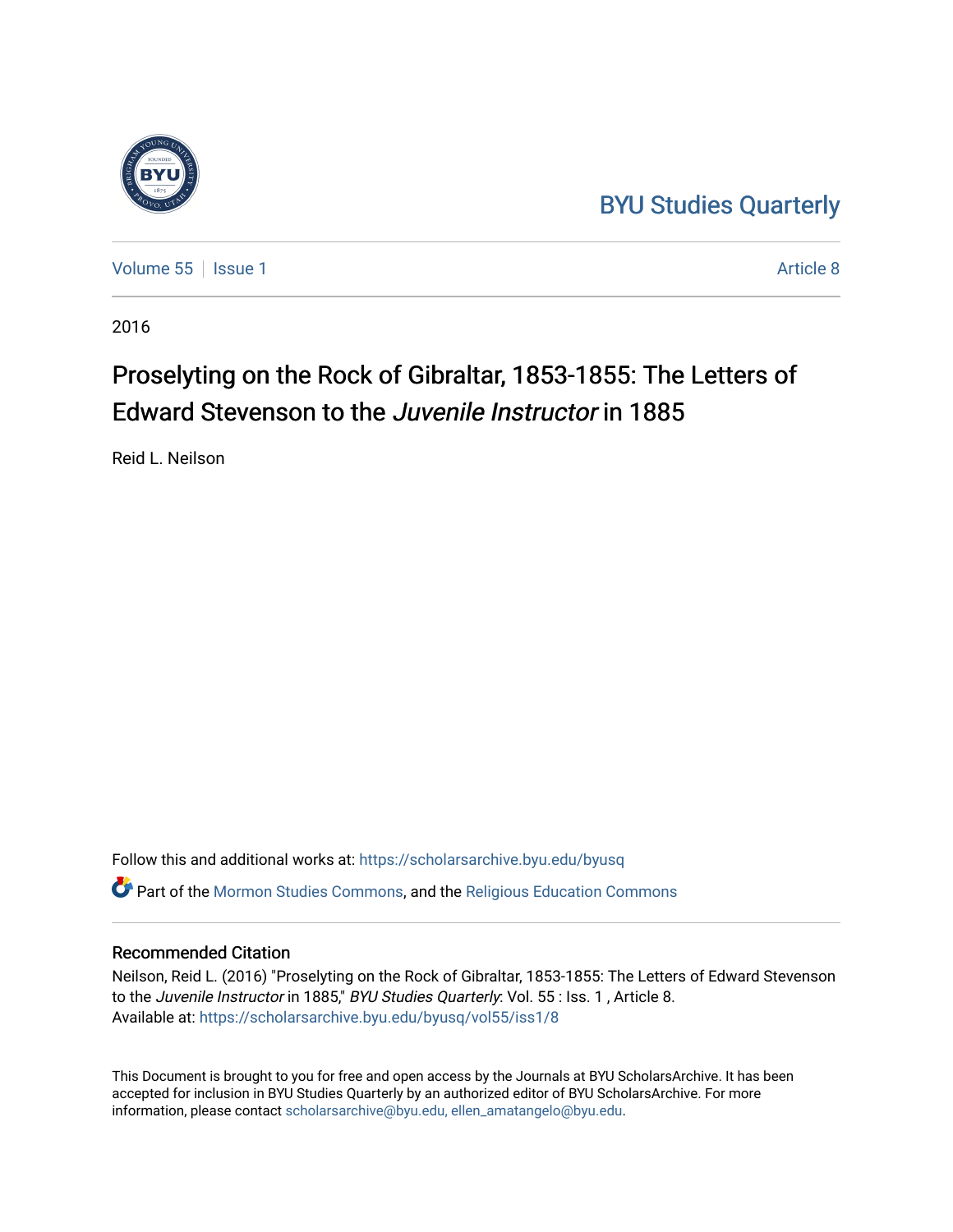

This article in the *Juvenile Instructor* of January 15, 1885, elicited a series of articles about the history of Gibraltar and missionary work there by Edward Stevenson.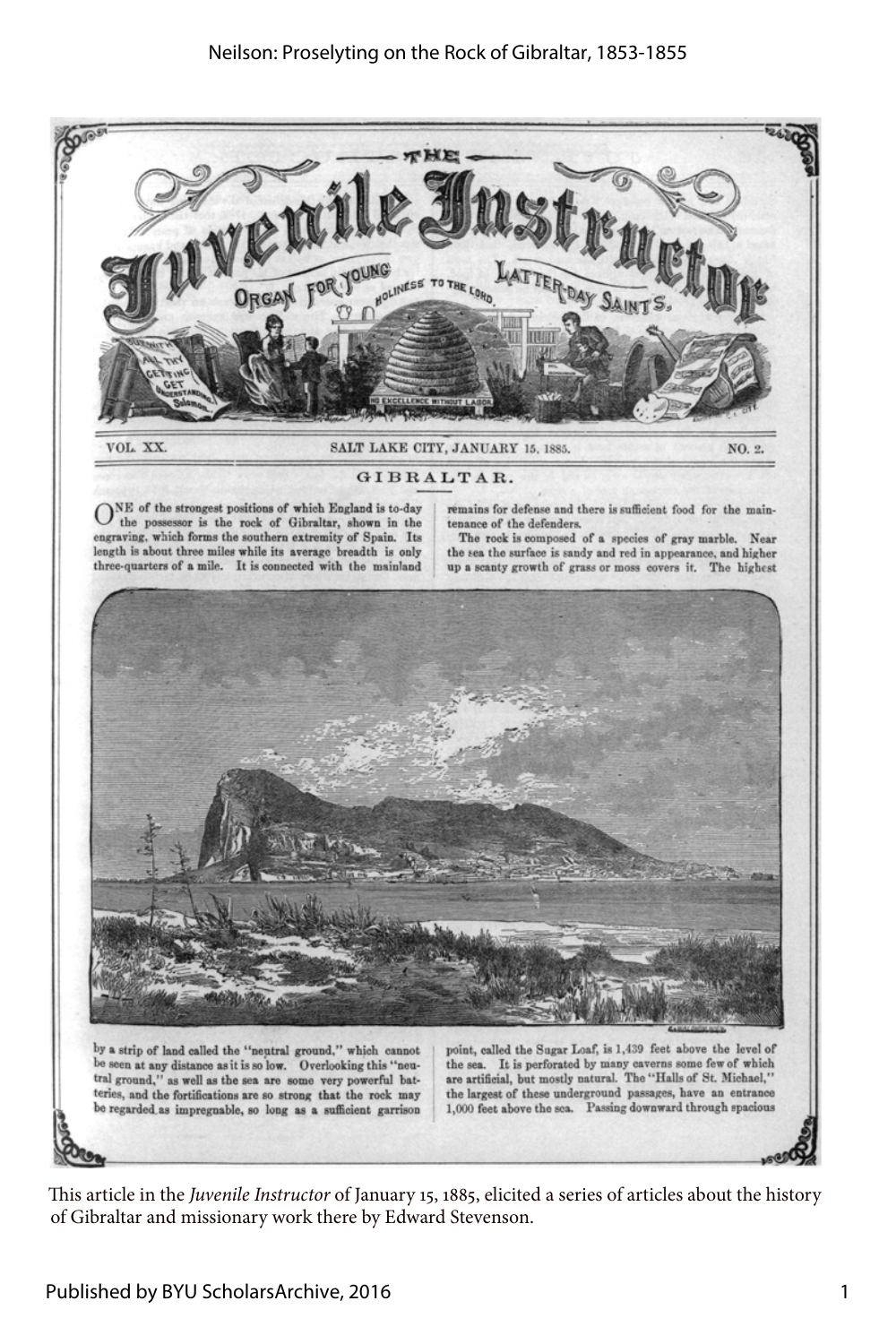# **Proselyting on the Rock of Gibraltar, 1853–1855**

**The Letters of Edward Stevenson to the**  *Juvenile Instructor* **in 1885**

*Reid L. Neilson*

In January 1885, the Mormon *Juvenile Instructor* magazine ran a short<br>cover story on the history of Gibraltar, known as "the Rock," the Britcover story on the history of Gibraltar, known as "the Rock," the British overseas territory located on the southern tip of the Iberian Peninsula bordering Spain. While the magazine aimed to educate Latter-day Saints about the cosmopolitan world generally, the Rock did have a noteworthy place in Mormon history. The editor, George Q. Cannon, wrote, "As in the mother country [Great Britain] all religious societies are said to enjoy perfect freedom. Still when Elders Edward Stevenson and N[athan] T. Porter arrived in Gibraltar in March, 1853, to preach 'Mormonism,' they were immediately taken before the police to plead their cause." Cannon concluded his short secular and religious history of the British territory, "Elder Porter was required to leave and the only thing which saved Elder Stevenson from sharing the same fate was the fact that he had been born on the rock; still he was forbidden to preach his religion. He, however, during his labors of one year, and amid great privations and trials, succeeded in bringing several persons into the Church."1 More than three decades had passed since the First Presidency had sent Stevenson and Porter to Gibraltar as missionaries by the time the related magazine article appeared in the *Juvenile Instructor* in 1885.

Another article on the Rock or even a mention of British Gibraltar in the future pages of the *Juvenile Instructor* would have been highly unlikely had the cover story not caught the eye of Stevenson, by then sixty-four years old and living in northern Utah. Upon reading the short

https://scholarsarchive.byu.edu/byusq/vol55/iss1/8

<sup>1. &</sup>quot;Gibraltar," *Juvenile Instructor* 20 (January 15, 1885): 18.

*BYU Studies Quarterly 55, no. 1 (2016)* 95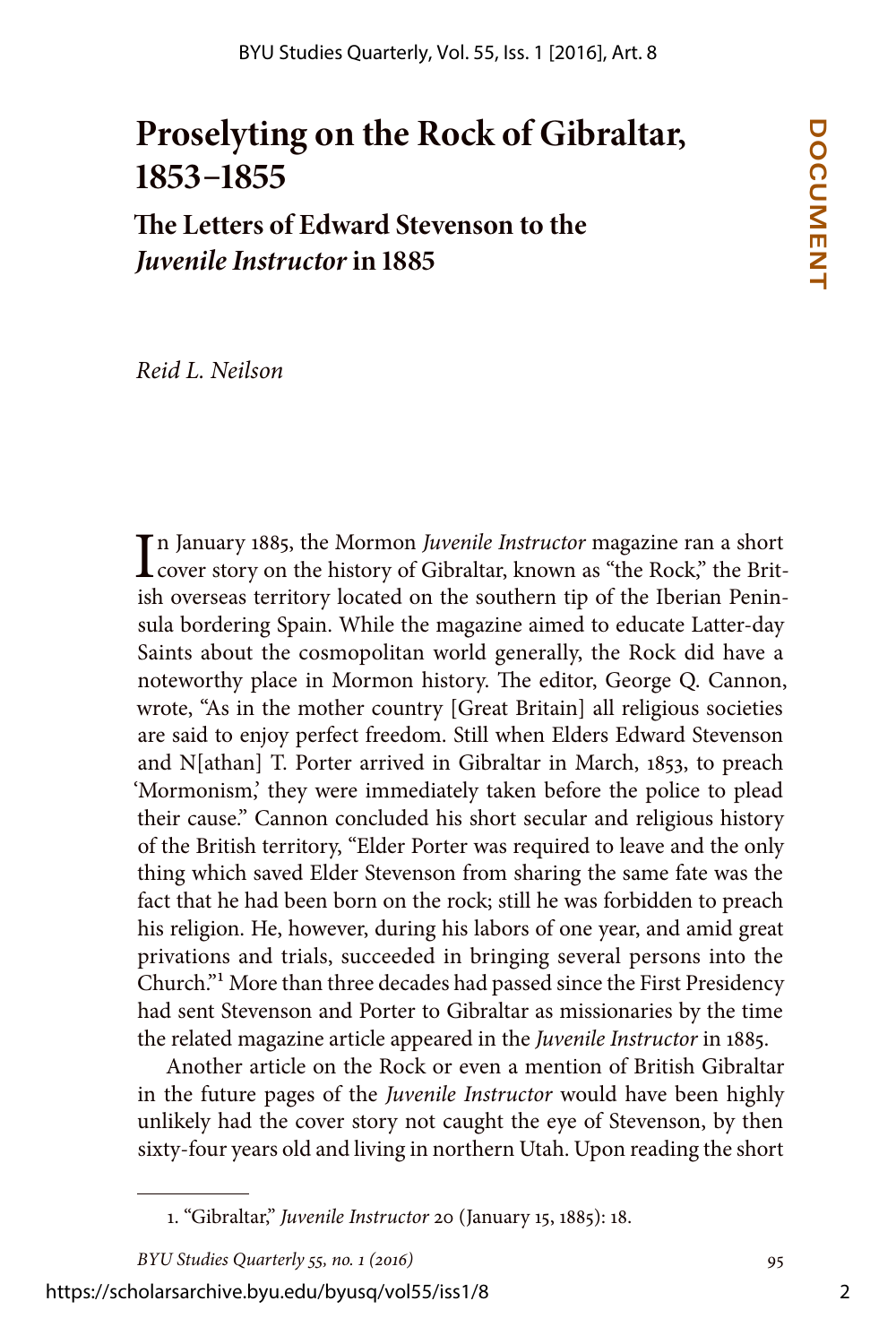article on his native homeland, he excitedly wrote a letter to the editor of the *Juvenile Instructor,* which Cannon published the following month. "On the first page of No. 2 of the present volume of your magazine there is presented a very good view of Gibraltar," Stevenson began his response. "This being the place of my birth (May 1st, 1820), and as Gibraltar is such an interesting place and has played such an important part in the struggle in Europe between Christianity and Paganism, therefore I venture a few more facts, historically, concerning this place which is very attractive to sight-seers and is one of the most glorious possessions of Europe."2 Desiring that his fellow Latter-day Saints in the Intermountain West might better appreciate the secular history of his British homeland, Stevenson launched into a prolonged secular history of the Rock, which ran for months in the Mormon magazine.<sup>3</sup> He concluded his seventh epistle on the history of Gibraltar with the following synopsis: "It is the key to the Mediterranean and is of great importance in the defense of England against foreign powers."4

But beginning with his eighth letter, Stevenson's ten subsequent missives (for a total of seventeen letters to the *Juvenile Instructor*) chronicle his Mormon "missionary experience"<sup>5</sup> as a young elder in Gibraltar in 1853–55. "At a special conference held in Salt Lake City, August 28, 1852, I was called to take a mission to Gibraltar in company with Elder N T. Porter," he began his proselyting narrative. "It was at this conference that the revelation on celestial marriage was first made public, and was taken to the world by the greatest number of Elders that had ever been called on missions at any one time before."6 Stevenson then narrates his mission to Gibraltar with great passion and some prejudice: the

<sup>2.</sup> Edward Stevenson, "Gibraltar [Letter I]," *Juvenile Instructor* 20 (February 15, 1885): 55.

<sup>3.</sup> Stevenson, "Gibraltar [Letter I]," *Juvenile Instructor* 20 (February 15, 1885): 55; Edward Stevenson, "Gibraltar, Letter II," *Juvenile Instructor* 20 (March 1, 1885): 66; Edward Stevenson, "Gibraltar, Letter III," *Juvenile Instructor* 20 (March 15, 1885): 93–94; Edward Stevenson, "Gibraltar, Letter IV," *Juvenile Instructor* 20 (April 1, 1885): 100; Edward Stevenson, "Gibraltar, Letter V," *Juvenile Instructor* 20 (April 15, 1885): 118; Edward Stevenson, "Gibraltar, Letter VI," *Juvenile Instructor* 20 (May 1, 1885): 130–31; and Edward Stevenson, "Gibraltar, Letter VII," *Juvenile Instructor* 20 (May 15, 1885): 159.

<sup>4.</sup> Stevenson, "Gibraltar, Letter VII," *Juvenile Instructor* 20 (May 15, 1885): 159. 5. Unlike letters 1–7, letters 8–17 all have "missionary experience" in their subtitles.

<sup>6.</sup> Edward Stevenson, "Gibraltar, Letter VIII, Missionary Experience," *Juvenile Instructor* 20 (June 1, 1885): 175.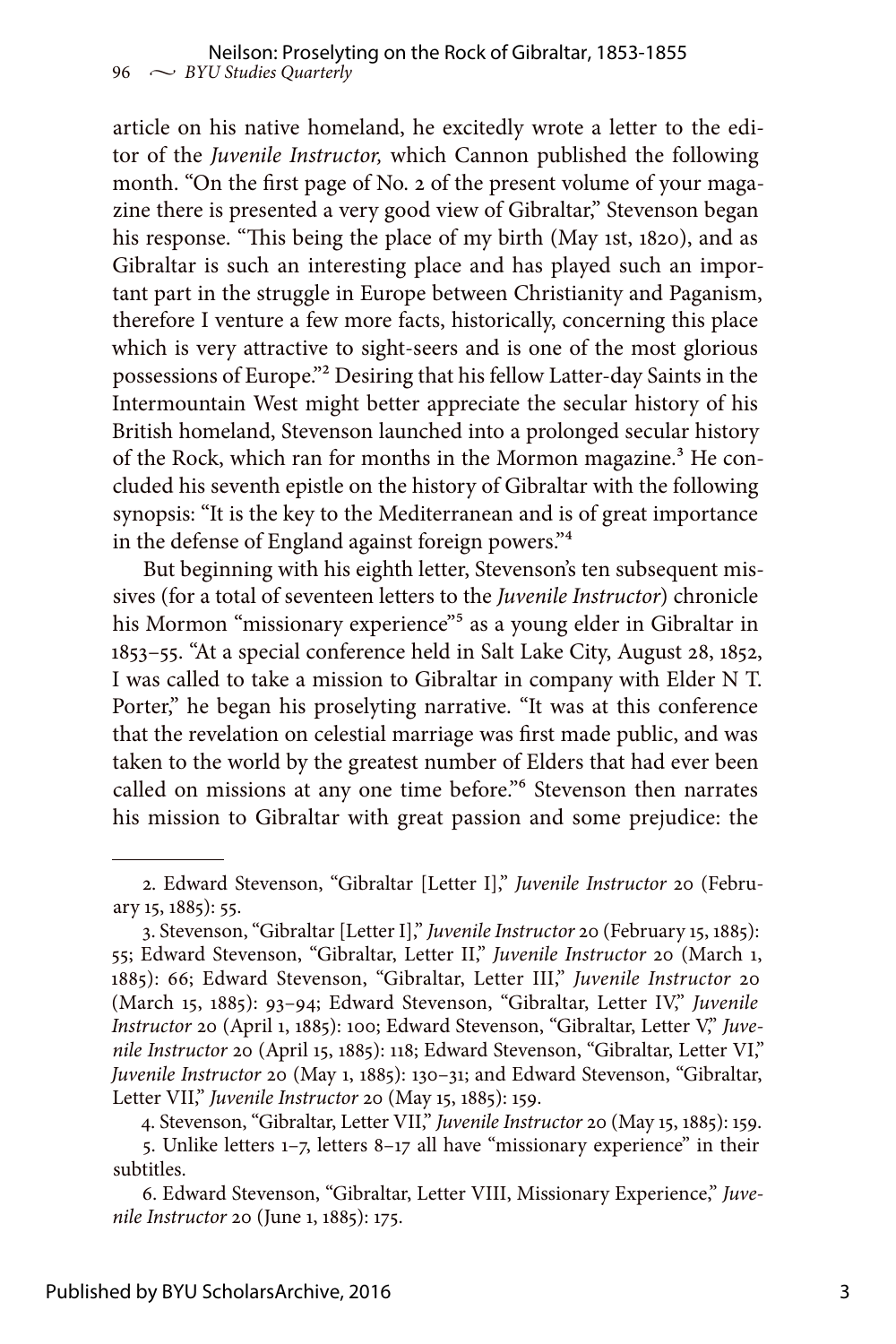righteous Mormons are constantly trying to build Zion at home and abroad while the wicked Protestants and Catholics he encounters are trying to thwart their progress at every turn. His story is filled with black and white characters and organizations—there is little gray in his reminiscent account—like the memoirs left by so many Latter-day Saint missionaries during the nineteenth-century.

Still, Stevenson's detailed account of his experiences in Gibraltar is significant because he was one of only two Latter-day Saints to ever proselyte and temporarily establish the Church on the Rock during the first 140 years of the Church's history. As a native-born Gibraltarian, British citizen, and later American resident, he offered a unique perspective on his missionary experiences. There was no one else qualified or available to tell this chapter of the Mormon past. Moreover, Stevenson was one of the great personal record keepers of his generation. His contemporary journals and reminiscent accounts of the early events of the Restoration, including the experiences of Joseph Smith, remain some of the most trusted resources to this day.

#### **Stevenson's Early Years**

Stevenson was uniquely suited by nativity to serve as a missionary in the British colony of Gibraltar. As later experiences made clear, only a native Gibraltarian would be allowed to proselyte on the Rock in the mid-nineteenth century. Stevenson was born on May 1, 1820, in Gibraltar, the fourth son of Joseph Stevenson and Elizabeth Stevens. In 1827, at the tender age of seven, he immigrated with his family to the United States, settling first in New York and then in Michigan. In 1832, his father passed away, leaving him in the care of his mother and siblings. In 1833, three years after The Church of Jesus Christ of Latter-day Saints was organized in upstate New York, Mormon missionaries Jared Carter and Joseph Woods evangelized in Michigan. Although still a young man, Stevenson believed their words and embraced their teachings. He was baptized on December 20, 1833, and his mother and several siblings also joined the Church. As a family, they gathered with the Latter-day Saints in Missouri and endured the trials that followed the Church and its members across that state. While living in Far West, Stevenson became more acquainted with the Prophet Joseph Smith, having first met him while living in Michigan. Stevenson was eventually exiled from Missouri with the body of the Church and moved to the temporary safety of Nauvoo, Illinois. There he married his first wife Nancy A. Porter (the sister of his future missionary companion Nathan T. Porter) in 1845 and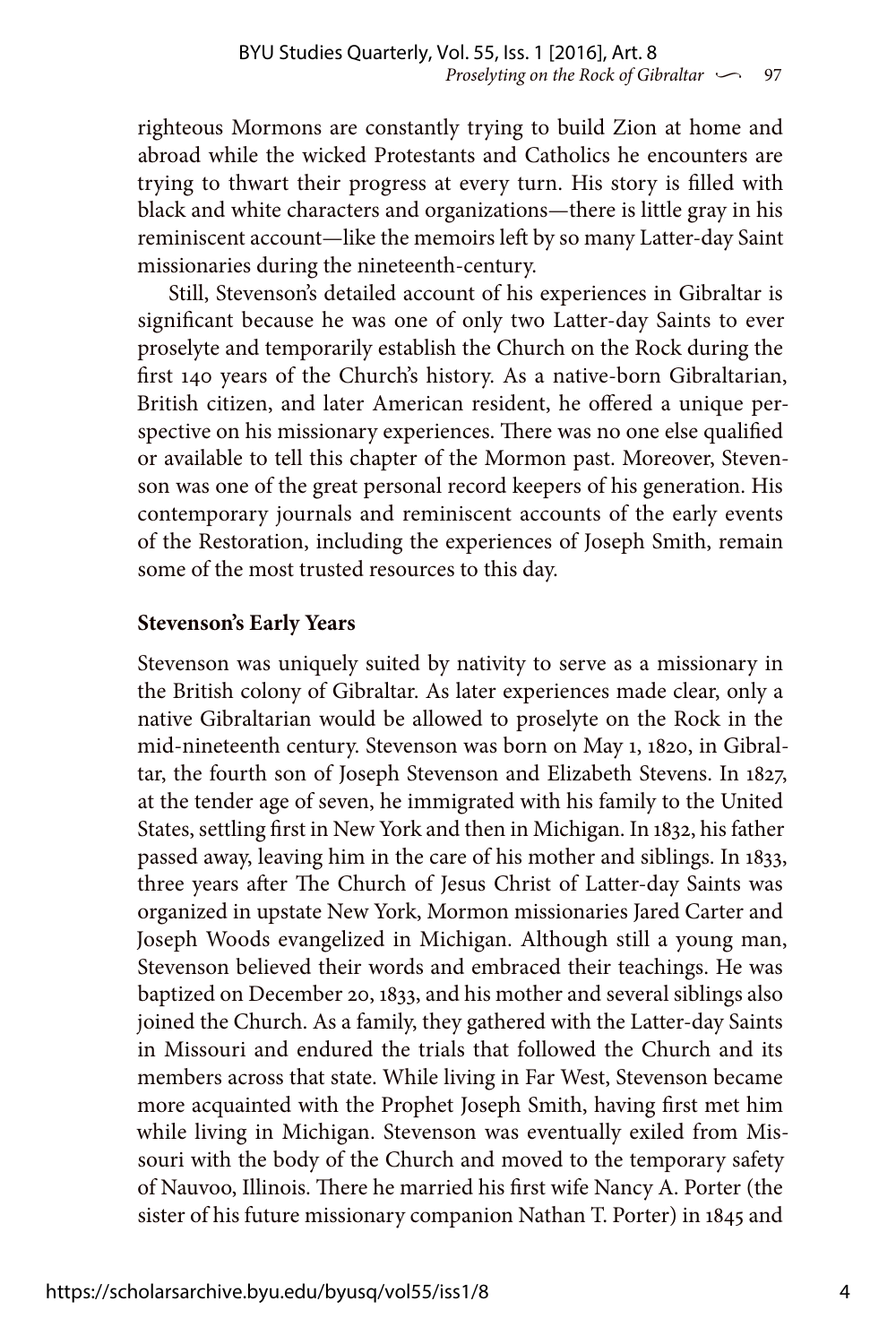was endowed in the Nauvoo Temple in 1846. He crossed the plains in the Charles C. Rich Company in 1847, his first of nearly twenty crossings over the plains on behalf of the Church as a leader and missionary.<sup>7</sup>

#### **Nathan T. Porter**

Stevenson's brother-in-law, Nathan Tanner Porter, was born on July 10, 1820, in Corinth, Vermont, to Sanford and Nancy Porter. In 1830, Lyman Wight and John Carrol preached to the Porter family in Illinois, and they were baptized in August 1831. They joined the main body of Saints, first moving to Independence, Missouri, in 1832 and then to Nauvoo, Illinois, in 1839. Porter was called on missions to the eastern states in 1841 and 1844, but he returned early from his 1844 mission because of the martyrdom of Joseph and Hyrum Smith. In 1847, the Sanford Porter family left Nauvoo and arrived in the Salt Lake Valley that October. Nathan married Rebecca Ann Cherry on November 12, 1848. He was called to accompany Stevenson to Gibraltar in 1852.<sup>8</sup>

#### **The Early Mormon Mission to Gibraltar**

Mormon evangelism in the Mediterranean world began several years before Church leaders assigned Edward Stevenson and Nathan T. Porter to Gibraltar in August 1852. In February 1849, less than two years after he led the vanguard company of Mormon pioneers into the Salt Lake Valley, President Brigham Young called four new Apostles—Charles C. Rich, Lorenzo Snow, Erastus Snow, and Franklin D. Richards—to the Quorum of the Twelve. That fall Young assigned three Apostles to lead the Church's new missions in Europe: John Taylor to France; Lorenzo Snow to Italy; and Erastus Snow to Denmark. These Apostles led the beginnings of Mormon missionary work in continental Europe. Lorenzo

<sup>7. &</sup>quot;Three-Quarters of a Century," *Deseret Evening News,* May 1, 1895, 1; Andrew Jenson, *Latter-day Saint Biographical Encyclopedia: A Compilation of Biographical Sketches of Prominent Men and Women in The Church of Jesus Christ of Latter-day Saints,* 4 vols*.* (Salt Lake City: Andrew Jenson Historical Co. and Andrew Jenson Memorial Association, 1901–36), 1:214–16; Joseph Grant Stevenson, "The Life of Edward Stevenson, Member of the First Council of Seventy, Friend of the Prophet Joseph Smith and the Three Witnesses" (master's thesis, Brigham Young University, 1955).

<sup>8.</sup> Nathan Tanner Porter, "The Record of Nathan Tanner Porter," typescript, MS 15250, Church History Library.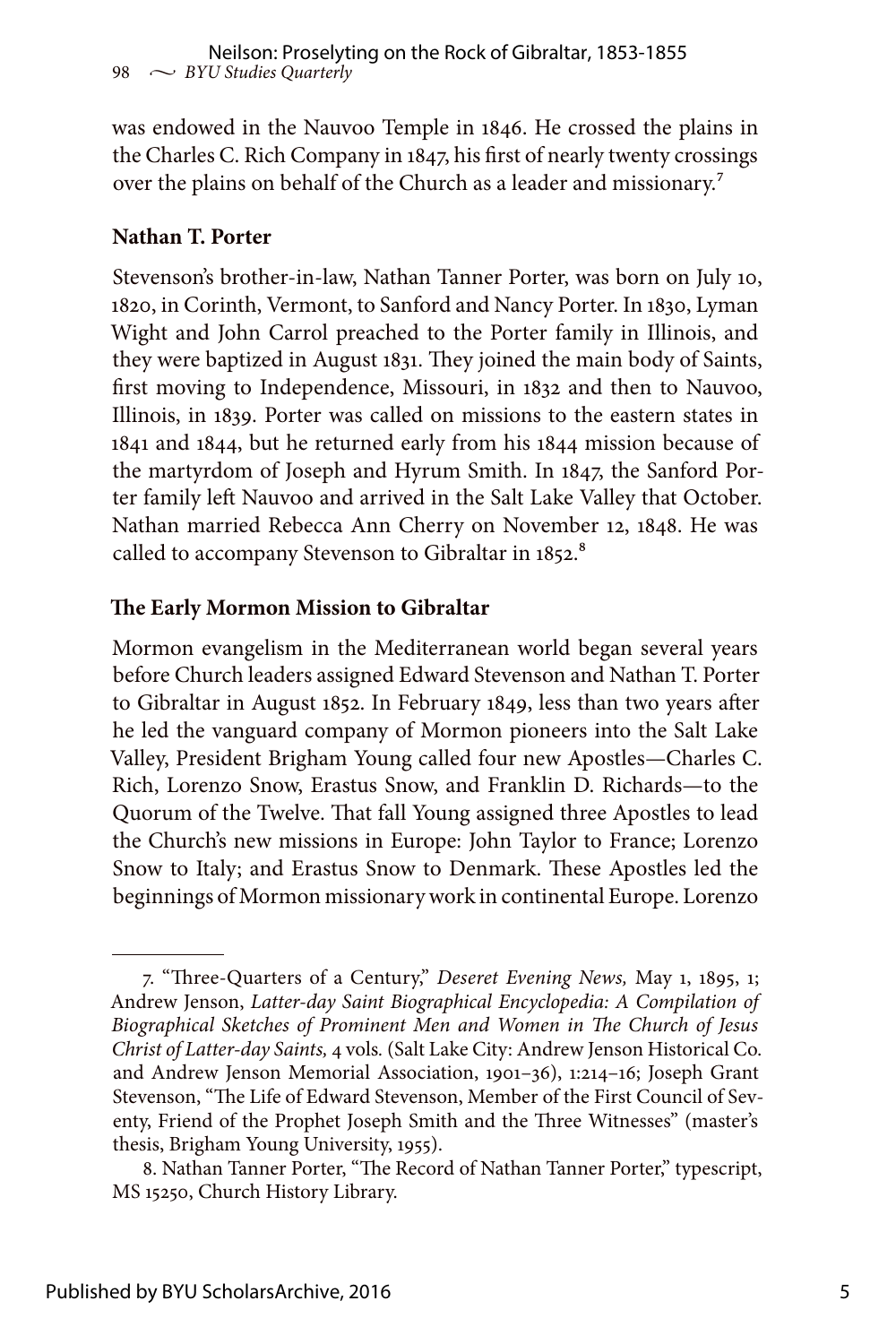Snow and his companions—Joseph Toronto, Thomas Stenhouse, and Jabez Woodard—arrived in Italy in June 1850 and began proselyting among the Waldensians, a Protestant splinter group in northwest Italy. Over the next two years they translated and published the Book of Mormon in Italian. But missionary work was difficult among the Italians, Protestant or Catholic.<sup>9</sup> Struggling to find a foothold in Italy, Lorenzo Snow determined to expand his Italian Mission into the larger Mediterranean world and even into British India to the east. In early 1851, he sent William Willis and Hugh Findlay to India<sup>10</sup> and Thomas Lorenzo Obray to Malta.11 Snow had intended to go to India himself, but the vessel he intended to take was damaged.<sup>12</sup>

In the spring of 1852, Lorenzo Snow was called back to Church headquarters in Utah along with the other Apostles evangelizing in Europe. Before he left, however, he expressed his hope that missionary work might spread to the Iberian Peninsula. That May, Snow issued a call from the mission headquarters in Malta for Mormon elders to begin proselyting work in Gibraltar. Sharing his desires with President Samuel W. Richards of the British Mission, he explained: "The English and Italian languages are much spoken at Gibraltar as well as the Spanish, and we are anxious to see the kingdom of God beginning to spread its light if possible through the Spanish dominions, and feel to do all in our power to effect so desirable an object. We cannot help but believe that the Lord has some good people in that place." Snow himself was apparently

<sup>9.</sup> See James A. Toronto, "'A Continual War, Not of Arguments, but of Bread and Cheese': Opening the First LDS Mission in Italy, 1849–67," *Journal of Mormon History* 31 (Summer 2005): 188–232; and Michael W. Homer, "*Il Libro di Mormon*: Anticipating Growth beyond Italy's Waldensian Valleys," *Journal of Book of Mormon Studies* 11, no. 1 (2002): 40–44.

<sup>10.</sup> See R. Lanier Britsch, "The East India Mission of 1851–56: Crossing the Boundaries of Culture, Religion, and Law," *Journal of Mormon History* 27 (Fall 2001): 150–76; and R. Lanier Britsch, *Nothing More Heroic: The Compelling Story of the First Latter-day Saint Missionaries in India* (Salt Lake City: Deseret Book, 1999).

<sup>11.</sup> Andrew Jenson, "Malta Mission," in *Encyclopedic History of the Church of Jesus Christ of Latter-day Saints* (Salt Lake City: Deseret News Publishing, 1941), 465–66.

<sup>12.</sup> David J. Whittaker, "Richard Ballantyne and the Defense of Mormonism in India in the 1850s," in *Supporting Saints: Life Stories of Nineteenth-Century Mormons*, ed. Donald Q. Cannon and David J. Whittaker (Provo, Utah: Religious Studies Center, 1985), 179–80.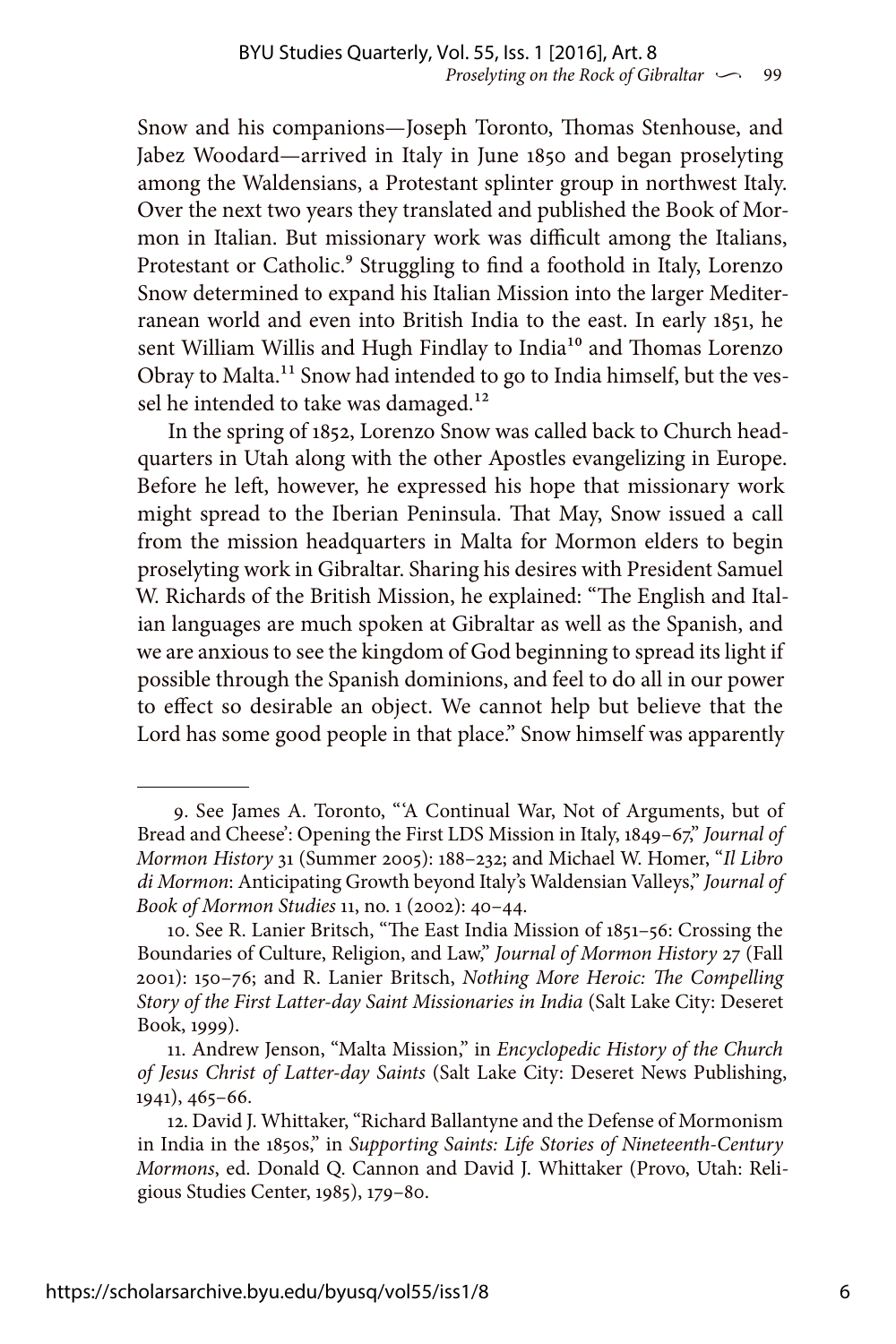#### 100  $\sim$  *BYU Studies Quarterly* Neilson: Proselyting on the Rock of Gibraltar, 1853-1855

planning to visit Gibraltar to observe conditions firsthand.<sup>13</sup> "In a few days I will have completed my arrangements here and shall then, the Lord willing, take my departure for that country, and spend there what little time yet remains at my control, with a view of making an opening as wisdom may direct." The Apostle then asked for a "wise, energetic, faithful, and experienced Elder" to begin proselyting on the Rock, as well as additional missionaries for Bombay, India.14

Samuel Richards published Snow's letter in his mission's periodical, the *Millennial Star,* and added his own letter of endorsement to open the Rock to missionary work. "The letter of Elder Lorenzo Snow, published in the



Edward Stevenson, photo undated. Courtesy Church History Library, © Intellectual Reserve Inc.

last Number of the Star, contains an important call for Elders, to assist in moving on the work in Gibraltar and Bombay, to which we cheerfully respond, and hope the Presidents of Conferences will report to us, without delay, such Elders as they may be acquainted with, who are suitably qualified for those important stations." President Richards suggested that single elders or those married men who "can provide for their families" would be excellent choices. "An Elder with some knowledge of the French, Spanish, and Italian languages, would be peculiarly adapted to

<sup>13.</sup> The first foreign LDS missions were created in Great Britain, and from there missionaries were sent throughout the British Empire. The plan to start a mission in Gibraltar fits this pattern. See, for example, "The Church in 1870," in *Mapping Mormonism: An Atlas of Latter-day Saint History,* ed. Brandon S. Plewe, 2d ed. (Provo, Utah: BYU Press, 2014), 120–21.

<sup>14.</sup> Lorenzo Snow to Samuel W. Richards, Malta, May 1, 1852, published as Lorenzo Snow, "The Malta Mission: Letter from Elder Lorenzo Snow," *Millennial Star* 14 (June 5, 1852): 236–37.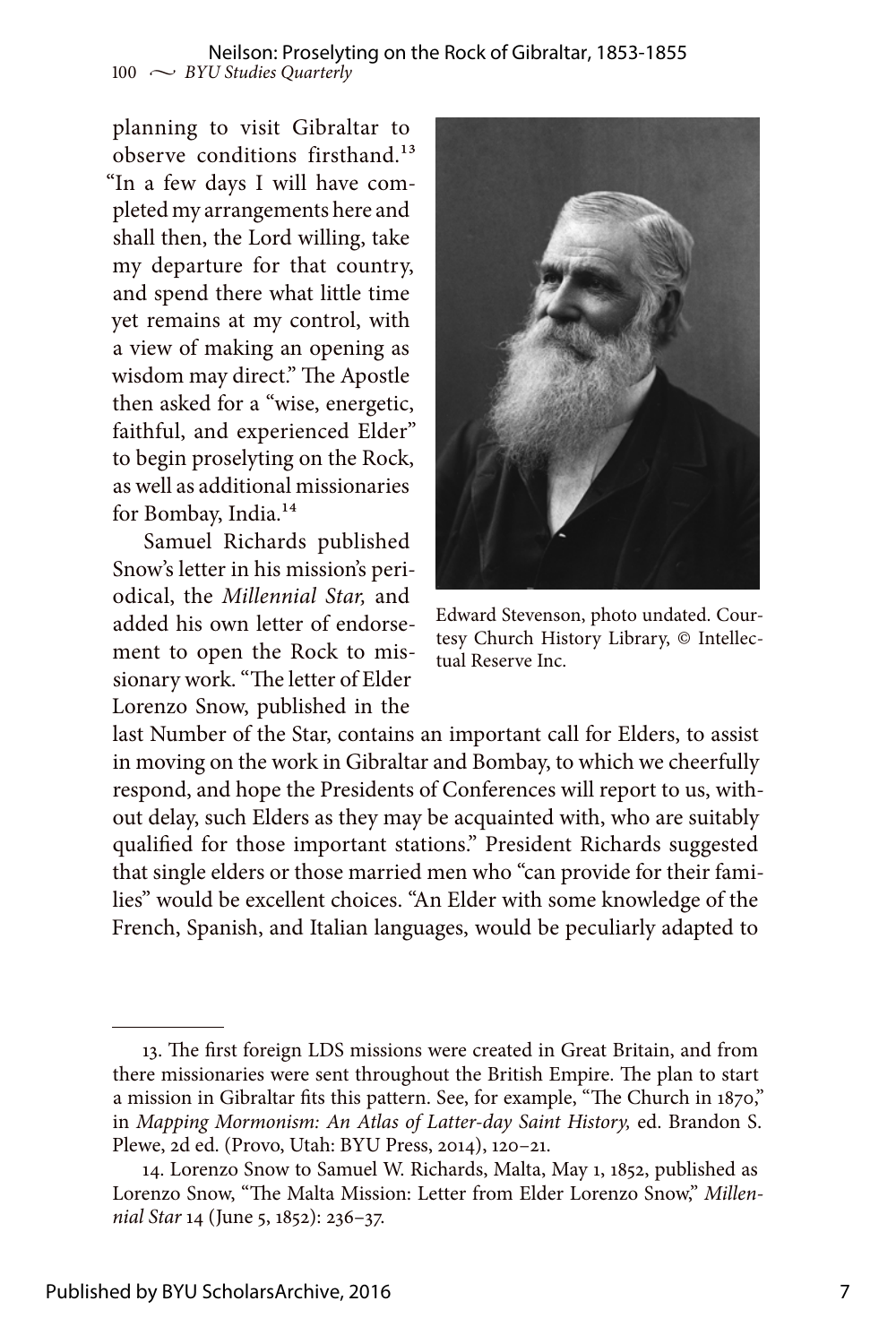fill the call for Gibraltar."<sup>15</sup> With his three-year mission complete, Snow departed from Malta and the Italian Mission, stopping over in Gibraltar for several days on his way to Liverpool, England. After crossing the Atlantic to New York City, he arrived in Salt Lake City on July 30, 1852.<sup>16</sup> One month later, Snow's hopes of opening Gibraltar to missionary work and sending more elders to India were realized when the First Presidency called a special missionary conference in Salt Lake City.

By the summer of 1852, Stevenson, Porter, and their families had been living in the Salt Lake Valley for over four years. In late August, about two thousand Latter-day Saints gathered at the Tabernacle in Salt Lake City to receive counsel from Church leaders. President Brigham Young stated the purpose of the early conference was to conduct "business pertaining to foreign missions, and of giving to the brethren an opportunity to cross the plains before the cold weather." On Saturday morning, August 28, 1852, First Counselor Heber C. Kimball, Apostles George A. Smith, John Taylor, and Ezra T. Benson, and President Brigham Young gave sermons on the importance of missionary work. They spoke of it as a sacred responsibility and mentioned its associated difficulties.<sup>17</sup>

When President Young finished his sermon, Thomas Bullock, clerk of the conference, concluded the session by reading the names of the more than one hundred elders who were assigned to serve missions throughout the world. They were assigned to England, Ireland, Wales, France, Germany, Berlin, Norway, Denmark, Gibraltar, Hindustan (India), Siam (Thailand), China, the Cape of Good Hope (South Africa), Nova Scotia and the British Provinces (Canada), the West Indies, British Guiana, Texas, New Orleans, St. Louis, Iowa, Washington D.C., Australia, and the Sandwich (Hawaiian) Islands.<sup>18</sup> In the years between the 1844 martyrdom of Joseph Smith and this 1852 conference, the highest number of missionaries was seventy-two in 1845, and the average number of missionaries between 1845 and 1851 was about forty-four.<sup>19</sup> The dramatic increase in missionary numbers seems to have been driven by

<sup>15.</sup> Samuel W. Richards, "Editorial: Call for Elders for Gibraltar and Bombay," *Millennial Star* 14 (June 12, 1852): 250.

<sup>16.</sup> Eliza R. Snow Smith, *Biography and Family Record of Lorenzo Snow* (Salt Lake City: Deseret News, 1884), 230–32.

<sup>17. &</sup>quot;A Special Conference of the Elders of The Church of Jesus Christ of Latter-Day-Saints," *Deseret News Extra*, September 14, 1852, 7.

<sup>18. &</sup>quot;Special Conference," 9–10.

<sup>19.</sup> Gordon Irving, "Numerical Strength and Geographical Distribution of the LDS Missionary Force, 1830–1974," *Task Papers in LDS History,* no. 1 (Salt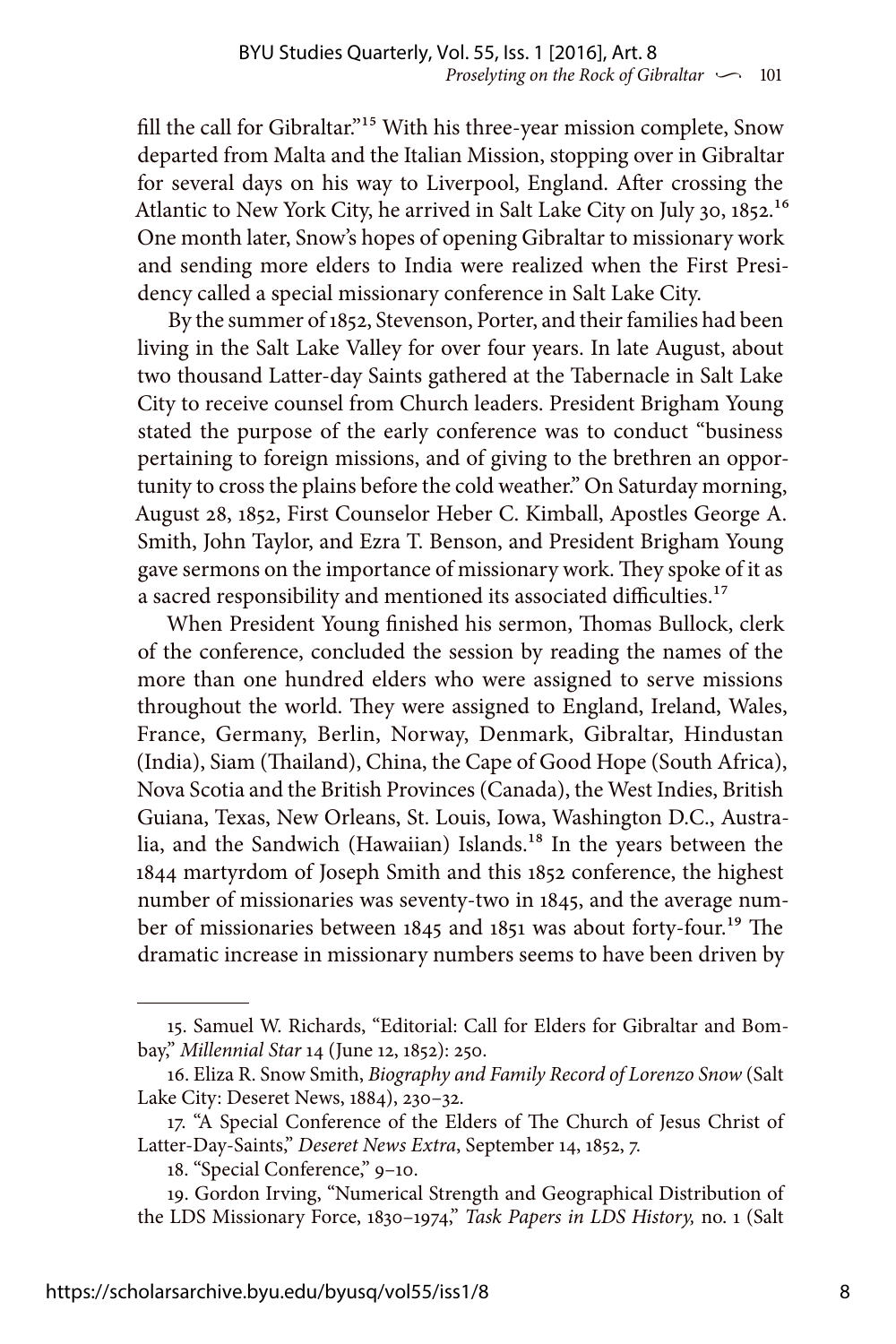the political revolutions that were upheaving European societies, leading millenarian Mormon leaders to think that the Second Coming of Jesus Christ was nigh. Edward Stevenson and Nathan Porter, the only two men assigned to Gibraltar, were as stunned at their assignment as the other newly called missionaries were at theirs. This conference marked one of the most important moments in Mormon missionary history.

The next morning, Sunday, August 29, the Latter-day Saints again assembled for the concluding sessions of that fall's general conference. It was in this setting that Apostle Orson Pratt first announced publicly the Mormon belief in and practice of plural marriage.<sup>20</sup> This theological bombshell would have a major impact on the missionaries and their labors abroad, as well as the lives and families of the missionaries when they returned from Europe.

Stevenson's proselyting efforts in his native Gibraltar mark just the beginning of his remarkable missionary legacy for the Church. He departed from Utah with the Europe-bound company of missionaries in September 1852, arrived in Gibraltar in March 1853, and evangelized there until early 1855. When Stevenson returned to Utah in the summer of 1855, he entered into polygamy, marrying several additional wives. His wives eventually bore him twenty-eight children. After Gibraltar, Stevenson served nine additional proselyting missions in North America and Europe and helped lead four emigrating companies from the East to Utah. He was also responsible for bringing Book of Mormon witness Martin Harris to Utah and for his rebaptism in September 1870. Three years after he detailed his missionary experiences in Gibraltar to George Q. Cannon and the readers of the *Juvenile Instructor* in 1885, he joined Andrew Jenson and Joseph S. Black on a special Church history mission to visit many of the early historic sites of the Restoration.<sup>21</sup> In October 1894, Stevenson was called to serve as one of the first Seven Presidents of Seventies, a position he honorably fulfilled until his passing on January 27, 1897, in Salt Lake City, Utah. He never did return to

Lake City: Historical Department of The Church of Jesus Christ of Latter-day Saints, 1975), 9–10.

<sup>20. &</sup>quot;Special Conference," 14–22.

<sup>21.</sup> See Reid L. Neilson, Justin R. Bray, and Alan Johnson, eds., *Rediscovering the Sites of the Restoration: The 1888 Travel Writings of Mormon Historian Andrew Jenson, Edward Stevenson, and Joseph S. Black* (Provo, Utah: BYU Religious Studies Center; Salt Lake City: Deseret Book, 2015).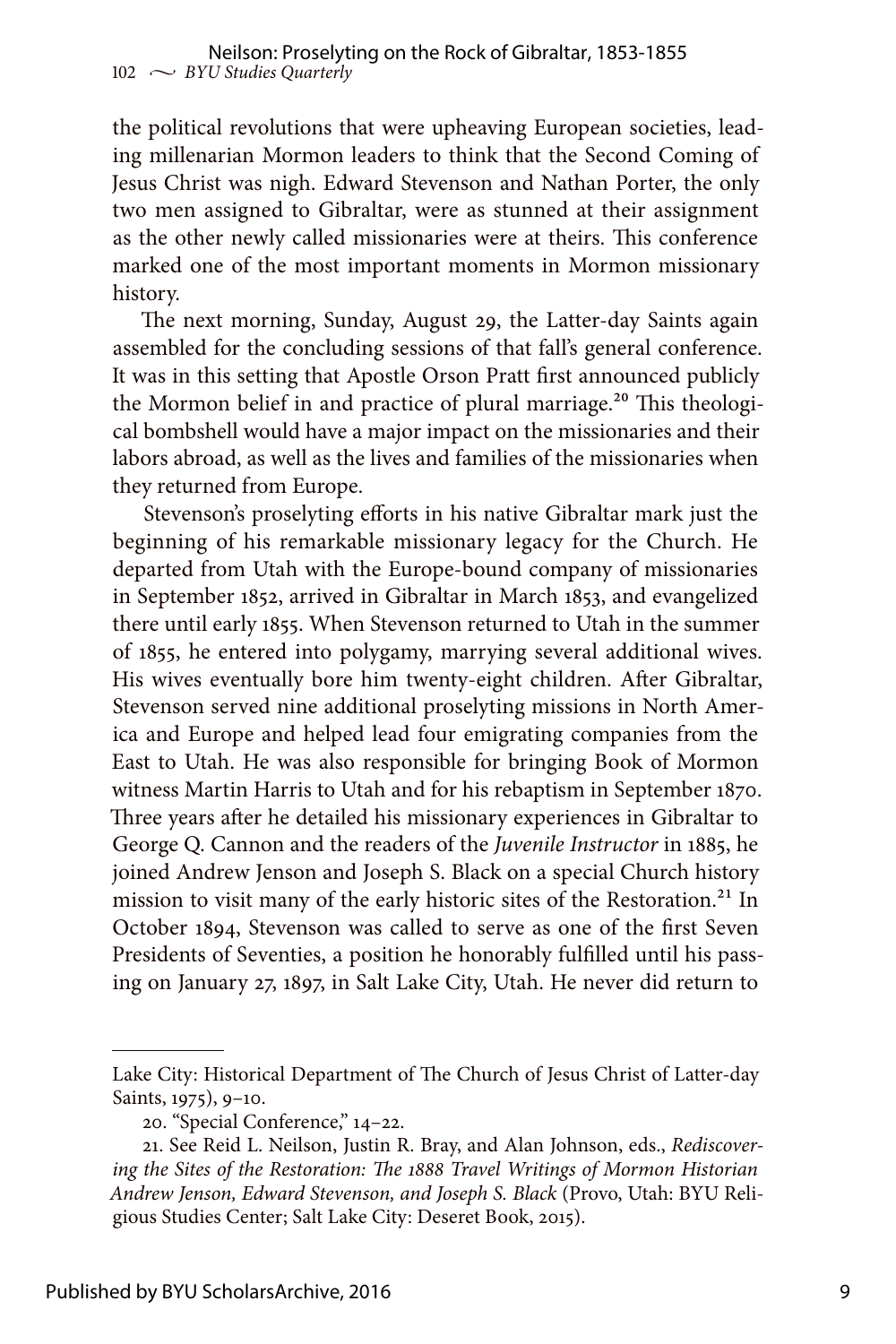his birthplace in Gibraltar following the close of his mission in 1855.<sup>22</sup> And the Church would not have another presence in Gibraltar until the early 1970s.<sup>23</sup>

Nathan Porter also continued to serve in the Church. After being forced out of Gibraltar in 1853, he labored in England until January 1856. While returning to Utah, he traveled with the Hodgetts company, a wagon company that somewhat shepherded the ill-fated Martin handcart company, and they arrived in Salt Lake in December 1856. He married his second wife, Eliza Ford, in 1857. Nathan Porter and Edward Stevenson were mission companions two more times, in 1869 and 1872, when they traveled to the eastern states. Both Stevenson and Porter were born in 1820, and they both died in 1897 (Porter died April 8, 1897).<sup>24</sup>

### **The Seventeen Letters of Edward Stevenson to George Q. Cannon, Editor of the** *Juvenile Instructor,* **in 1885**

The value of these letters lies in the story they tell of missionary work for all who were sent out in the days after the Church publicly announced the practice of polygamy. Missionaries faced heavy persecution because of opposition to polygamy from magistrates and the general public. Like missionaries of other times, they experienced lack of funds, separation from family and friends, and having to work with little direction from Church leaders. They learned to trust in the Lord; as Stevenson concludes his last letter, "the Lord is good and kind to all who put their trust in Him."25

As described above, Edward Stevenson wrote seventeen letters to George Q. Cannon, editor of the *Juvenile Instructor*, in response to a short cover story on the history of Gibraltar, which ran in January 1885. The January article barely made mention of Stevenson's missionary sojourn there in 1853–55, nearly thirty years earlier. Cannon published Stevenson's detailed letters in his magazine over a nine-month period,

<sup>22. &</sup>quot;Three-Quarters of a Century," *Deseret News,* May 1, 1895, 1; and Joseph Grant Stevenson, "Stevenson, Edward," in *Encyclopedia of Latter-day Saint History,* 1192.

<sup>23. &</sup>quot;Gibraltar," in *2013 Church Almanac* (Salt Lake City: Deseret News, 2014), 591–92.

<sup>24.</sup> Porter, "Record of Nathan Tanner Porter"; The Church of Jesus Christ of Latter-day Saints, *Mormon Pioneer Overland Travel,* s.v. "Nathan Tanner Porter," [https://history.lds.org/overlandtravels/pioneers/20652/nathan-tanner-porter.](https://history.lds.org/overlandtravels/pioneers/20652/nathan-tanner-porter)

<sup>25.</sup> Edward Stevenson, "Gibraltar, Letter XVII, Missionary Experience," *Juvenile Instructor* 20 (November 15, 1885): 339.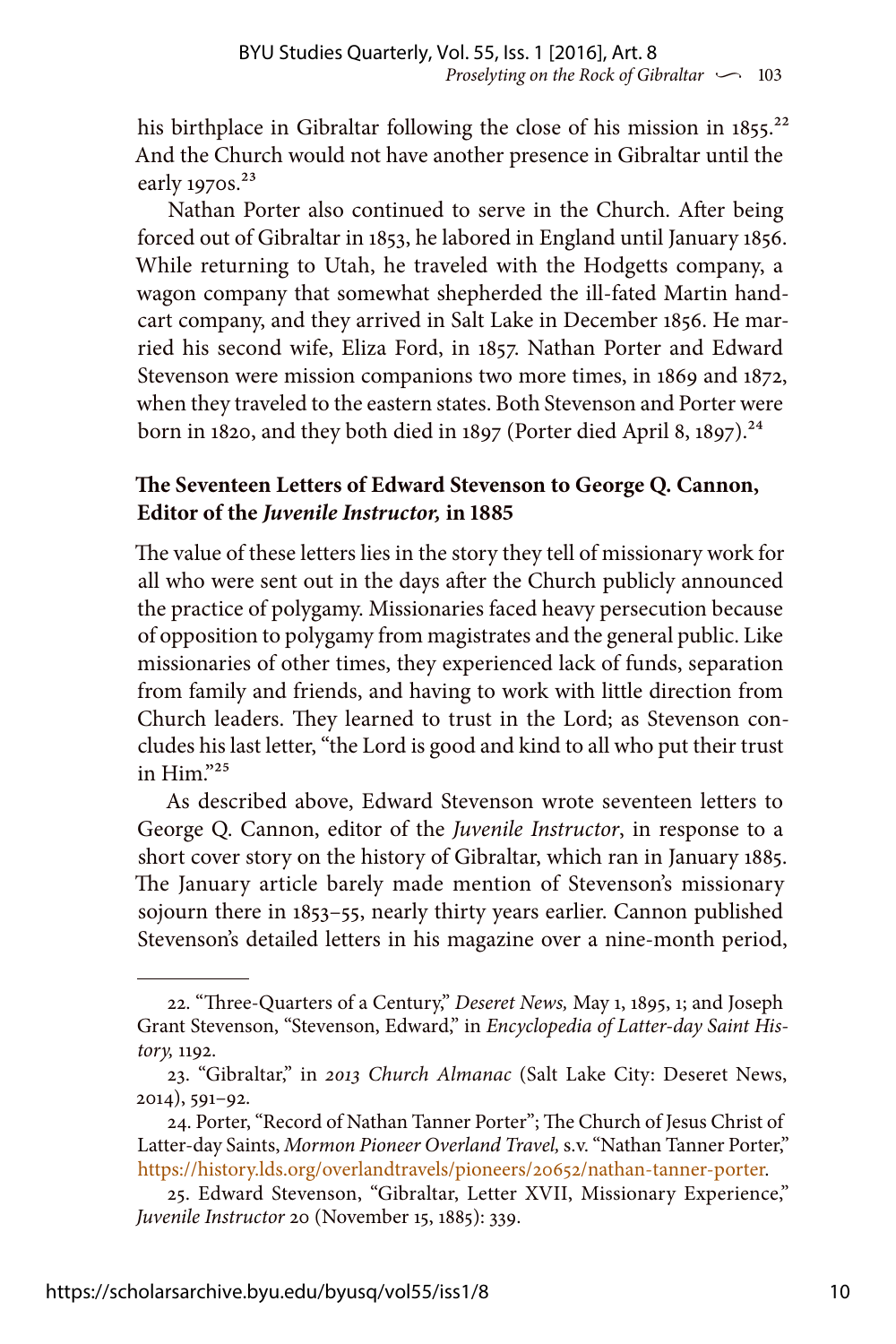beginning on February 15 and ending on November 15, 1885. Historians are reliant on Stevenson's personal writings and his reminiscent accounts for the history of the Gibraltar mission field in the mid-1850s. There are no corroborating accounts or documents other than what Stevenson personally recorded at the time. Stevenson did send a number of letters back to Utah during his early mission, and their contributions to our understanding of what he experienced as a young missionary there in Gibraltar from 1853 to 1855 are noted below. It appears that Stevenson relied heavily on his 1850s writings (such as his letters, *Deseret News* correspondence, and regular diary entries) when he wrote his 1885 letters to Cannon. I have reproduced Stevenson's letters exactly as they appeared in the pages of the *Juvenile Instructor* (except for format and layout). I have not corrected or updated any misspellings or British spellings (given that he was a son of a British colony), grammar, or punctuation in the transcripts below, except where noted by brackets. Letters 1 through 7 are not included here because they do not contain any Mormon history content.

### **The Letters**

#### Letter 8: Edward Stevenson to George Q. Cannon, June 1, 1885<sup>26</sup>

At a special conference held in Salt Lake City, August 28, 1852, I was called to take a mission to Gibraltar in company with Elder N. T. Porter. It was at this conference that the revelation on celestial marriage was first made public, $27$  and was taken to the world by the greatest number of Elders that had ever been called on missions at any one time before.

<sup>26.</sup> Edward Stevenson, "Gibraltar, Letter VIII, Missionary Experience," *Juvenile Instructor* 20 (June 1, 1885): 175. Compare with Edward Stevenson, "Gibralter Mission, Letter No. 1," *Deseret News,* January 2, 1856, 338–39.

<sup>27.</sup> At a special conference meeting held August 28 and 29, 1852, Brigham Young and Orson Pratt publicly announced the practice of polygamy, which had been practiced privately for years. Rumors of Mormons practicing polygamy had long been circulating, but it wasn't until 1852 that the Mormons openly acknowledged it. See David J. Whittaker, "The Bone in the Throat: Orson Pratt and the Public Announcement of Plural Marriage," *Western Historical Quarterly* 18 (July 1987): 293–314.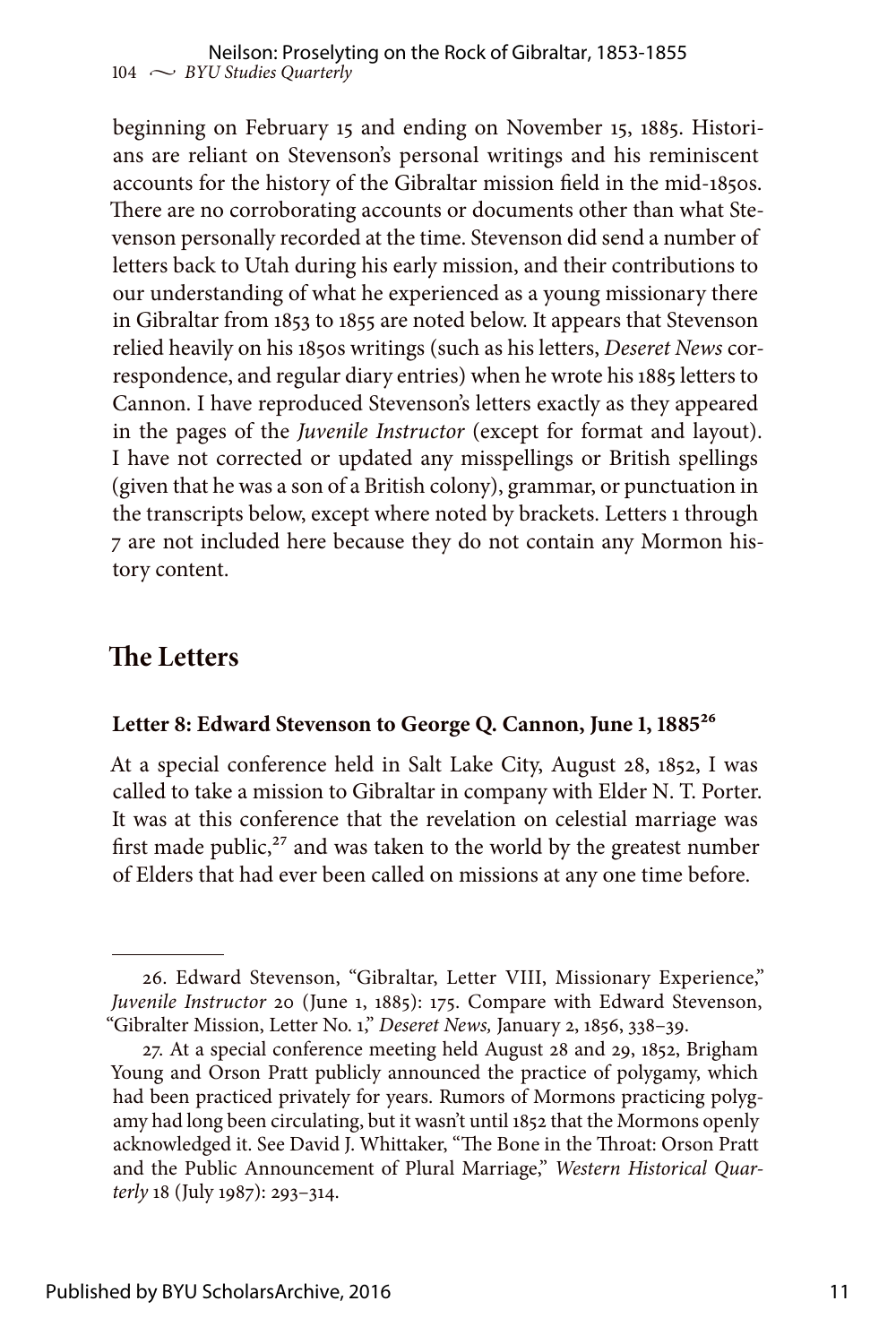It was agreed that the company going east should meet on the Weber River, forty-five miles from the city, and we would proceed from that point across the plains together. Daniel Spencer was elected captain of the company; Orson Spencer, chaplain; and Orson Pratt, preacher and general instructor. Our company consisted of eighty-four Elders, who had twenty carriages and eighty-eight horses and mules.

In crossing over the Little Mountain our carriage was broken down, and we left our baggage there, covered up with a buffalo robe, while we returned to the city to have the vehicle repaired. After getting the necessary repairs done we again started, but on account of storms were compelled to camp out at the mouth of Emigration Canyon. The next day we arrived at our camp outfit on the Little Mountain just in time to save it from a band of roving Indians. That night we camped all alone on the Big Mountain and were disturbed in our slumbers by the howling of the wolves. We slept very well, however, after having commended ourselves to the care of the Lord.

On the 20th of September, 1852, the whole company began to move and on the 1st of October we arrived at the Missouri River in the best of health and spirits. Our evenings on the journey had been spent around the camp fire discussing religious subjects and often being instructed by Apostle O. Pratt.

Our company now began to scatter to go to their various fields of labor. I joined a company and took steamer for St. Louis. We were kindly treated on board. A discussion took place in the cabin between Elder O. Pratt and Mr. Storon, president of the Missouri College, resulting in a Bible triumph in favor of Apostle Pratt.

In St. Louis, Elder Wm. Pitt found himself without sufficient money for his passage to his field of labor and was walking down the street with his head bowed down, wondering what he should do to obtain the necessary means. Suddenly he saw before him, on the walk, a ten-dollar bill, the exact amount required. He picked it up and after searching in vain for the owner, used it for procuring his passage to England. On November 11th,<sup>28</sup> twenty-one of us, who had engaged passage to Liverpool on

<sup>28.</sup> Stevenson's letter to the *Deseret News,* as well as his personal diary, indicates that the missionaries actually boarded their ship on November 17. Stevenson, "Gibralter Mission, Letter No. 1," 338; Edward Stevenson, Diary, November 17, 1852, Edward Stevenson Collection, 1849–1922, Church History Library, Salt Lake City.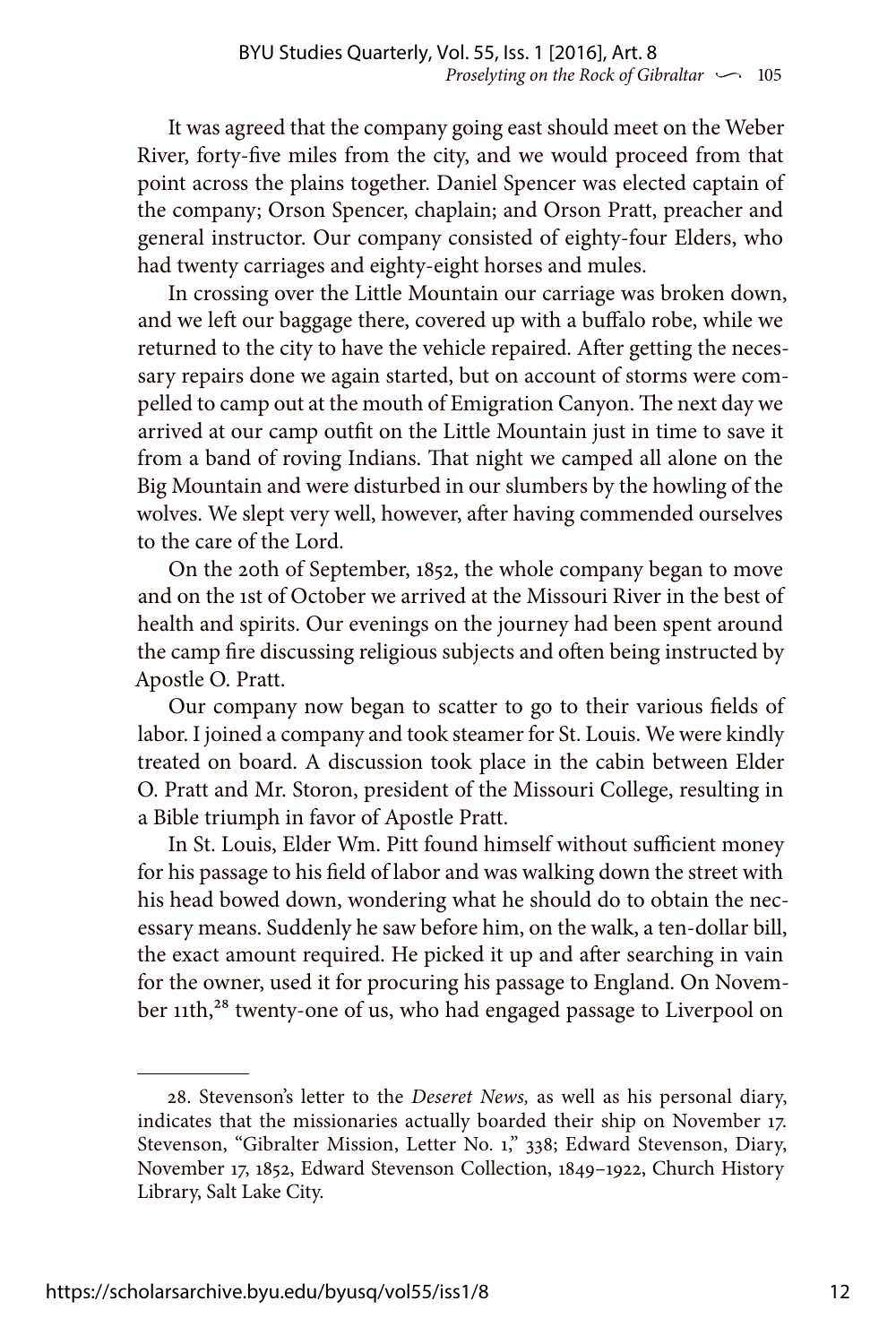a sailing vessel of 1,800 tons burden, set sail, and arrived at our destination on January 5th,  $1853$ <sup>29</sup> We buried one passenger, a Catholic, in the open sea. He was sewed up in a blanket and some weights were attached to the feet. Burial services, in the absence of one of their priests, were read by Elder Perigreen Sessions,<sup>30</sup> and he was then slid off a plank into the blue waters of the ocean. The usual customhouse overlooking of our baggage took place at Liverpool. A French stranger was detected with a crust surrounding a quantity of tobacco, making it look like a loaf of bread. The experiment cost him \$250.00.

While in New York our whole company were provided with passage and provisions with the exception of one Elder, who did not have sufficient money to buy food. A stranger came along and passed several of us, enquiring concerning our missions. But when he came to the only one not yet provided with his outfit, he dropped five dollars into his hand. With a tear of gratitude the stranger was blessed and God praised.

After visiting Prest. S. W. Richards<sup>31</sup> at 15 Wilton Street, Liverpool, and my friends in Leicester, London, Southampton and the Isle of Wight, myself and companion took passage from Southampton on her majesty's steam packet, *Iberia*,<sup>32</sup> on February 28th, 1853.<sup>33</sup> We had

33. Nathan Porter had this to say about their time in Southampton: "On the 11th (February 1853) we took the cars for South Hampton, the point of our embarkation for Gibraltar. Here we met with Elder James Wille, who also came with us across not only the plains but the sea also. He was now President over the Southampton Conference. We stopped in this conference until the 29th [sic] (February 1853), visiting the branches of the saints who contributed in furnishing means for our passage. Having now sufficient means we engaged passage on the steam Packet Iberia." Porter, "Record of Nathan Tanner Porter," 57.

<sup>29.</sup> The missionaries sailed from New York to Liverpool, England, aboard the *American Union,* a Yankee ship that had been built in 1851. The ship operated in various lines until it became a transient in 1877. Conway B. Sonne, *Ships, Saints, and Mariners: A Maritime Encyclopedia of Mormon Migration, 1830– 1890* (Salt Lake City: University of Utah Press, 1987), 13.

<sup>30.</sup> Perrigrine Sessions was on his way to preside over the Manchester Conference in 1852; he got sick on the journey and never recovered, so he was sent home in 1854.

<sup>31.</sup> Samuel Whitney Richards served many missions, and, from 1852 to 1854, he was president of the European Mission and oversaw the publication of the *Millennial Star.* Jenson, *Latter-day Saint Biographical Encyclopedia,* 1:718–19, 4:318.

<sup>32.</sup> The *Iberia* was built in England in 1835 and had some of the best passenger accommodations of the period. It had three masts and was owned by the P. & O. Line. Sonne, *Ships, Saints, and Mariners,* 102.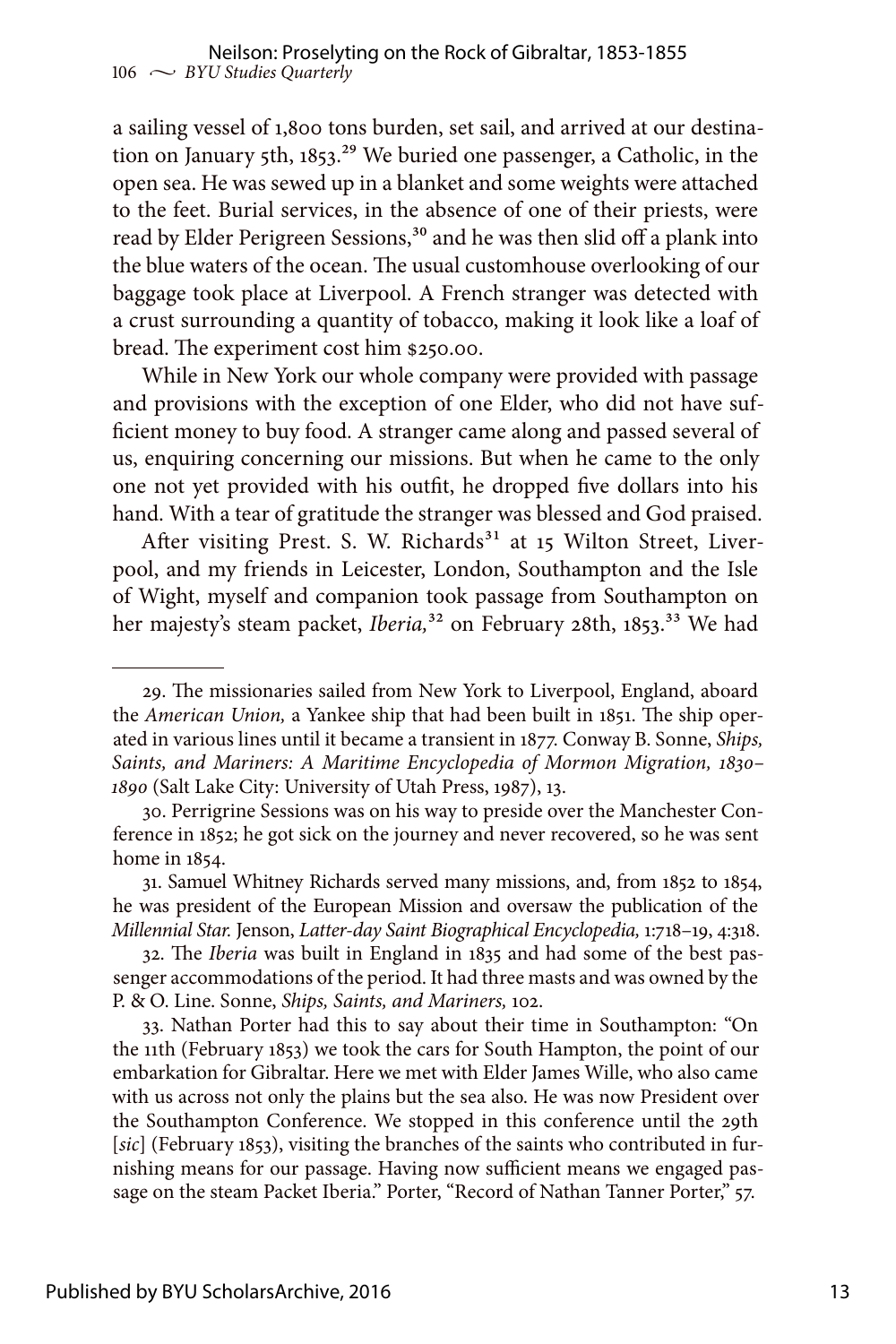enjoyed many excellent and profitable meetings with the many churches in England, holding before them the new revelation on the eternity of marriage.<sup>34</sup>

On the morning of March 3rd we cast anchor in Vigo Bay, Spain, after sailing 663 miles over the rough Bay of Biscay. This is a lovely bay, abounding with a variety of fish. Its borders abound with oranges, figs, grapes and nuts. Sixty-eight miles more and we pass Oporto, on the coast of Portugal. The next city was Lisbon, the capital of Portugal. It lies two miles up the Tagus River, and is very strongly fortified. The queen's palace and garden are worthy of attention; the remainder of the city is very filthy. On March 6th we left Lisbon and cast anchor in Cadiz Bay, Spain. We were now about 9,000 miles from our Utah home.

#### **Letter 9: Edward Stevenson to George Q. Cannon, June 15, 1885**35

On the morning of March 8th, 1853, we were anchored under Gibraltar and heard the morning gun fired as the signal for opening the gates of the fortress, raising the drawbridges, lowering rope ladders and opening up the garrison generally.

The picturesqueness of the rock and garrison from the waters of the bay, especially when illuminated, on a dark night was a grand scene. The houses of both the north and south towns are terraced one above the other on the rock.<sup>36</sup>

<sup>34. &</sup>quot;While waiting for passage, we visited Portsmouth Dockyard and the Isle of Wight, and went on board the Duke of Wellington, a three decker of 131 guns, many of which were very heavy. This splendid ship is propelled by steam and sail, and has been the flag ship of the British fleet in the recent war with Russia. While on the Isle of Wight we were invited to preach in a sectarian chapel; the people were much taken up with our doctrine, not knowing that we were Mormon elders." Stevenson, "Gibralter Mission, Letter No. 1," 338–39.

<sup>35.</sup> Edward Stevenson, "Gibraltar, Letter IX, Missionary Experience," *Juvenile Instructor* 20 (June 15, 1885): 191. Compare to Edward Stevenson, "Gibralter Mission, Letter No. 6," *Deseret News,* April 16, 1856, 42; and "Gibraltar Mission," *Millennial Star* 15 (April 23, 1853): 266–67.

<sup>36. &</sup>quot;The morning was fair and beautiful. My feelings were peculiar as I gazed upon the stupendous rock of Gibralter rising from the Mediterranean Sea to the height of 1400 feet. And was it strange to have those feelings, as it was not only the land of my birth, but the field of my future labors in the ministry?" Edward Stevenson, "Gibralter Mission, Letter No. 2," *Deseret News,* January 23, 1856, 366.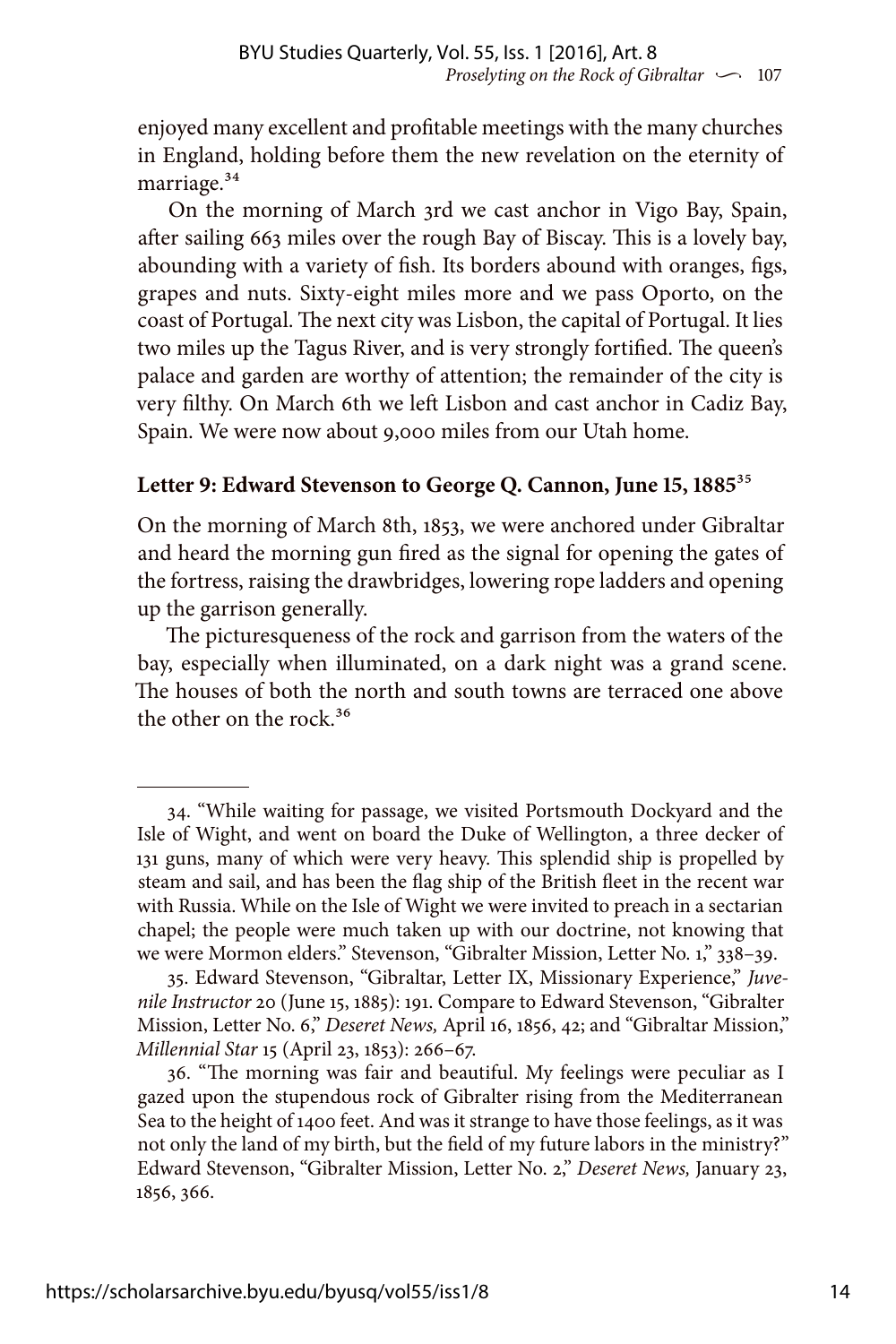Small crafts soon placed us and our luggage on the rock. The guard was ordered to allow no one to pass the portals without proper credentials. One gentleman who was not prepared for this was turned away. My American passport<sup>37</sup> did not reach me at Liverpool as expected, and President Richards failed to influence the American consul and minister at London to supply the deficiency, and I was therefore in danger of being turned away. But strange to say, myself and companion passed into the garrison unchallenged, which afterwards surprised the officers.38

While passing along the narrow streets and sidewalks only paved with cobble stone, but scrupulously clean, and on seeing so many people of different nationalities, there being twelve different languages spoken by the people living here, we began to realize with what kind of a spirit we had to contend, and it produced peculiar emotions best known to those who feel the worth of souls and are placed in a strange land thousands of miles from home. It truly made us feel to put our trust in the Lord.

After getting something to eat we walked up to the summit of the rock and erected an altar of loose stone and dedicated ourselves and

<sup>37.</sup> In the nineteenth century, passports were not as reliable as they are today, and government officials would often permit or forbid people based on subjective judgments, such as class distinctions. At this time, the population of Gibraltar was rapidly increasing, and the area's officials tried to confront the problem by limiting the number of foreigners who visited or lived there. Craig Robertson, *The Passport in America: The History of a Document* (New York: Oxford University Press, 2010), 15; Stephen Constantine, *Community and Identity: The Making of Modern Gibraltar since 1704* (Manchester: Manchester University Press, 2009), 93–131.

<sup>38.</sup> While on the ship *Iberia,* Elders Stevenson and Porter befriended a Mr. Willis, a resident of Gibraltar. Porter had this to say about how they got into Gibraltar without identification: "We disembarked with our friend Mr. Willis, he having ordered a conveyance to take him to his residence. He invited us to put our luggage in with his and accompany him to his home. We gladly accepted the invitation, and thus made our way into the garrison with our friend as a guide, which deluded the guards and sentinel at the gate from recognizing us as strangers from any foreign land or clime. So we were permitted to enter through the gate without any questions being asked as to our nativity, who we were or from whence we came, and so we were not under the necessity of obtaining a pass, which is required of all foreigners who wish admittance into the Fortress." Porter, "Record of Nathan Tanner Porter," 59–60.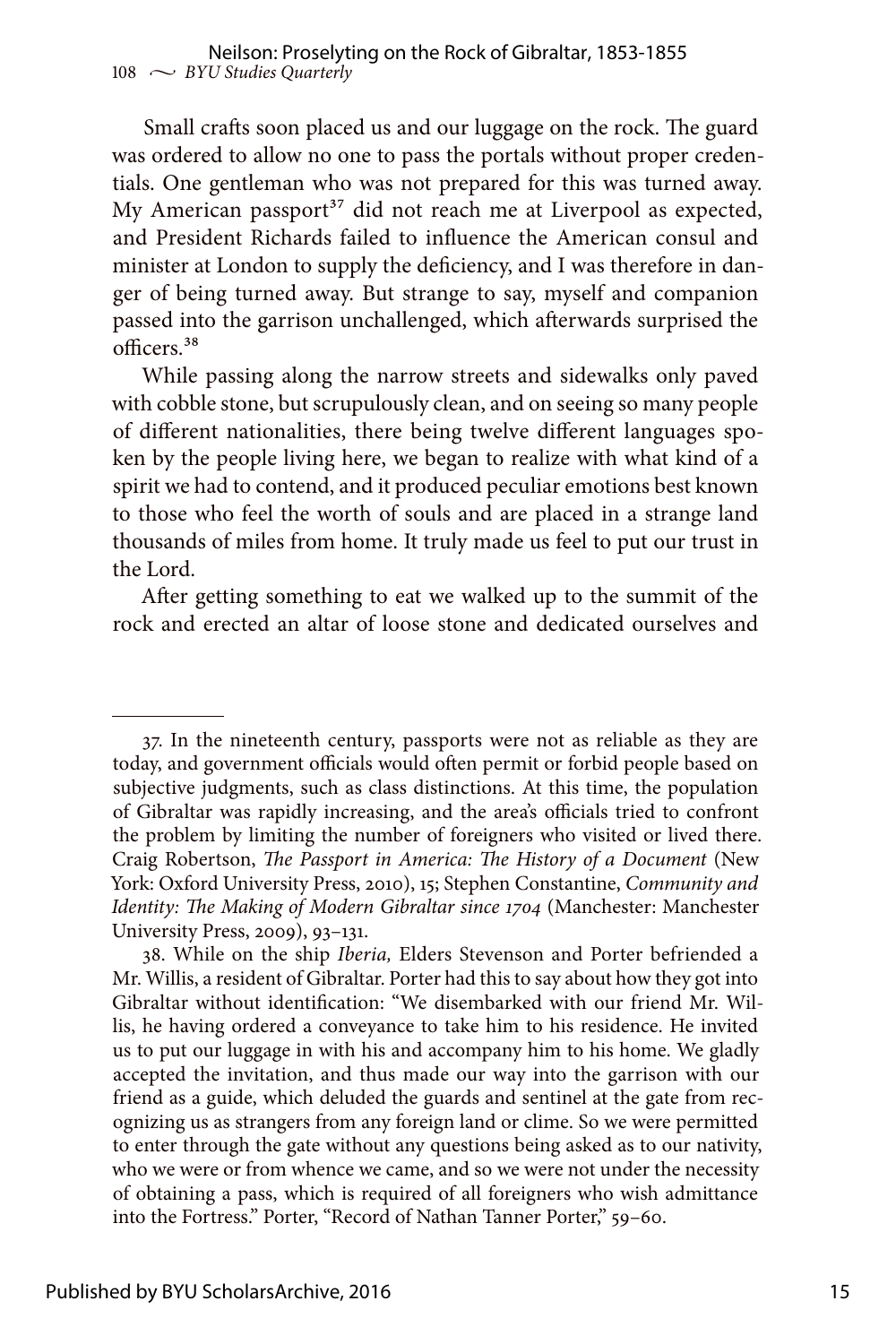the mission unto the Lord, and we were comforted.<sup>39</sup> The scenery from this spot was sublime. Spain lies to the north; Morocco on the coast of Africa, fifteen miles to the south; the Mediterranean on the east, and the straits and bay on the west. It was dusk when we wound our way down the rock to the town and secured lodgings at the house of a Spanish lady whose husband was a convict keeper.

On the Sabbath we visited the Methodist<sup>40</sup> church and were introduced to Rev. Mr. George Alton.<sup>41</sup> Subsequently we made an effort to

39. Climbing mountains and dedicating the land for the preaching of the gospel was a common occurrence at the time. In September 1850, Lorenzo Snow and his companions climbed a mountain in Italy and there offered a prayer dedicating the land to the preaching of the gospel. In December 1850, the missionaries in Hawaii climbed a mountain near King's Falls, built a threefoot altar, and knelt in prayer to dedicate the land. Jesse Haven and his companions, who had been called on missions at the same 1852 meeting as Stevenson, climbed the mount called Lion's Head in South Africa in April 1853 to dedicate the area to receive their message; Elder Leonard I. Smith wanted to call the peak Mountain Brigham, Heber, and Willard for the First Presidency. James A. Toronto, "Italy," in *Encyclopedia of Latter-day Saint History,* 556–58; R. Lanier Britsch, *Moramona: The Mormons in Hawaii* (Laie, Hi.: Institute for Polynesian Studies, 1989), 4–5; Farrell Ray Monson, "History of the South African Mission of The Church of Jesus Christ of Latter-day Saints, 1853–1970" (master's thesis, Brigham Young University, 1971), 18–19.

40. Roman Catholicism eventually overtook Islam as the dominant religion of Gibraltar. Methodism, an eighteenth-century break-off from the Church of England, was planted in Gibraltar in 1769, when it was established by British soldiers. Missionaries and preachers for the movement were continually sent to the area in the ensuing years. A formal society was established on the Rock by the early 1800s, and the first official chapel was completed in 1810. Methodist schools were established in the 1830s, and many families, even non-Methodists, began sending their children to those schools, an action that concerned the Roman Catholic priests. The Methodist missionaries regarded these schools as an essential aspect of converting people, but most students remained or became Catholics. Methodism struggled against the Church of England, and missionaries to Spain fought against Catholicism, but Methodism retained a presence. Susan Irene Jackson, "Methodism in Gibraltar and Its Mission in Spain, 1769–1842" (PhD diss., University of Durham, 2000).

41. Reverend George Alton arrived in Gibraltar in 1847. In addition to overseeing his Methodist religion in Gibraltar, he also attempted to distribute tracts and Bibles in heavily Catholic Spain. By 1854, he was in charge of all Methodist work in Gibraltar and was able to negotiate the Methodist Church through clashes with the Anglican Church. In 1855, he relocated to Madrid to supervise the printing of Bibles but still oversaw Methodism in Gibraltar. He left Spain in 1856 because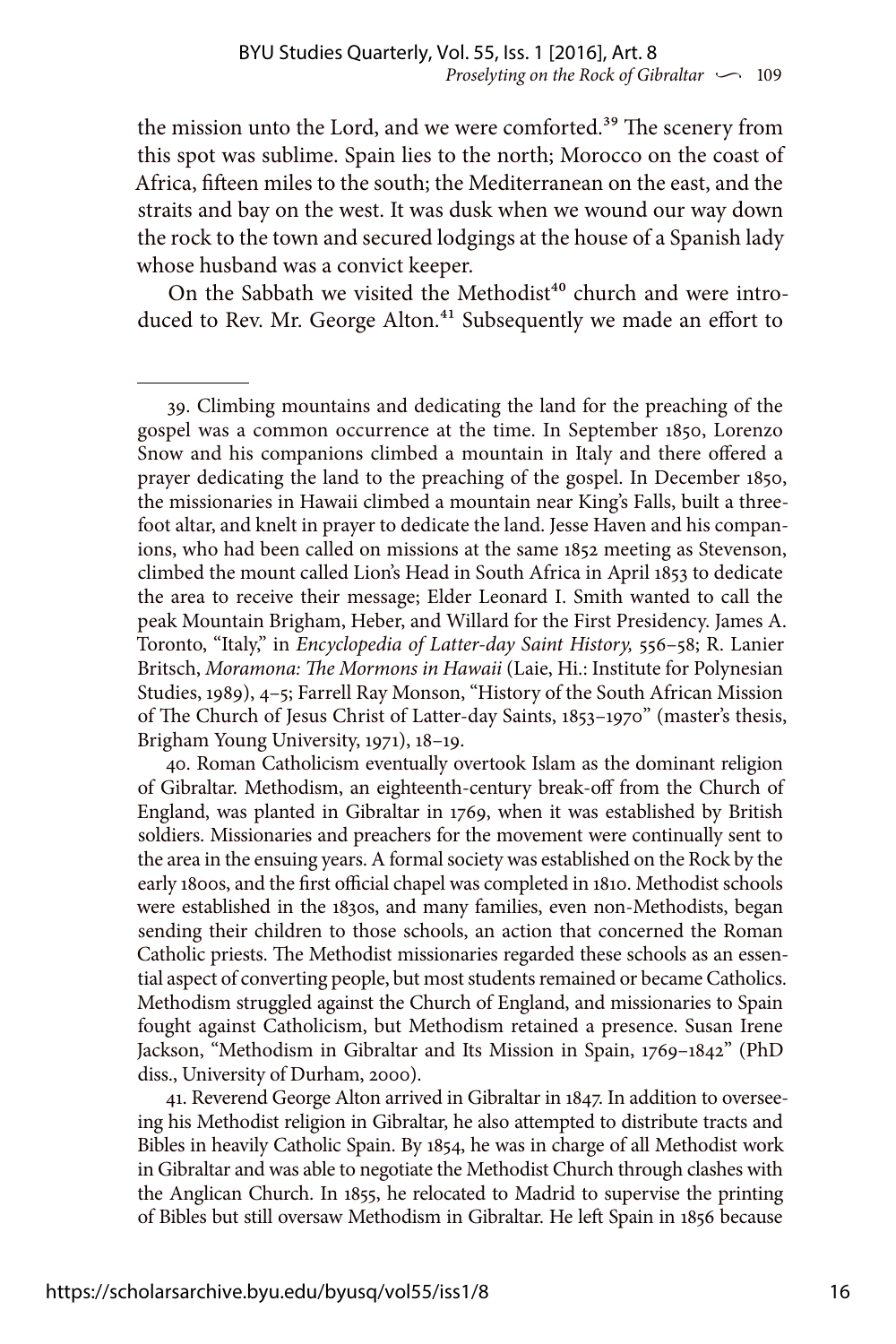obtain the chapel for the purpose of holding meeting, but our request was denied. My father helped to build this chapel and myself and two sisters and a brother were baptized therein.<sup>42</sup>

While looking for a hall in which to hold meetings, we were informed that a permit from the governor was necessary before either an indoor or outdoor meeting was held. On the 14th, we therefore wrote to this individual and solicited the privilege, which was given other ministers to hold religious services. We were referred to Sir George Aderly, colonial secretary.43 With this person we had three interviews. While he was looking over Governor B[righam]. Young's letter of commendation, he said he had read of Brigham Young and his thirty wives.<sup>44</sup> During our last interview we were informed by him that we would have to appear before Stewart Henry Paget,<sup>45</sup> police magistrate, and prove our right to

43. Sir George Adderley was a British colonial secretary in Gibraltar.

44. Although Mormon polygamy was not publicly announced until 1852, rumors of the practice had been circulating much earlier. In 1851, federally appointed officials to Utah Territory had encountered polygamy and published their grievances with the practice. Howard Stansbury and John Gunnison, who had been appointed to make a topographic survey of Utah, also published their observations on polygamy in 1852, but their report was much more positive than that of the officials. These reports gained significant attention in the public press. David J. Whittaker, "Early Mormon Pamphleteering" (PhD diss., Brigham Young University, 1982; reprinted Provo, Utah: BYU Studies, 2003), 117–20.

45. Stewart Henry Paget came from a noble Welsh family and was appointed police magistrate in Gibraltar in March 1840. T. R. Roberts, *Eminent Welshmen: A Short Biographical Dictionary of Welshmen Who Have Attained Distinction from the Earliest Times to the Present,* vol. 1 (Cardiff: Educational Publishing, 1908), 393; *Bulletins of State Intelligence, &c.* (Westminster: F. Watts, 1840), 127.

of social upheaval there and went back to England in 1858, but he returned to Gibraltar in 1862. Spain was still too intolerant of Protestants, so he spent most of his time in Gibraltar. During his second term in Gibraltar, he helped provide the community with clean water, and he thus helped diminish persecution against Methodism. Jackson, "Methodism in Gibraltar," 231–42.

<sup>42. &</sup>quot;After meeting, being introduced to Mr. George Alton, Methodist missionary to this place, we desired the privilege to preach to the people from his pulpit, at some convenient time. After many equivocations and apologies, we got a positive denial in as polite a manner as his genteel manners could admit, although my father had been a leading member of this society, and myself and others of the family had been baptized." Stevenson, "Gibralter Mission, Letter No. 6," 42. Mormon missionaries often relied on the hospitality of other Christian clergy members for places of preaching and worship.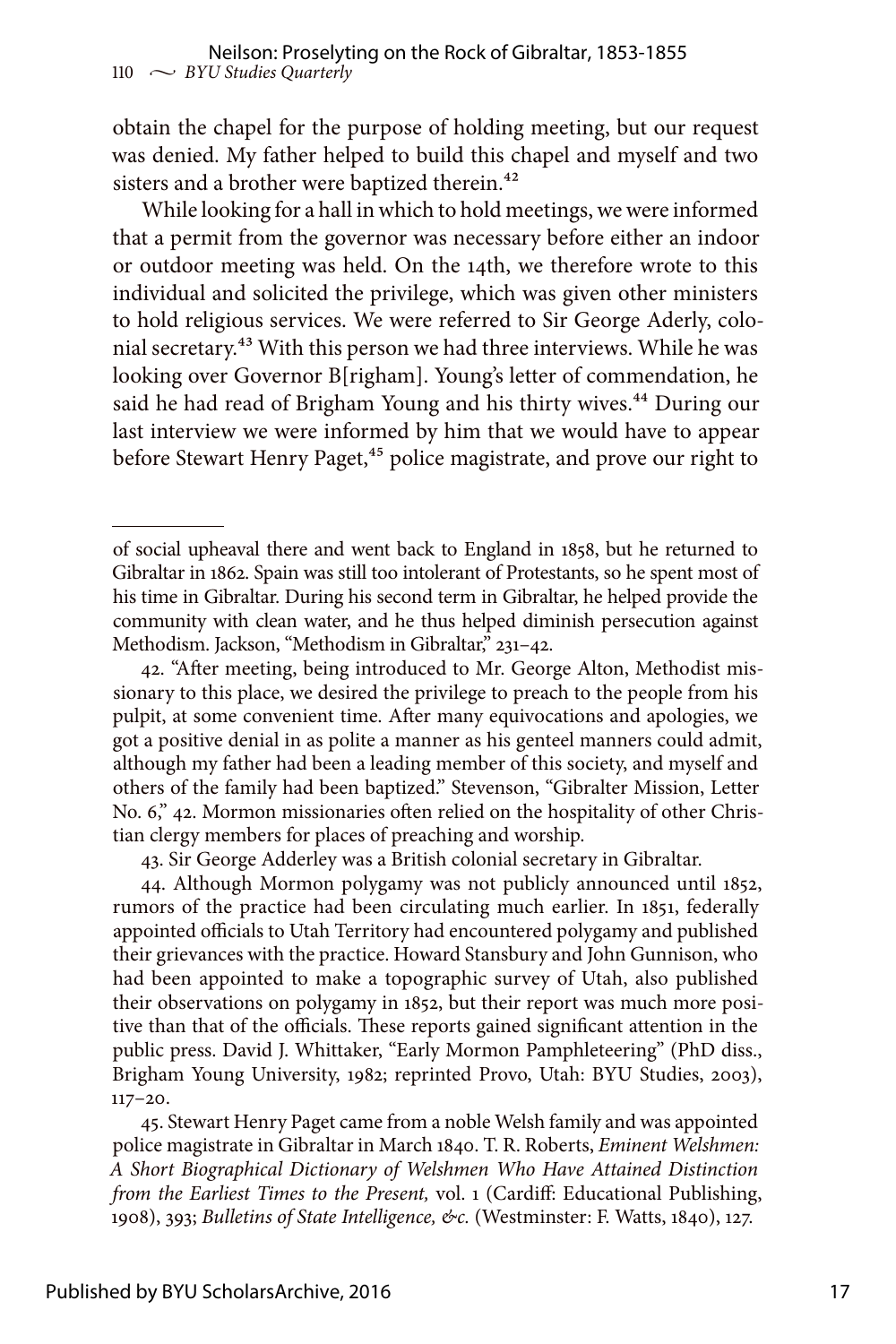remain on the rock. And he expressed surprise at our being able to pass the sentinels unchallenged, etc.<sup>46</sup>

We obtained from Mr. [Horatio J.] Sprague,<sup>47</sup> American consul, a permit to visit on the rock for fifteen days in favor of Elder Porter,<sup>48</sup> and I had a certificate of birth and baptism from the Methodist mission. But Mr. Alton was very reluctant to give a certificate to me now that I had become a "Mormon." I had quite a long dispute with him on the principles of the gospel.

We then went to the court room and the magistrate, after looking at my certificate, said, "You will be allowed, as native born to remain on the rock, but if caught preaching will be made a prisoner immediately. And you, Mr. Porter, by this permit will be allowed to remain fifteen days; your permit will not be renewed, and if you preach you will be cast

47. Horatio J. Sprague was born in Gibraltar in 1823, and his father, Horatio Sprague, became the American consul there in 1832. Horatio J. became the consul in 1848, after his father's death. He served in that position until he died in 1901. "Oldest Consul Is Dead," *New York Times,* July 19, 1901.

48. Laws were enacted in Gibraltar to combat the rising population, and even people visiting temporarily needed permits. Constantine, *Community and Identity,* 99.

Nathan Porter said the following about being allowed to stay: "In the mean time we were put under rigid examination as to our nationality, and as to how I, claiming to be a foreigner, came into the garrison without a pass. I explained that I was not so instructed nor so requested by the officer at the gate. That ended any further inquiry on that point. He said I would not be allowed to remain in the garrison without a permit. Brother Stevenson claimed to be citizen by birth, as he was born on the Rock. This he sustained by producing the certificate of his christening, obtained from the Methodist Church Record. I applied and obtained a permit to remain in the garrison fifteen days, not to be renewed was inserted." Porter, "Record of Nathan Tanner Porter," 60.

<sup>46. &</sup>quot;Called at two o'clock at secretary's office, where I was closely questioned. He wished to know if I was a Wesleyan minister or Church of England, &c. My reply was, that as I saw all religions tolerated, I did not expect to be questioned in this free country as to my religion. But I was neither ashamed of my religion, nor its name. I stated I was a minister of the Church of Jesus Christ of Latter Day Saints. This, he said, was new to him; upon which I showed him my papers, bearing Governor Young's name, with the territorial seal affixed; when I received considerable abuse, saying I did not come out in true colors, that Mormons was our true name; he had read about Mormons and Brigham Young and his thirty wives, &c. I then referred him to our true name on my papers, stating we were called by our enemies vulgarly Mormons, and also we were misrepresented by newspaper reports; but I found reason had but little impression." Stevenson, "Gibralter Mission, Letter No. 6," *Deseret News*, 42.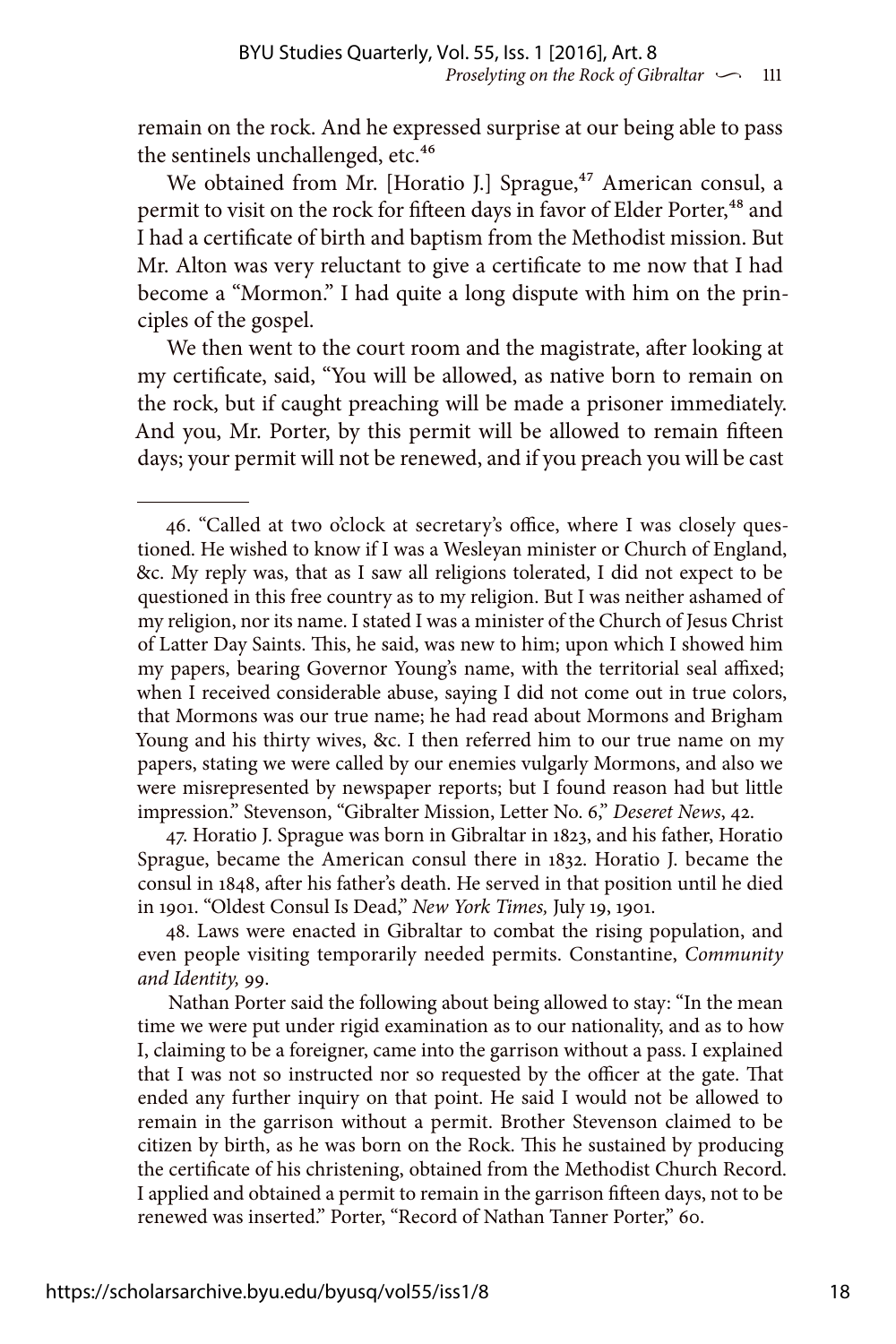outside our gates." We left some tracts in the police office and retired to our place of prayer on the top of the rock and offered our complaints to the Lord.<sup>49</sup>

We put out two hundred tracts in various parts of the garrison, and privately taught the people.

#### **Letter 10: Edward Stevenson to George Q. Cannon, July 1, 1885**50

The morning following our interview with the magistrate we took a walk out into Spain. We found the soil and climate producing oranges, figs, pomegranates, lemons, limes and a great variety of wild flowers; but the indolent Spaniards left nature to do most of the work. Many of them were living in huts similar to Indian *wickeups*. We could not but think that if Utah were favored with so good a climate and rich soil the huts would soon be supplanted by neat cottages and vineyards, and the land made almost like a paradise.

On our return to the lines we were told to call at the magistrate's office. We did so and were informed that the governor had given our letter to him (the magistrate) and that we need expect no aid in spreading "Mormonism" in that stronghold. We were warned to be careful and look out what we were about.<sup>51</sup>

We again called on the American consul, claiming protection for Elder Porter, whose permit was about to expire. He promised to see the magistrate and do all he could for him. On April 1st we called on the American consul, who had just returned from the police station, holding a card in his hand on which were printed our articles of faith. He said, holding up the card and speaking to Elder Porter, "This is the only cause against you,

<sup>49. &</sup>quot;We then proceeded up to the summit of the rock, to our private retreat, which was named Mount Edward, and entered our complaints to a much higher court, and asked the Lord not to do as vile man had done to reject us, but to guide us by the light of his Spirit. After being thus refreshed, we returned to our lonely room, as we had hired a small room for two dollars a month." Stevenson, "Gibralter Mission, Letter No. 6," 42.

<sup>50.</sup> Edward Stevenson, "Gibraltar, Letter X, Missionary Experience," *Juvenile Instructor* 20 (July 1, 1885): 196. Compare to Edward Stevenson, "Gibralter Mission, Letter No. 7," *Deseret News,* April 30, 1856, 63.

<sup>51. &</sup>quot;On our return I was invited to call at the police office, as the magistrate wished to see me; a few minutes after we passed the last sentry, a messenger left word for us. This plainly shows our movements are closely watched and known, for no one knew where we were going, except ourselves." Stevenson, "Gibralter Mission, Letter No. 7," 63.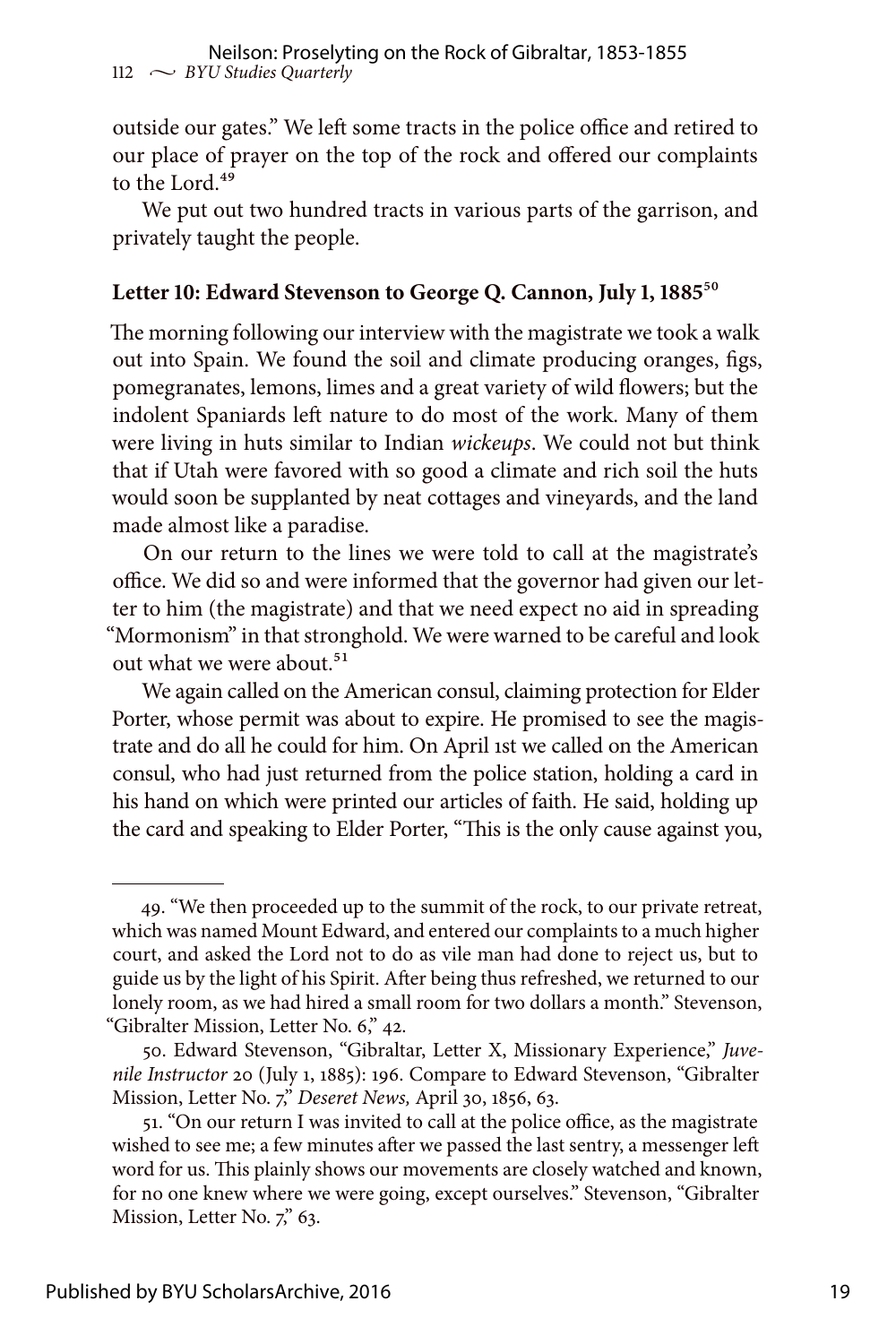and if Stevenson does not look out he will have to share the same fate as you, although he is a native. Your religion is not wanted here. You have already created jealousy in the churches."52 He then advised us both to leave the garrison.<sup>53</sup>

Elder Porter's permit being now exhausted a passage was secured for him on a steam packet;<sup>54</sup> but, according to a dream that we had, I was

"'Ah, indeed' says I, 'I was not aware that there was a law prohibiting the distribution of religious tracts and references to the Holy Scriptures. Please, is there such law?'

"His countenance dropped with the reply, 'No, not that I am aware of.'

"'And is there any precedent to this charge? Has any person or persons been prohibited from such distribution?'

"'No sir, not that I am aware of.'

"'Then sir, why is this brought against me as a charge?' I looked him straight in the eyes.

"He replied, 'You know what it is.'

"'Yes' says I, 'you mean to say it is religious prejudice.'

"'Yes' says he, 'that is it. The governor consults the ministers and favors them against any thing prejudicial to their welfare religiously.'" Porter, "Record of Nathan Tanner Porter," 62–63.

53. "As I was passing the garrison library, also the sappers library [for British engineers], those tracts I had left was handed me, saying the clergymen had decided they were a nuisance to the library, and would not be allowed to remain. Many who were formerly friends began to look suspiciously upon us, and treat us with disdain, saying we were Mormons and deceived, but always failed to show us wherein, only the learned ministers said we were wrong, and the old apostolic gospel was no longer needed." Stevenson, "Gibralter Mission, Letter No.  $7$ ," 63.

54. Nathan Porter recorded his final moments in Gibraltar: "Brother Stevenson accompanied me to the side of the steamer where we shook the parting hand under circumstances to us very trying. We commended each other to God, trusting that in his providence we would meet again in due time. I watched his return to the shore to enter again that forbidding Fortress, whose rulers had rejected us and forbid our testimony being sounded in her halls or on the corners of her streets. This was the 1st day of April 1853. They doubtless thought we were both leaving their quarters, but were April Fooled when they saw him again within the walls." The Mormon elders seemed to relish the

<sup>52.</sup> Elder Porter recorded this dialogue with the consul: "As I entered the Consul's office he arose from his seat and saying, 'Well, I was just going to see the Chief Magistrate. Please sit down. I will be back in a few minutes.' He left having but a few yards to go. He soon returned, and on entering the door held up a pamphlet in his hand saying, 'This is the reason you are not permitted to stay. You have been distributing tracts, and thus caused disturbance among the churches.'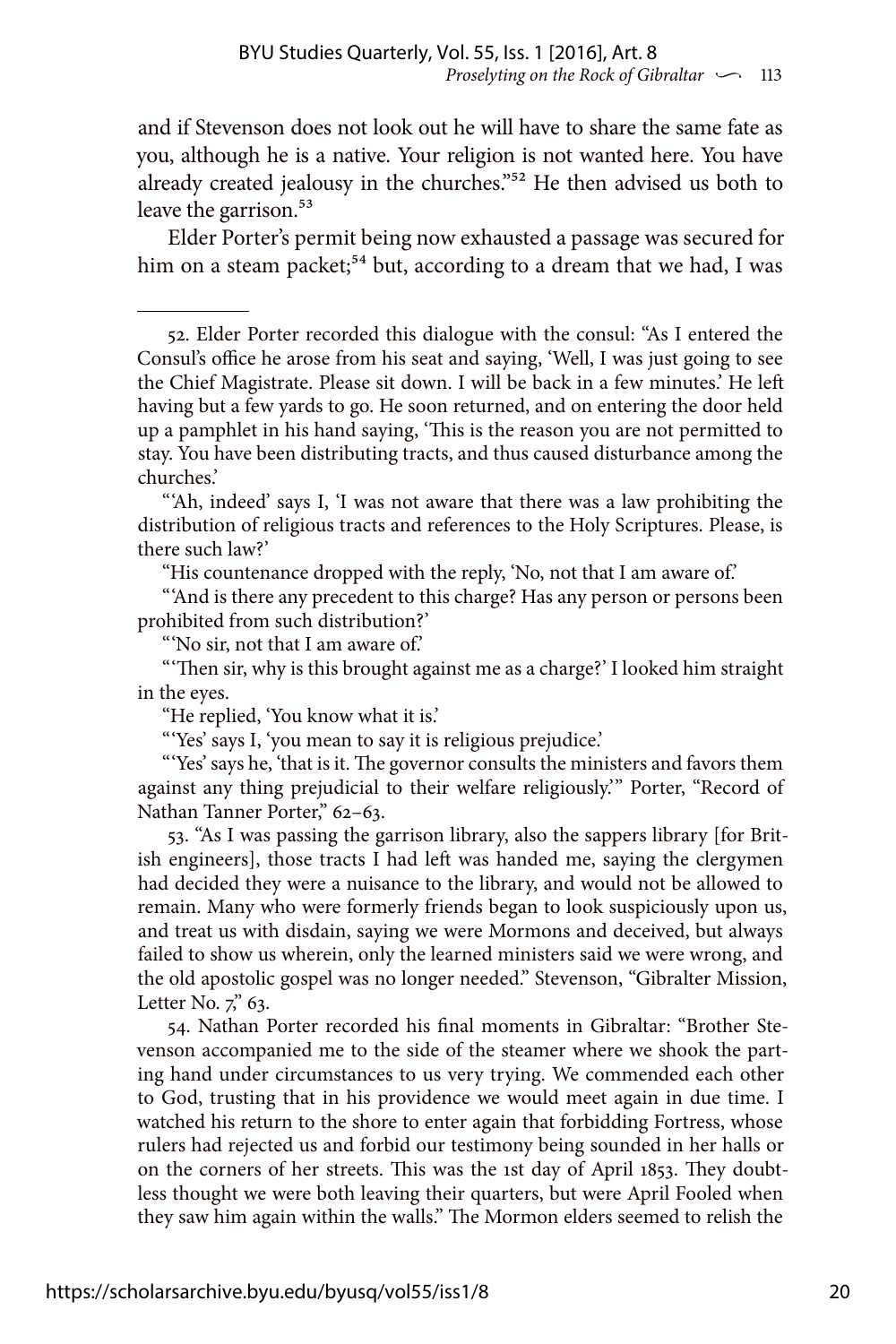to remain and establish the gospel.<sup>55</sup> I immediately went to our place of prayer on the mountain, and while I gazed on my only friend steaming out of the bay up the straits I had rather strange feelings.<sup>56</sup>

Previous to leaving England I was pointed out in a meeting as having been seen in a vision doing a good work in Gibraltar, but was told that I would meet heavy opposition in my labors. I was seen to be baptizing some persons, and heavenly messengers were seen to deliver me from the hands of the wicked.

A Mr. Elliot, who had been reading the Book of Mormon and was inclined to believe my testimony, became prejudiced by the ministers and turned me away from his door. Shortly afterwards he fell twenty feet, broke his leg and otherwise injured his body, which kept him in bed for forty days.

I visited the Jewish synagogue one day in company with a Mr. Delemar, a learned Jew who spoke six  $\lceil \frac{n}{\lg n} \rceil$  algoring He instructed me to wear my hat in the meeting as it was customary with them so to do. The pulpit was in the center. The ark, in one end of the building, being opened the parchment was taken out. It was rolled on two sticks with bells on the top of them. It was passed around the synagogue and kissed by the worshipers, while a continuous chanting was being kept up by the congregation. A portion was read from the pulpit, contributions were received and then the rolls were returned to the ark, each person bowing in that direction. Meeting was then dismissed.

opportunity to deceive the local authorities, given how they had both been treated and one expelled from the British colony. Elder Porter then labored as a missionary in England from 1853 to 1856. Porter, "Record of Nathan Tanner Porter," 63-67.

<sup>55. &</sup>quot;Finding no other resort but the fulfillment of the manifestations we previously had, which was—Elder Porter would have to go, and I remain alone to establish the work we came to perform, I found a passage home to England for Elder Porter, by paying 20 dollars, which had been previously given me, and I much required to sustain myself." Stevenson, "Gibralter Mission, Letter No. 7," 63.

<sup>56. &</sup>quot;After taking the parting hand of my only friend on the rock, I retired to Mount Edward to our secret closet, where I saw the last of the steamer bearing my partner away, being troubled concerning his comfort, as he only had a deck passage; but I afterwards learned that the Lord opened the hearts of the officers, who gave him second cabin fare. Truly peculiar were my feelings while I gazed upon the scenes below—the various places of worship, from the Mahomedan and Jew to the various Protestants, not omitting the old mother of all (Catholics)." Stevenson, "Gibralter Mission, Letter No. 7," 63.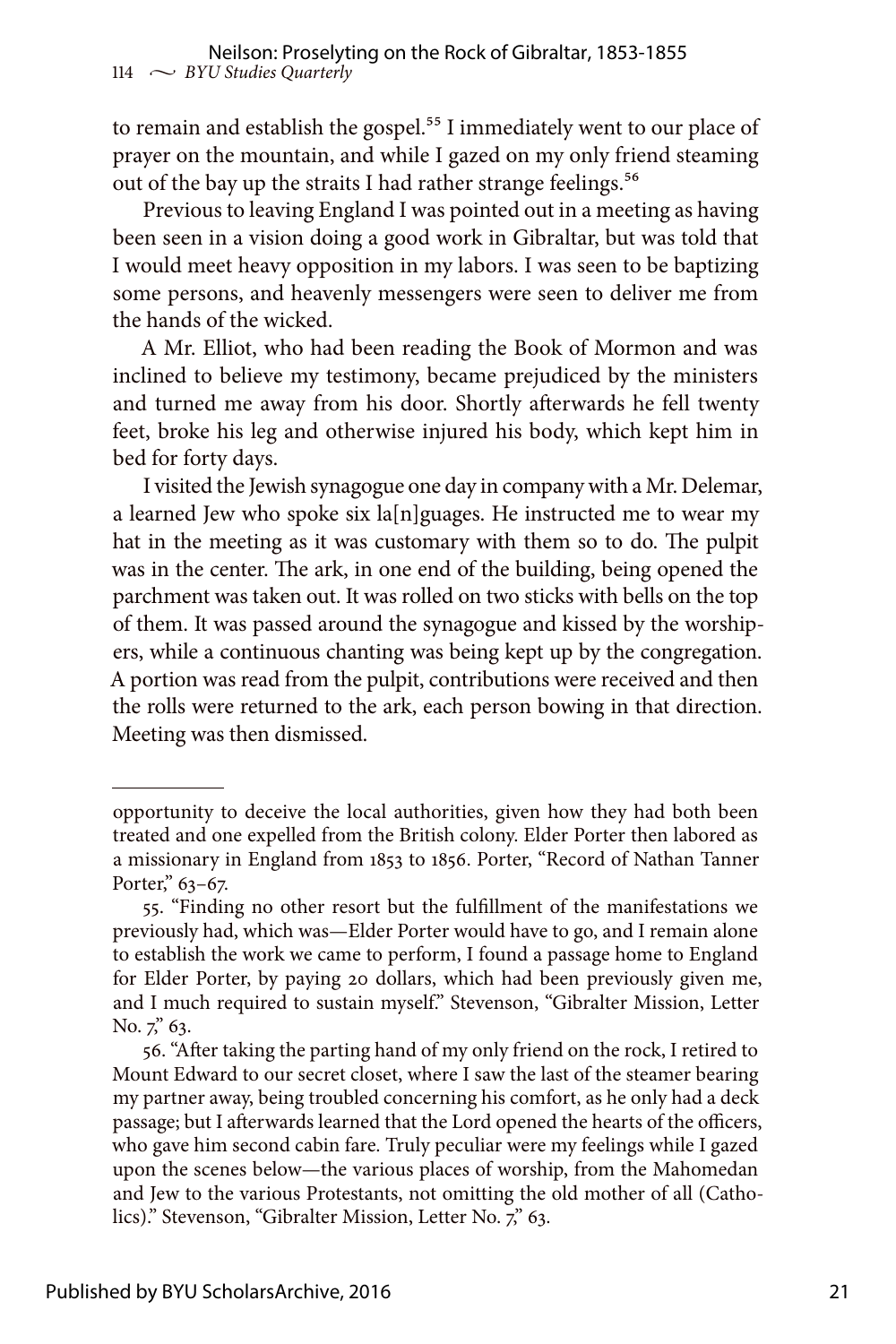On the 4th of May I visited the steam packet that brought me to the place, left a Book of Mormon and other reading matter with the clerk and got my mail. As it was raining I sat, by permission, under the porch of a guard house, reading the *Millennial Star*. Several persons became interested in me and asked questions about my belief. Soon an officer stepped up and inquired if I was a Methodist; but as soon as he learned that I was a Latter-day Saint he ordered me put under guard, saying that my religion was one that could not be tolerated in that place. For the first time in my life I was marched into the guard house a prisoner. I there began preaching to the guard, who listened attentively to what I had to say. After some few inquiries concerning what I had been doing in the fortress I was released, and I subsequently sold some books to one of the guard who arrested me, but whose sympathies were aroused in my behalf.

On the 24th of May, the queen's birth-day, there was a grand celebration. The soldiers were marched to the north front, outside of the gates of the fortress. After considerable exercising of the soldiers the firing of cannon commenced from the top of the rock, 1,400 feet high, after which the galleries opened fire about half-way down the rock. Singular, indeed, was it to see fire and smoke gushing out of the perpendicular rock. The shipping in the bay was beautifully decorated with the flags of all nations.

June the 28th was a happy day for me, for at 4 o'clock, a. m., just after gun fire, as per previous arrangement, I met John McCall, a dockyard policeman, and Thomas Miller, a gunner and driver of the royal artillery,<sup>57</sup> at the water's edge, we having descended a rope ladder to the shore, and baptized them.<sup>58</sup> These were the first fruits of my labors after being on the rock three months and twenty days.

<sup>57.</sup> Stevenson's journal identifies John McCall as "Elexander" McCall, a native of Scotland. Thomas Miller was born in February 1817 in county Donegal, Ireland. John McCall often did not attend Latter-day Saint meetings because his employer threatened to fire him if he did so, but he still believed the gospel. Stevenson, Diary, March 26, 1854, and table after the March 29, 1854, entry. "These being the first baptized on the rock, after nearly four months' toil, it gave me much joy to open the first furrow in this land of opposition, which has cost me much arduous toil and abuse. In the evening I held a private meeting, and confirmed those baptized at brother Miller's house; his wife and three sons were quite believing." Stevenson, "Gibralter Mission, Letter No. 7," 63.

<sup>58. &</sup>quot;It is impossible to get to the water in the night, and with difficulty even in the day, where I baptized them privately, but came so near being discovered, that while I stood in the water I saw the guard's hat." Stevenson, "Gibralter Mission, Letter No. 7," 63.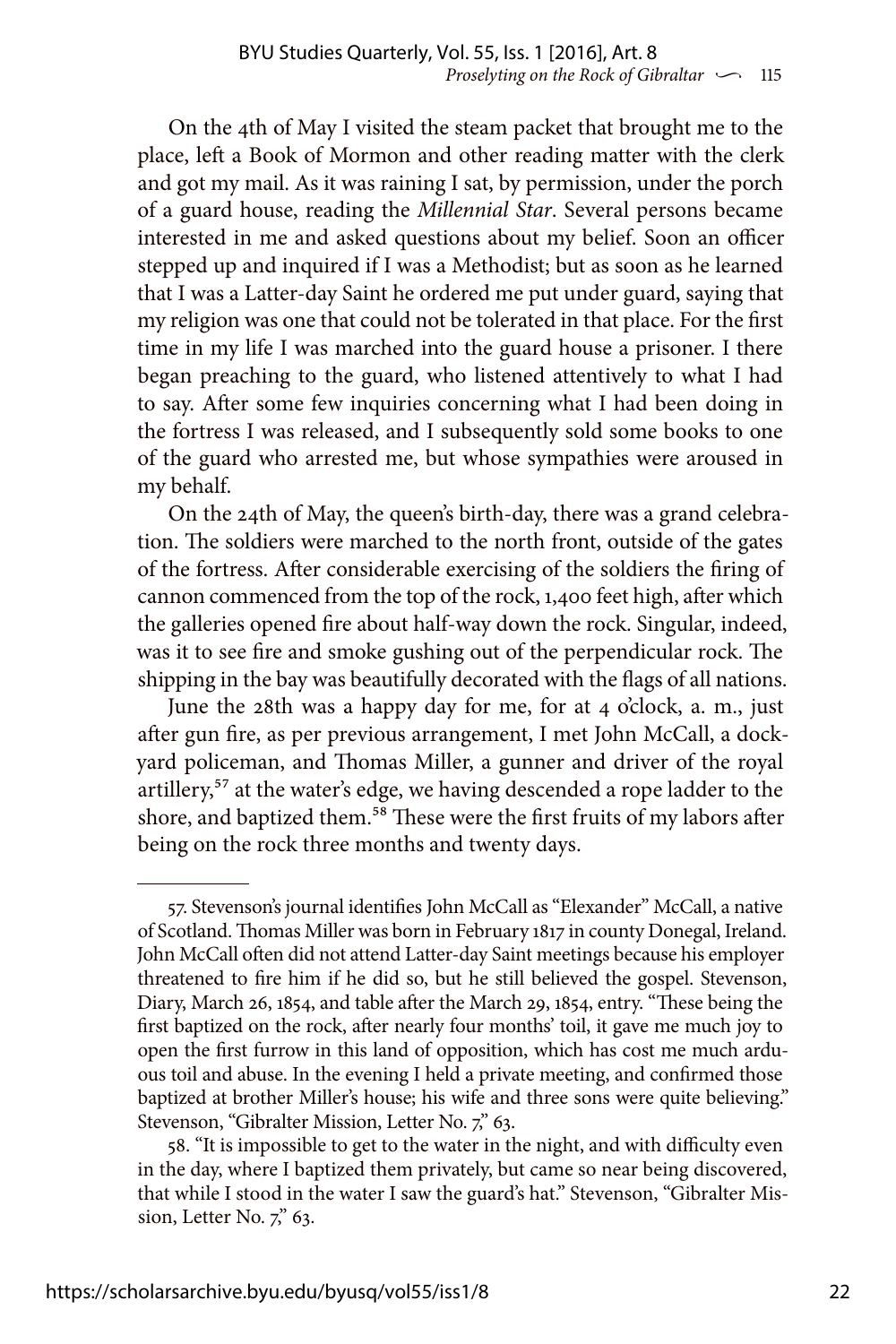The Lord only knows the many privations and sacrifices I endured and the lonely hours I spent, living many weeks on the value of three to five cents per day.

#### **Letter 11: Edward Stevenson to George Q. Cannon, July 15, 1885**59

In the evening of the 28th of June we held a private meeting at the house of Brother Miller. We confirmed the two persons just baptized, and subsequently baptized and blessed some children of this same family.

Soon after this, while distributing tracts, I offered one to the attorney-general and received abuse in return. I also sent a second tract to Rev. Mr. Hambelton, by the hand of his servant. The minister soon returned it in person, throwing it abruptly at me, saying, "We belong to the established church and have no use for your tracts."

I soon found that the priests not only ruled the people but influenced the governor and chief authorities; and in consequence of this influence a card was placed on the door of the barracks which read as follows: "An individual named Stevenson, a Mormonite preacher, is not allowed in the barracks." This was shown to me upon one occasion as I was being marched out of the barracks, although the guard expressed sympathy for me and considered this act as base persecution.

With all this, however, they were not satisfied, but got up the following summons, which was handed me by one of the police:

"City Garrison and Territory of Gibraltar. *To Edward Stevenson, of Gibraltar:*

You are hereby required to personally appear before me, Stewart Henry Paget, or any other of her majesty's justices of the peace, in and for the said city garrison and territory, at the police office, on the 30th day of September, 1853, at the hour of eleven in the forenoon of the same day, to answer to the complaint of James McPherson, charging that you have used words profanedly, scoffing the holy scriptures, and exposing part of them to contempt and ridicule. Dated this 29th day of September, 1853."

<sup>59.</sup> Edward Stevenson, "Gibraltar, Letter XI, Missionary Experience," *Juvenile Instructor* 20 (July 15, 1885): 215. Compare to Stevenson, "Gibralter Mission, Letter No. 7," 63; Edward Stevenson, "Gibralter Mission, Letter No. 8," *Deseret News,* May 28, 1856, 93; "Foreign Intelligence," *Millennial Star* 15 (December 24, 1853): 841–42; "The Gibraltar Mission," *Millennial Star* 16 (March 18, 1854): 174–75.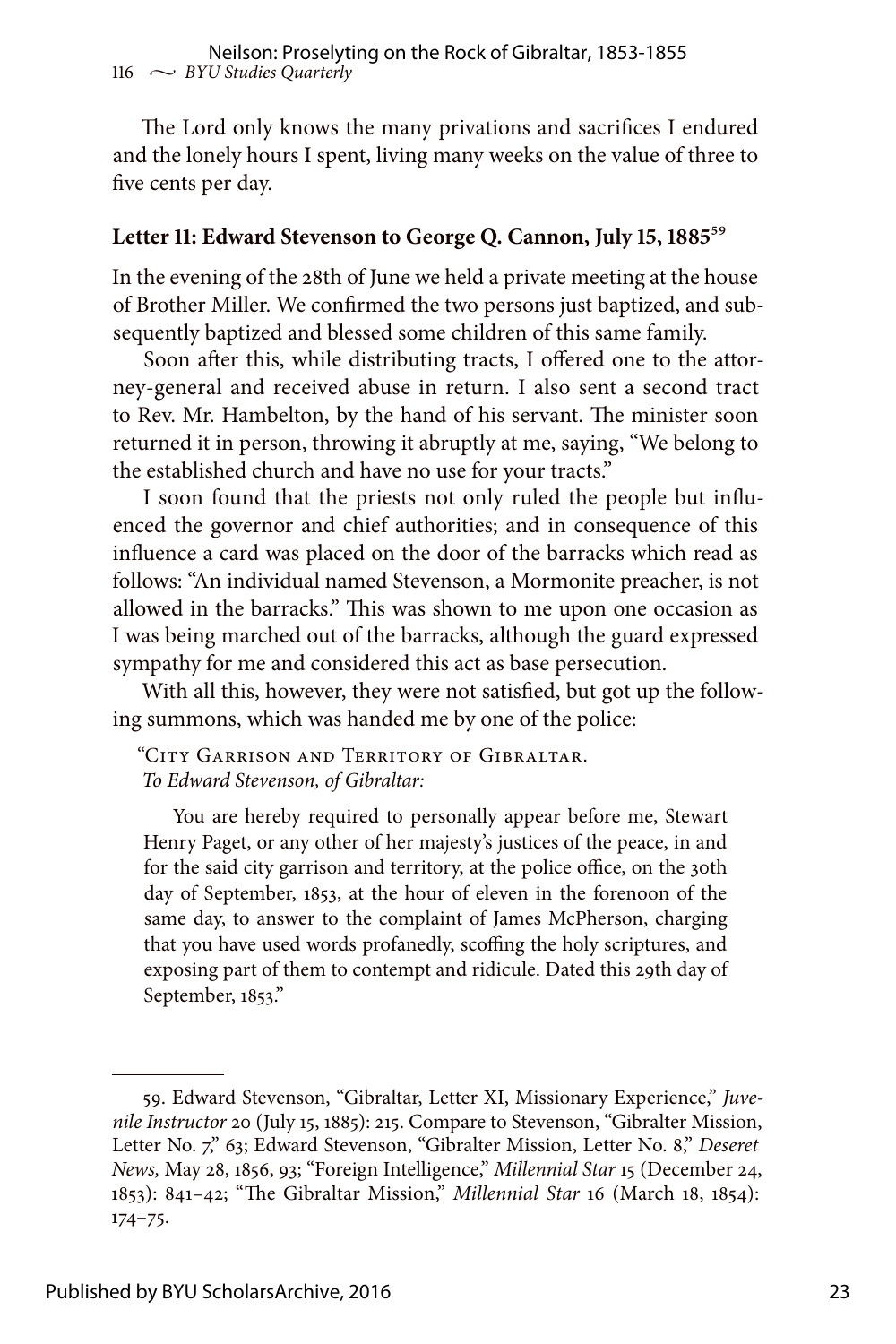I was afterwards informed that the complainant was expecting a handsome reward if he got me into trouble. On one occasion I overheard the magistrate who issued the summons say to some ladies that he hoped soon to see me in the stocks.<sup>60</sup>

On the 30th I repaired to the police office. Just before going into court I had the pleasure of bearing my testimony to about fifteen persons, until prohibited by the police. I soon faced my plaintiff, and one good look in his face unnerved him. The following colloquy occurred in the court room:

"Do you know the defendant?"

"Yes, sir."

"When was your first acquaintance with him?"

"Soon after he came here."

"What, did he then give you those books?" (holding up some books I had sold the plaintiff and for which he failed to pay me.) "Did he wish you to change your religion?"

"Yes, he said I ought to be baptized."

"In what way did he want you to be baptized?"

"By immersion all over in the water."

"Did he speak against the established religion?"

"He said sprinkling little children was not right, as they were not old enough to judge for themselves—they were not accountable."

"Is this all he said?"

"His books say all the churches sprang from the mother of harlots the abominable Catholic church."

"Can you find it?["]

My books—the Book of Mormon, Voice of Warning<sup>61</sup> and some tracts—were then opened. I now availed myself of the opportunity of

<sup>60. &</sup>quot;Several were paying attention to my teachings, for I had sold about 40 dollars worth of books, and privately taught a great many, and as some sheep were about to be caught, the wolves in sheep's clothing began to howl." Stevenson, "Gibralter Mission, Letter No. 7," 63.

<sup>61.</sup> *A Voice of Warning* was a missionary tract written in 1837 by Parley P. Pratt. It was one of the most influential missionary tracts of the nineteenth century and gave a comprehensive overview of Mormon beliefs, including the fulfillment of prophecy, the Book of Mormon, and the Resurrection. David Rolph Seely, "*Voice of Warning*," in *Encyclopedia of Latter-day Saint History,* 1301; Parley P. Pratt, *A Voice of Warning and Instruction to All People, Containing a Declaration of the Faith and Doctrine of the Church of the Latter Day Saints, Commonly Called Mormons* (New York: W. Sandford, 1837).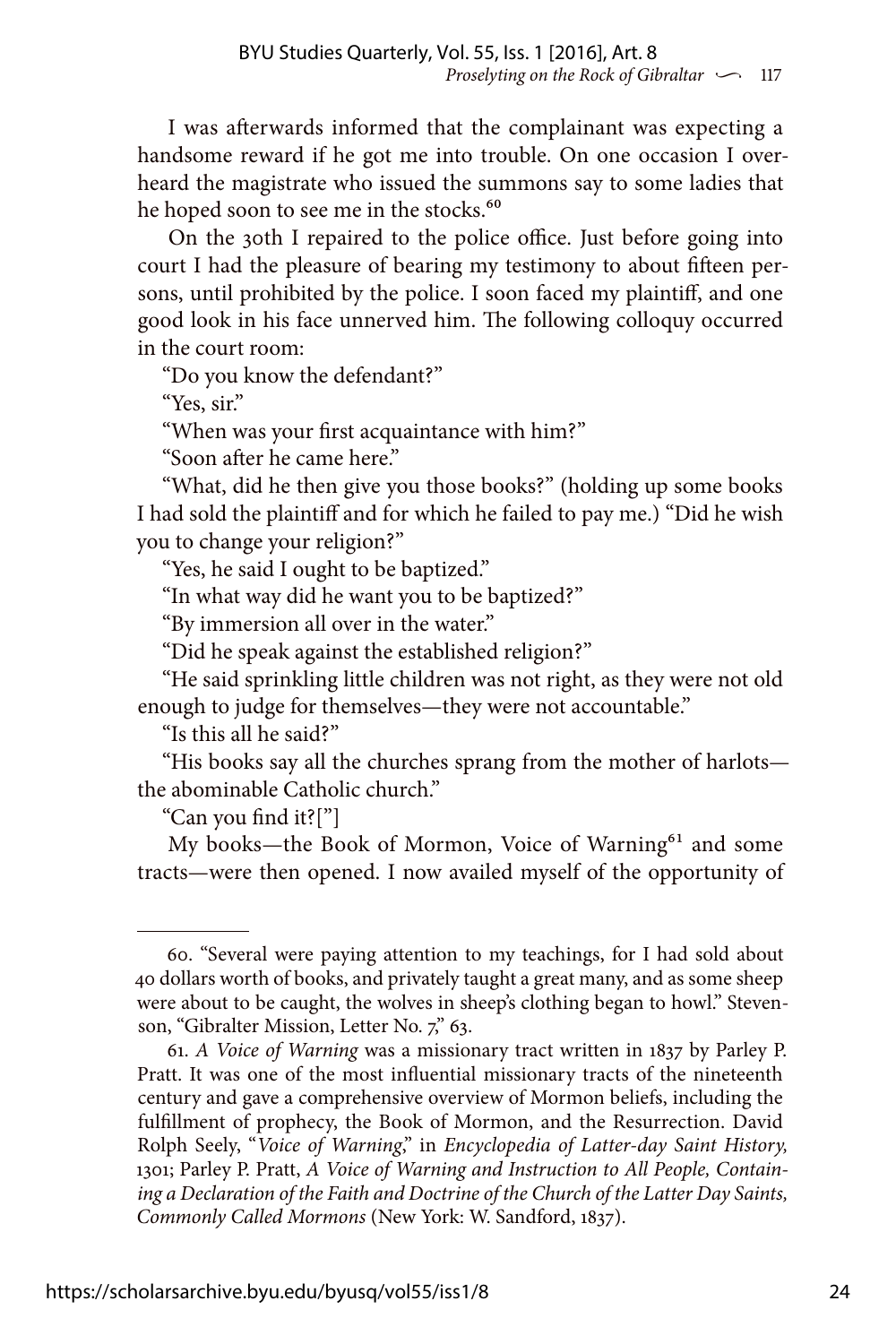opening my Bible at the 17th chapter of Revelation, where it speaks of the mother of harlots. After the judge looked over the text for a short time he remarked, "Oh, this is the Bible."

"Yes, sir," I answered, "all our quotations are from the Bible."

Many officers and spectators began to think that this was a singular way of scoffing at the holy scriptures. The questioning of the plaintiff then continued:

"Did he perform baptism on you?"

"No, but he did on a dockyard policeman and a gunner and driver of the royal artillery."

I was still looking at my Bible, when I was asked, "Do you hear, sir?" "Yes, sir, all that is said," I replied.

It was then stated that I ought to give bonds to not speak to the military at all, and a bond with penalty was prepared. I was not allowed a defense, neither did they examine other witnesses who had been subpœnaed, as they found their evidence would be in my favor. On my refusal to sign a bond I was taken by the police as a prisoner into the prison room. Soon afterwards the officer came into the room and compromised the bonding by running his pen through some of the lines, rendering it as useless as a blank piece of paper. So to accommodate them I signed it and went on my way.<sup>62</sup> I soon baptized several persons, among whom was a woman who had held me on her knee when I was a child.<sup>63</sup> I organized a branch of the Church.

<sup>62. &</sup>quot;I left my testimony of the gospel with them, also the Book of Mormon, Voice of Warning, and my official documents. The clerk soon followed and was willing to modify the bond, so that it did not materially interfere with my rights; when I signed it, and was set at liberty with a threat that I probably would be indicted for baptizing persons by immersion.

<sup>&</sup>quot;Corporal McDonald, who I have previously mentioned received a summons to appear as a witness against me, was at court, but was not called upon as he previously had to appear at his orderly room, where it was ascertained his testimony would be in my favor. This man I soon after baptized. Distributed some tracts and returned to my quiet home, and held a private meeting in the evening, where I sold some books.

<sup>&</sup>quot;This difficulty, although designed for evil, resulted in raising friends." Stevenson, "Gibralter Mission, Letter No. 8," 93.

<sup>63.</sup> An unpublished autobiography by Stevenson identifies a Mrs. Norton as the woman who "dandled me on her knee." The name "Norton" is not in the list of members of the Gibraltar branch that Stevenson put in his journal, so either he did not record her baptism, or else there was a scribal error and Norton was not her actual name. Stevenson, "Life of Edward Stevenson," 5;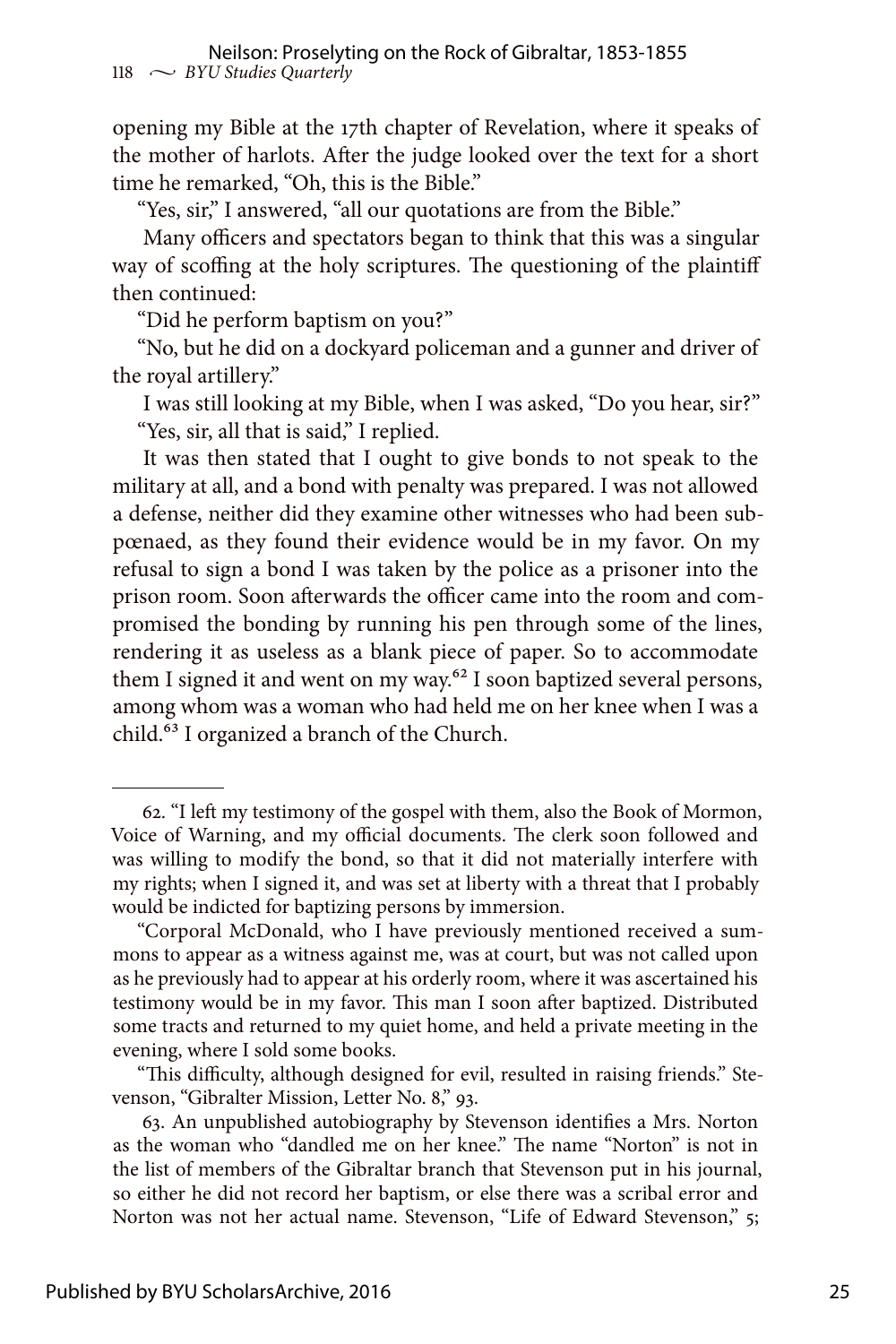#### **Letter 12: Edward Stevenson to George Q. Cannon, August 1, 1885**64

Soon after my arrival in Gibraltar, a Mr. Smith invited me to take dinner with him, at which time he wept with joy for the pleasure it gave him, to eat with a son of one with whom he had enjoyed himself many times over twenty-six years before, in the good, old Methodist church. "Why," said he, "your father helped build our good, old church; and used to play the bass viol in the choir, too. Yes, and he sold his property to me for one hundred dollars less than its real value. Can it be possible that you, a minister so well-versed in the good old Bible, the blessed Bible, have come back to us all the way from the land of America—a son of my good old Christian friend, Joseph Stephenson! It seems like a dream. You will doubtless preach for us in the church your good, old Christian father helped to build."

 "Yes, Father Smith," I replied, "I am truly his son, and have come from Utah—over 8,000 miles away from my home, about one-third of the way around this world we now occupy. I have left my dear family, and have come as a true minister of the everlasting gospel of Jesus, as did His ancient disciples of old—without purse or scrip.<sup>65</sup> And I assure you Father Smith, it would afford me the greatest pleasure to have the privilege of speaking to my friends in the meeting house where memories arise like green spots in a desert, afresh in my memory, of the good things and favorable impressions made on my mind at the Sabbath schools I used to attend twenty-six years ago. I can well remember the time, although only seven years old, when my mother used to put on my white pinafore, and nicely blackened shoes, and my father bowed down and prayed to the Lord in that house he sold you. I feel to bless them for

Edward Stevenson, "The Life and History of Elder Edward Stevenson," 2, MS 1054, Church History Library.

<sup>64.</sup> Edward Stevenson, "Gibraltar, Letter XII, Missionary Experience," *Juvenile Instructor* 20 (August 1, 1885): 229. Compare to Edward Stevenson, "Gibralter Mission, Letter No. 9," *Deseret News,* June 18, 1856, 118; and Edward Stevenson, "Gibralter Mission, Letter No. 10," *Deseret News,* July 23, 1856, 155.

<sup>65.</sup> Following Jesus's New Testament injunction to preach without purse or scrip, Mormon missionaries in the nineteenth century were instructed to travel without money. They relied on the generosity of local Saints and strangers for their meals and lodging. This practice required great faith, both on the part of the missionaries and on those who helped them. This method of preaching was abandoned with changing times. Richard L. Jensen, "Without Purse or Scrip? Financing Latter-day Saint Missionary Work in Europe in the Nineteenth Century," *Journal of Mormon History* 12 (1985): 3–14.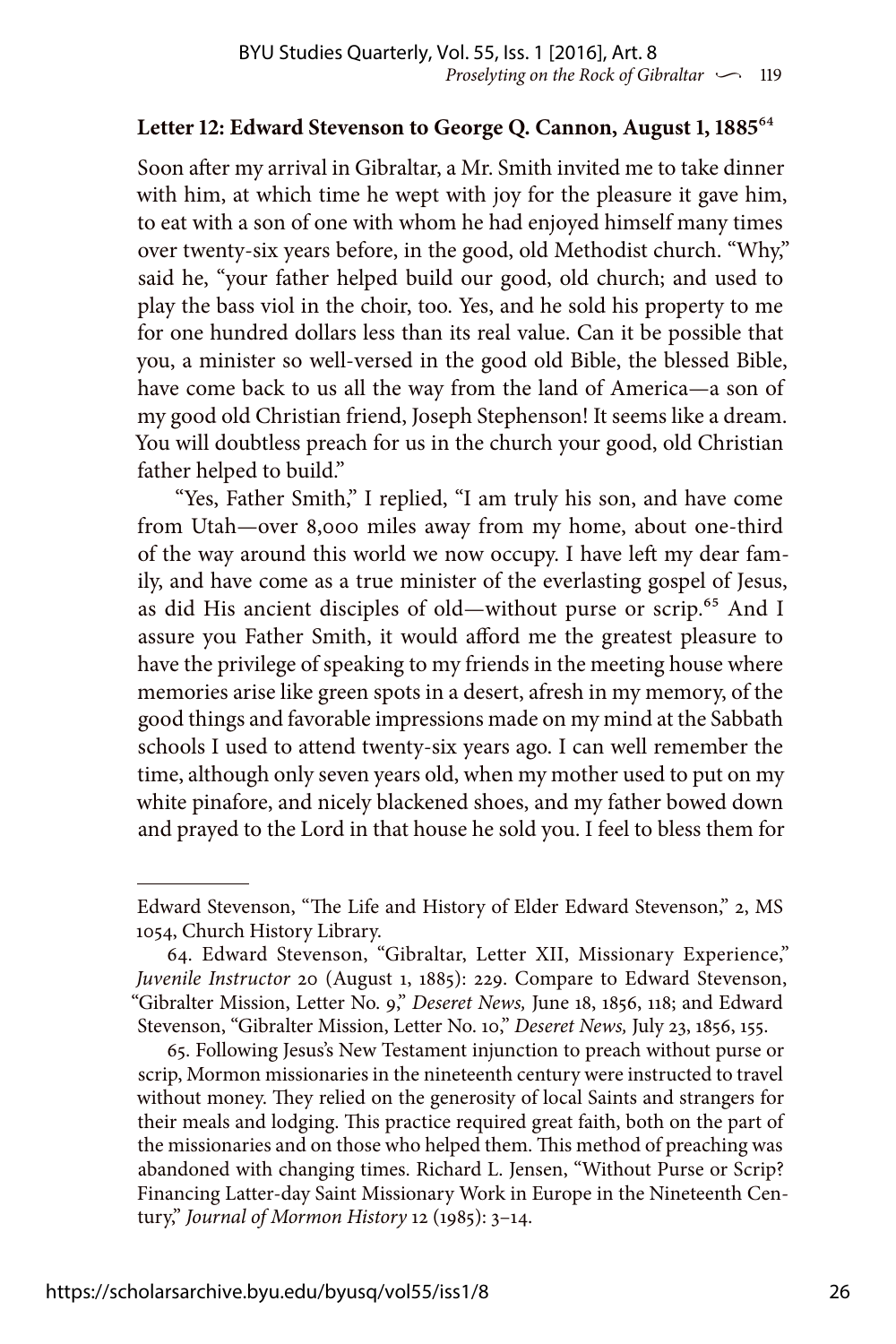setting my feet in my youthful days in a Christian life and for the good that I received in this Sabbath school. But my father now sleeps with those who have passed behind the vail, he died when I was but eleven years of age.

"At the age of thirteen, I heard Joseph Smith, the Prophet, preach by the power of the Holy Ghost. He related the heavenly vision with which he was favored;<sup>66</sup> I had a witness of the truth that he had told, although I was not baptized until some time later.

"I will now relate to you a vision I had. I saw in a very nice, green spot every one who had joined this new Church. They were all dressed in white robes. A messenger, and the only stranger to me, stood by my side. I was the only one who was without the snow-white robe, and this very much amazed me. I asked why this was so, he replied, 'Look! do you see one here who has not been baptized or come in at the door?'

"But I believe as well as do those."

"'You have not yet come in at the door!'"

"This was sufficient for me. I was soon baptized, and was made to rejoice with a testimony of the message which has brought me to this far-off land.

"Many old friends have received and treated me courteously, but the minister not only closed the church doors against me, but himself and some of his co-religionists began to circulate many falsehoods against the truth of the gospel, and the love of many waxed cold."

I thus bore my testimony to the truth, but my father's good old friend closed his house against me and turned as cool as he was warm at first. He became abusive to the servants of God. I told him the consequence of his rejecting the light that he had already acknowledged, and for turning me—a servant of God, from his door, and that the hand of the Lord would speedily follow him to his sorrow.

His wife was reading the Book of Mormon privately, and was with some of the children believing. It was but a short time before Father Smith was stricken and was confined not only to his house, but to his bed. Some time after his wife called my attention to his condition and humiliation. He was not expected to live. Soon after he desired to see me

<sup>66.</sup> Edward Stevenson heard Joseph Smith speak in Pontiac, Michigan, in 1834. "The Prophet testified with great power concerning the visit of the Father and the Son, and the conversation he had with them." Edward Stevenson, *Reminiscences of Joseph, the Prophet, and the Coming Forth of the Book of Mormon*  (Salt Lake City: By the author, 1893), 4.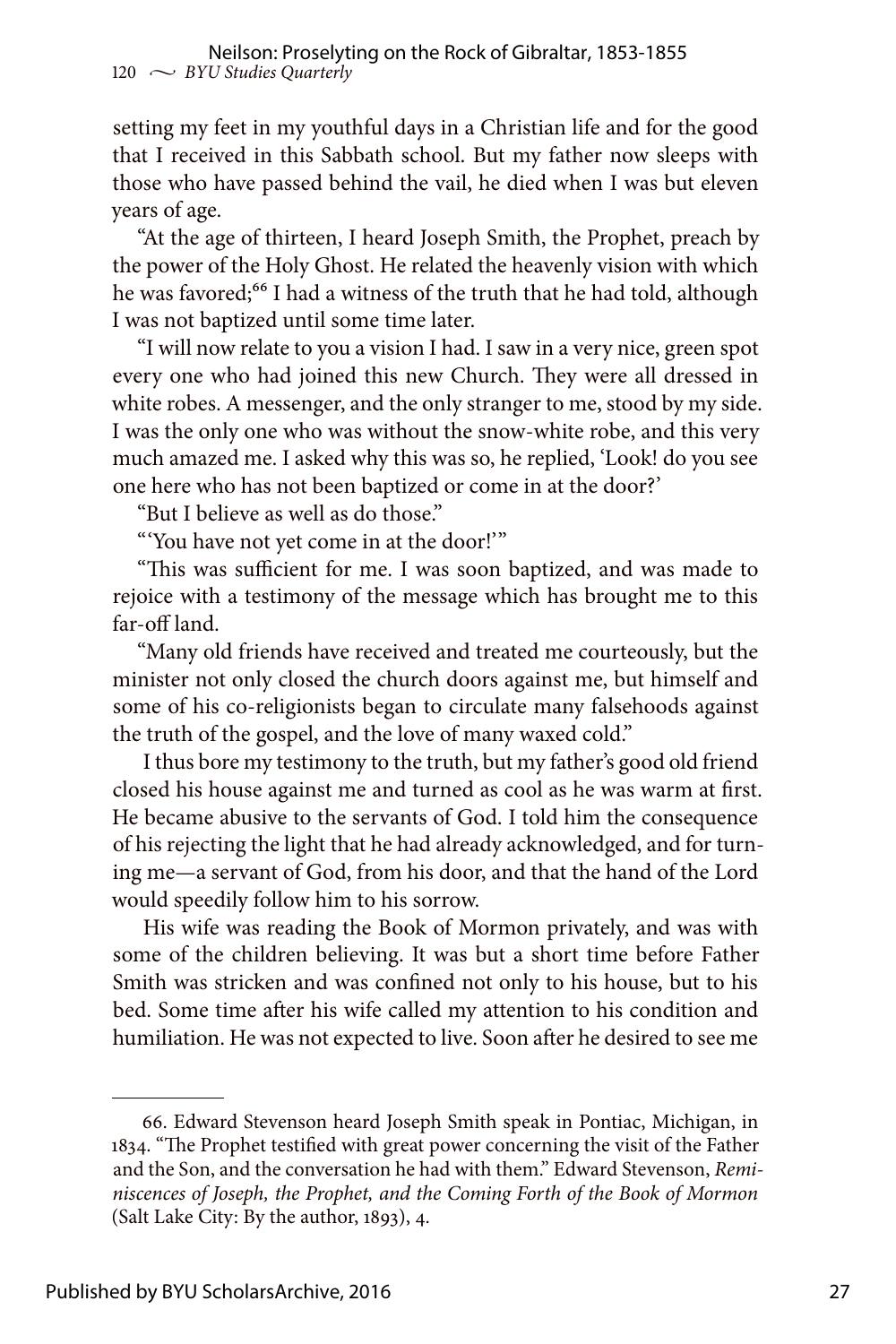and said if the Lord would only spare his life, he would serve Him better than he ever had done.

I told him that the Lord brought down and raised up; that if he desired to recover and serve Him faithfully, he should get well and the Lord would raise him up to better health. In a few days I was invited to take dinner with him and pray with the family. He was up and around reading, and a very great change had come to him and his house. He was, however, too good to endure, and he shortly burned up some copies of the Church paper and pamphlets, and forbade me to enter his house again. I of course left my testimony, telling him the consequences of his actions. I told him it would now be worse than ever with him. The poor man was very soon again confined to his bed, but not long this time, for he soon died. His family decided to go to England where they said they intended to obey the gospel.

On the 23rd of January, 1854, I had the pleasure of organizing a branch of the Church consisting of ten members, ordaining one Elder and one Priest. We partook of the sacrament and had a joyful time.<sup>67</sup> The branch was named Rock Port Branch of the Church of Jesus Christ of Latter-day Saints.<sup>68</sup>

#### **Letter 13: Edward Stevenson to George Q. Cannon, August 15, 1885**69

There was a well-to[-]do free citizen on the rock, a former acquaintance of my childhood, and a great friend of my father when he lived on the stronghold of Gibraltar, whose name was Gilchrist. He was a Methodist, and I had taken considerable pains to inform him concerning our

<sup>67.</sup> John McLean was ordained an elder, and Thomas Forbes was ordained a priest. Stevenson, "Gibralter Mission, Letter No. 10," 155; Stevenson, Diary, table after the March 29, 1854, entry.

<sup>68.</sup> See confirmation of this branch in Ralph L. Cottrell Jr., "A History of the Discontinued Mediterranean Missions of The Church of Jesus Christ of Latterday Saints" (master's thesis, Brigham Young University, 1963), 62–63; see also, for example, Stevenson, Diary, January 29, 1854.

During the nineteenth century, assigned elders in the far-flung corners of the world were empowered to organize or "plant" branch units within their geographic stewardships by virtue of their priesthood authority with little Church headquarters oversight. Stevenson informed the president of the overarching European Mission of his activities leading the Rock Port Branch, including officiating in priesthood ordinances and ministering to its members.

<sup>69.</sup> Edward Stevenson, "Gibraltar, Letter XIII, Missionary Experience," *Juvenile Instructor* 20 (August 15, 1885): 252.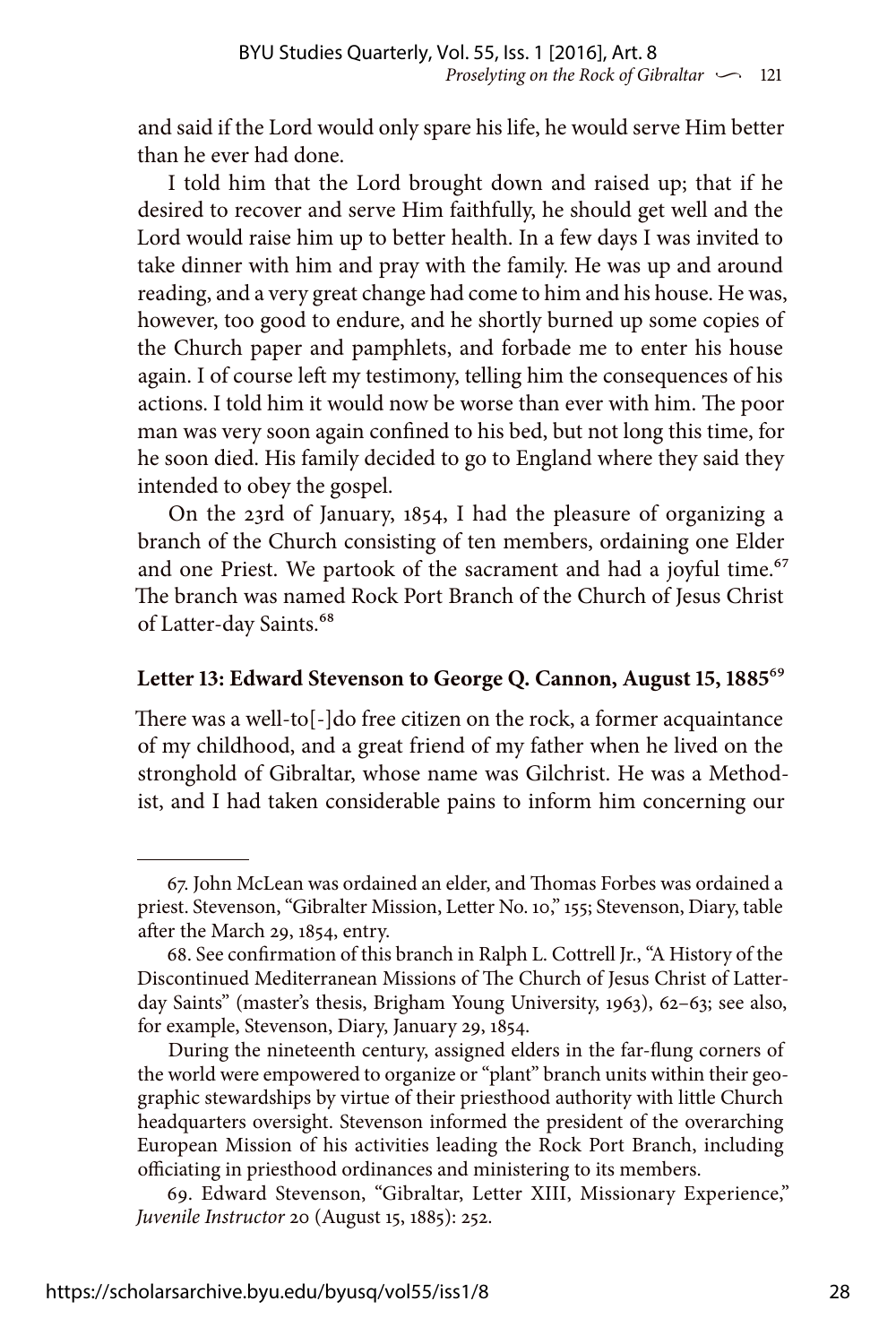doctrines and had furnished him with a Book of Mormon, Voice of Warning and other books and tracts. He became convinced that sprinkling children was only man's theory and not consistent with Bible doctrine, as Jesus and the disciples taught the people to first believe and repent and then be baptized, not to be baptized and afterwards believe and repent. Mr. Gilchrist acknowledged that I taught the truth, yet he turned me away from his house and was, therefore, more culpable.

At his own request I went to his house one day and taught him for two hours, the principles of the gospel. During this time he was called twice to dinner, but he did not go himself, nor did he ask me to partake of a meal, although he was well aware of the meagre diet to which I was compelled to accustom myself.

It appeared to me that he was convinced of the truth of the message that I bore, but was not sufficiently honest to receive it. Finally, as I was leaving him, he offered me fifty cents, saying at the same time that it was not to help me in spreading the imposture, but for my personal use. I told him that I was preaching without purse or scrip, but was unwilling to receive gifts only in the name of a disciple. I returned not again to that house.

At the same time that I was teaching Mr. Gilchrist I was laboring with a soldier named Thomas McDonald, and though he received no more instruction than the former, he accepted the truth and was baptized.<sup>70</sup> One night, he said, after he had retired to rest, he had a dream and a messenger whose hair was nearly white, appeared to him. This searcher after truth then asked his visitor about the Book of Mormon, as they had been talking about that record. It was opened and the messenger simply said, "How plain it is, is it not?"

In the dream he also saw me tired and weary, but hard at work digging the ground. He touched me and asked what I was doing, when I replied that I intended to sow seed and if possible reap a harvest of souls.

This man was the means of bringing several other soldiers of his regiment into the Church.

There was a painful incident came under my observation about this time that I will here just mention: One day I had as usual a parcel of books in my arm and was visiting and teaching wherever I could meet anyone who would listen to my remarks. I called at a shoe shop in the southern part of the rock where I found six men engaged at shoe making.

<sup>70.</sup> Thomas McDonald, born in Scotland in 1828, was baptized November 19, 1853. Stevenson, Diary, table after the March 29, 1854, entry.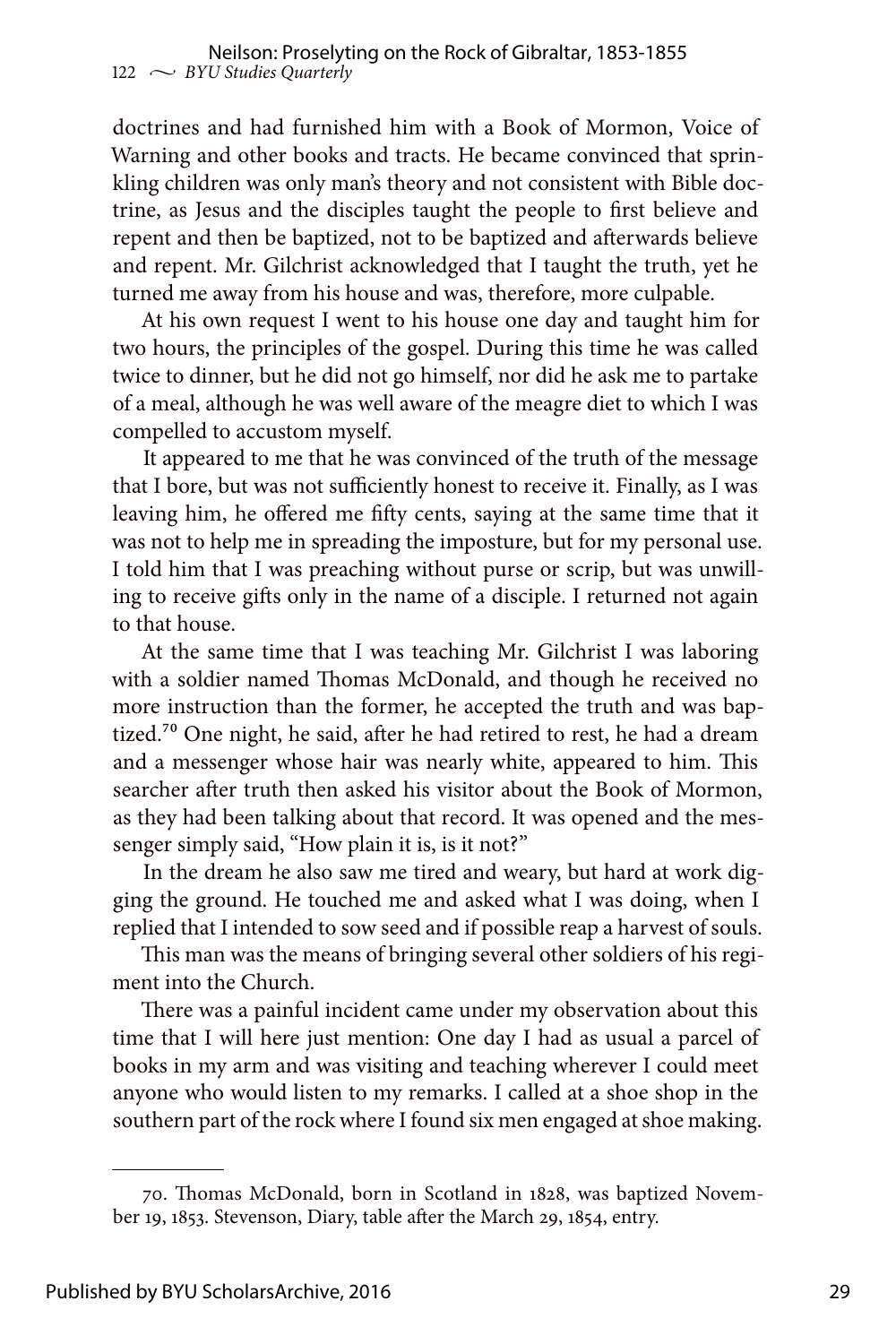After telling them the object of my visit and giving them some tracts I opened the book of Doctrine and Covenants where it speaks of the martyrdom of Joseph Smith and his brother Hyrum, and read this aloud to the workmen.71 As I finished reading everything was for a moment as still as death everyone present having ceased to work. In a moment one of the six broke out in an ungovernable rage, saying, "Joe Smith was served just right and ought to have been killed long before he was."

My reasoning with him only served to enrage him more, and his closing remark to me was, "Joe Smith ought to have been cut up into mince-meat."

I gathered up my books and said to him that he was guilty of shedding innocent blood inasmuch as he consented to it in his heart, for which cause the wrath of God would rest upon him, and he should feel His power to the consuming of his body, and that too, in a very short time. He would then know that Joseph Smith was a Prophet of God and that I was a servant of the Almighty.

On the following day he with the others came to his work as usual, but he had not been there long before he began vomiting blood, and before he could be carried to the hospital he was dead. Just before dying he said to his fellow-workmen, "I wrongfully abused that man yesterday."

Thus did the judgment of God speedily follow him.

#### **Letter 14: Edward Stevenson to George Q. Cannon, September 1, 1885**72

Soon after organizing a branch of the Church there was quite an agitation regarding the war in the Crimea, England, France and Turkey were allies in a war against Russia, $7<sup>3</sup>$  or in the words of Daniel the prophet, the king of the north, (Russia), was arrayed against the king of the

<sup>71.</sup> Doctrine and Covenants 135.

<sup>72.</sup> Edward Stevenson, "Gibraltar, Letter XIV, Missionary Experience," *Juvenile Instructor* 20 (September 1, 1885): 262.

<sup>73.</sup> The Crimean War began in 1853, when Russia tried to take over land from the Ottoman Empire, in part so they could have access to the Black Sea. The United Kingdom objected to this, so it and France joined Turkey in fighting against Russia. Most of the fighting occurred in the Crimean Peninsula, and many soldiers died from disease rather than from fighting. In 1856, all countries involved were tired of fighting, so they signed the Treaty of Paris, which created some compromises, including making the Black Sea a neutral zone. Zachary R. Jones, "'Wars and Rumors of Wars': United Kingdom Latter-day Saints and the Crimean War, 1853–1856," *Mormon Historical Studies* 14 (Spring 2013): 30;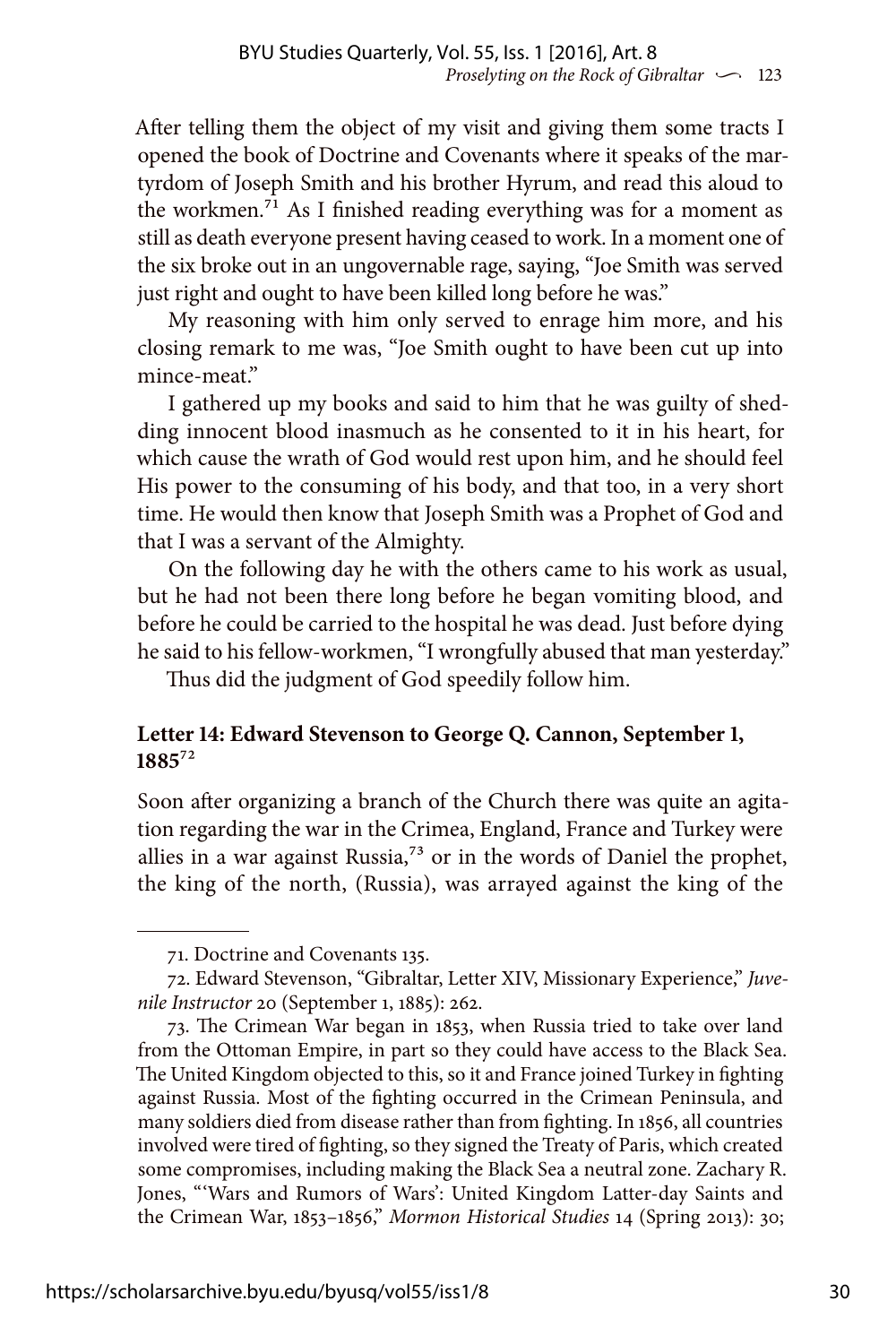south, (Turkey).<sup>74</sup> All this had a tendency to militate against my labors as a missionary in the military garrison of Gibraltar, for the British lion's interests were assailed, and all of its military had war on the brain, which generally has far more effect on the human mind than the spirit of the gospel of peace.

The elder John McLain,<sup>75</sup> Corporal Hays<sup>76</sup> and John McDonald,<sup>77</sup> all in the branch just organized, were likely to go on the Mediterranean sea to be engaged in the Crimean war, and the Priest, Sergeant Thomas Forbes,78 was about to go to Scotland, thus depleting my hard earned little branch, which had a tendency to discourage me in my efforts, if such is possible to a Latter-day Saint Elder engaged in so great a work as saving human souls.

I concluded, however, once more to apply to the governor for liberty to open up a public place of worship, and sent him the following letter:

"Gibraltar, April 24th, 1854.

"*To his excellency, Sir Robert William Gardiner,*79 *Governor of Gibraltar:*

76. Corporal Peter Hays, born in Scotland in 1827, was baptized February 3, 1854. He was part of John McLean's regiment, and in the Battle of Inkerman, he received a wound that required his arm to be amputated above the elbow. Jones, "'Wars and Rumors of Wars,'" 33; LeCheminant, "'Valiant Little Band,'" 20; Stevenson, Diary, table after the March 29, 1854, entry.

77. The "John McDonald" mentioned here is probably Thomas McDonald. McDonald was hurt three times in one day during the Battle of Inkerman. He had artillery shells explode near him on two separate occasions, catapulting debris against him, and a bullet hit his hand on another occasion. Jones, "'Wars and Rumors of Wars,'" 33; LeCheminant, "'Valiant Little Band,'" 20.

78. Thomas Forbes was baptized on November 15, 1853. Stevenson, Diary, table after the March 29, 1854, entry.

79. Sir Robert William Gardiner was born in 1781. He served as Gibraltar's governor from 1848 to 1855, but he had previously been in Gibraltar from 1797 to 1798 as part of Britain's Royal Artillery. He died in 1864. James Alex Browne,

Harold Temperley, "The Treaty of Paris of 1856 and Its Execution," *Journal of Modern History* 4 (September 1932): 387–414.

<sup>74.</sup> Daniel 11 is a prophecy that says that a king from the north and a king from the south would fight against each other.

<sup>75.</sup> John McLean was baptized on January 6, 1854, and became the president of the LDS Expeditionary Force Branch in Turkey. His division fought in the Battle of Inkerman in November 1854, in which he was wounded by a bayonet. He attempted to preach to fellow soldiers in the war and was mainly unsuccessful, but there were a few converts. Jones, "'Wars and Rumors of Wars,'" 32–34; Wilford Hill LeCheminant, "'A Valiant Little Band': LDS Soldiers in the Crimean War," *Ensign*  11 (January 1981): 20–21; Stevenson, Diary, table after the March 29, 1854, entry.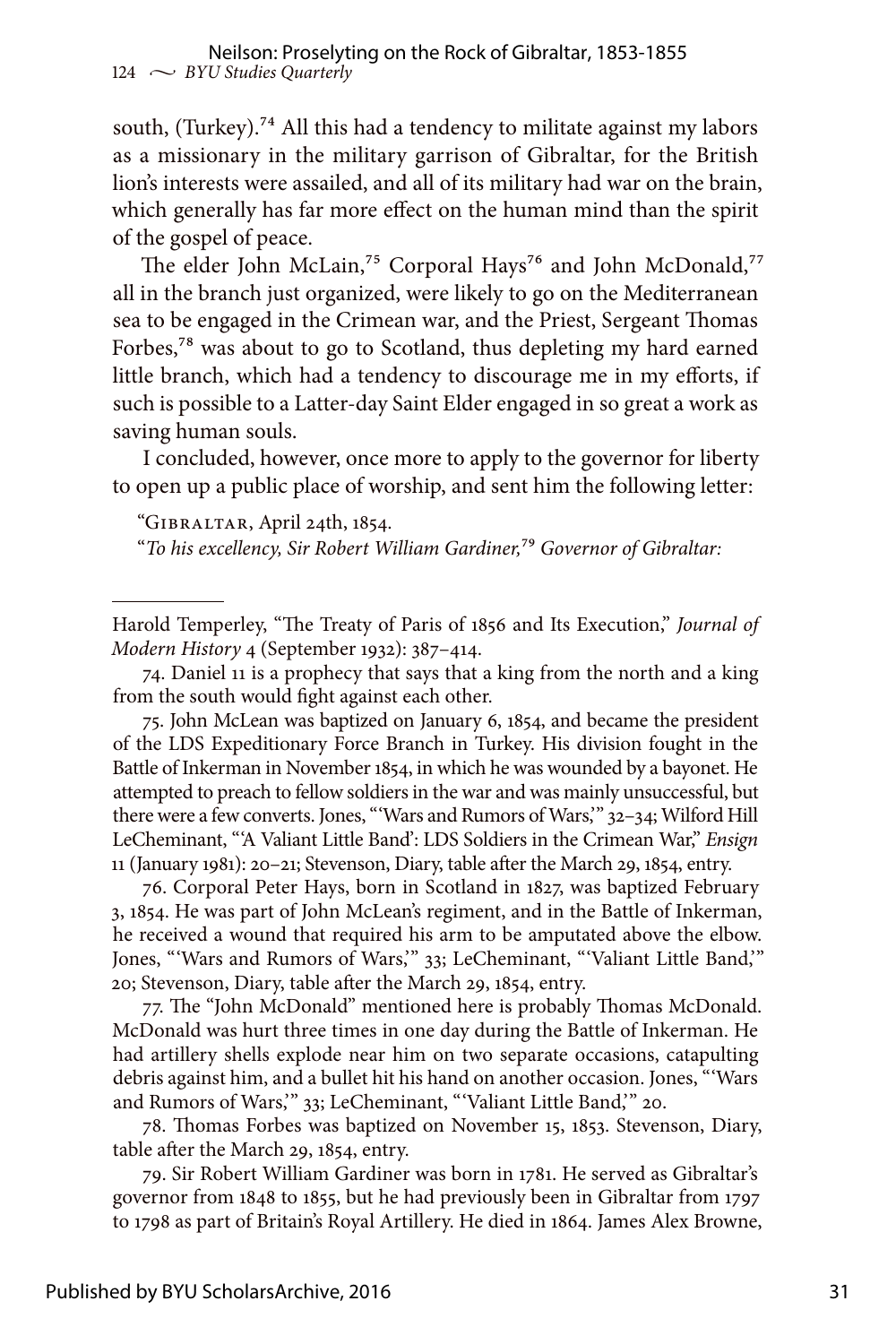The undersigned, an inhabitant of Gibraltar most respectfully solicits an audience with his excellency, on business of importance. I have the honor to be,

"Your most obedient servant, "Edward Stevenson."

The next day I received the following:

"The Colonial secretary requests that Mr. E. Stevenson will call at his office at 12 o'clock to-day.

"Secretary's Office, "Gibraltar April 25th, 1854."

I responded to the request and had a favorable reception. The colonial secretary said my case should be duly laid before his excellency, and a reply forwarded to my address.

I was visiting at this time a Prussian whom I had been teaching the gospel, inducing him to read some of our tracts and then compare our doctrines with those taught in the Bible. He was apparently convinced of the truth. I also had some Spaniards investigating our doctrines, and it was manifest to me that if I could obtain permission to open a public place of worship my chances would be increased to spread the gospel among the people.

The Methodists had been making an effort to introduce their gospel into Spain by opening a school there, but as soon as it was ascertained by the inhabitants, who are mostly Catholics, that they were tampering with their religion the innovators had to flee by night out of the country.

I received a very pleasing reply to my letter to the governor through the colonial secretary, Mr. Aderly [Adderley], and therein consent was given me to open a place for public worship. The secretary, however, stated that this garrison was a hard place for religious teachers for a Catholic once had a cat thrown at him while he was holding service. I merely stated that all I expected was the protection of the law.

Subsequently with the assistance of some friends I found a suitable place and began to hold meetings. One evening when I had a few friends in my private room a policeman came with a message for me to appear at the colonial secretary's office on the following day. My reply was that if the secretary had any business with me he would do well to

*England's Artillerymen. An Historical Narrative of the Services of the Royal Artillery, from the Formation of the Regiment to the Amalgamation of the Royal and Indian Artilleries in 1862* (London: Hall, Smart, and Allen, 1865), 69–72.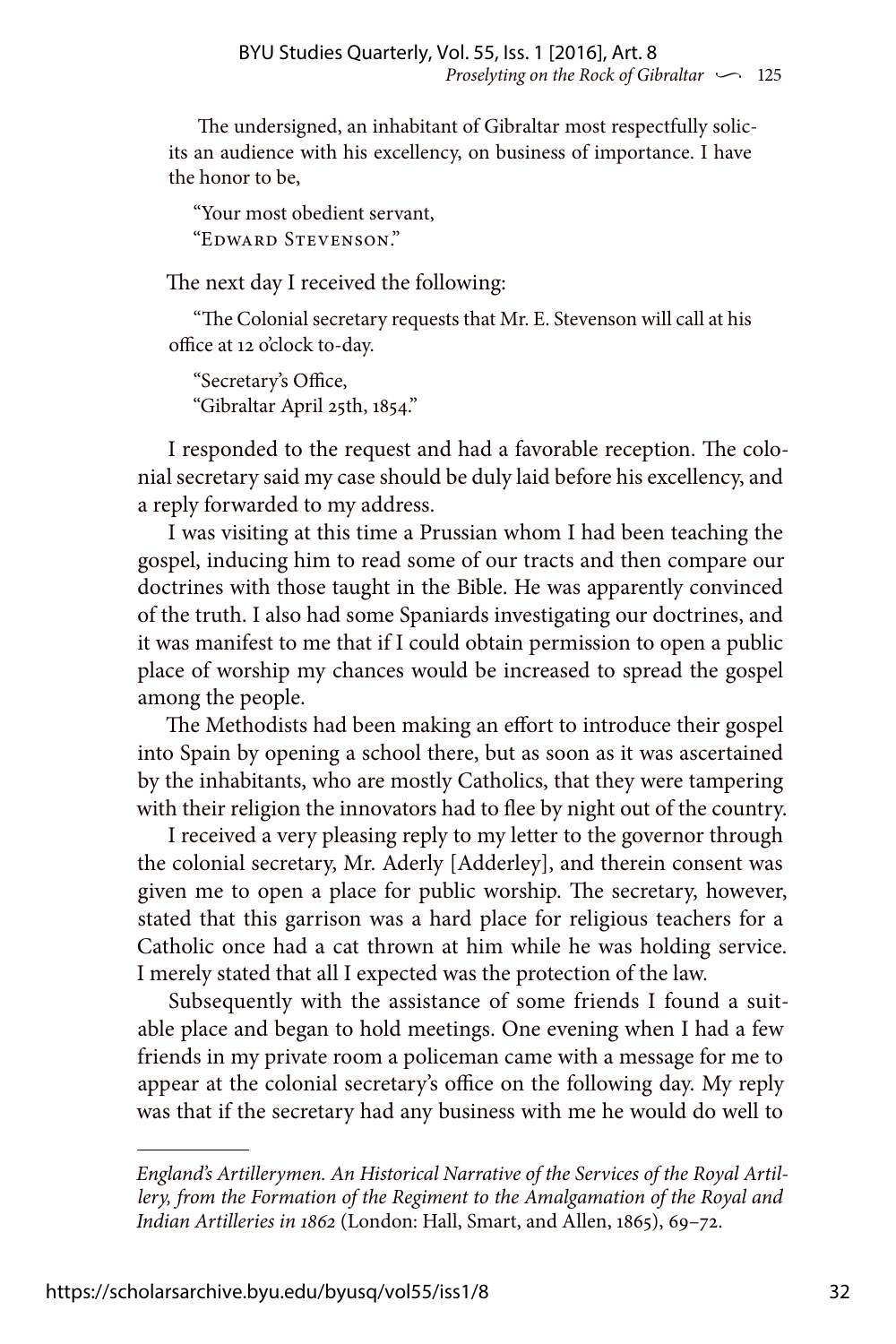officially notify me of it, otherwise, I would not notice their bidding. The next day I received from the colonial secretary a very polite invitation to visit him at 2 p. m. the next day on business of importance, and to my own interest.

#### **Letter 15: Edward Stevenson to George Q. Cannon, September 15, 1885**80

On May 1, 1854, my thirty-fourth birthday, Elder John McLean, Brothers Thomas McDonald and Peter Hays, with their regiment, 1,000 rank and file, marched on board of one of her majesty's men-of-war to sail up the Mediterranean sea and take part in the Crimea war. In the midst of thundering shouts of enthusiasm the gallant ship with her precious burden of souls steamed out of the beautiful bay of Gibraltar to do honor to Briton's flag. A solemn reflection crossed my mind on this occasion with a mental question, who of this one thousand will ever return home again to fathers, mothers, brothers, sisters or wives?

Many tears were shed over the wounded and slain during this cruel war, which lasted about two years.<sup>81</sup> My blessings went with the brave boys in red, especially the three brethren mentioned. These were instructed to remember their prayers as they were in the hands of the Lord who could protect them even in the hour of fierce battle, and also to use their influence to spread the gospel among their comrades. A subsequent letter brought news that Elder McLean had organized a branch of the Church in a Turkish burying ground, and while doing so, bottles and other missiles were thrown at him and his companions. The branch was named the Expeditionary Force Branch of the Church of Jesus Christ of Latter-day Saints.<sup>82</sup>

Frequent letters revealed many of the horrors of warfare, such as being compelled to lie in the trenches before Sebastapool, in a mass of filth and vermin with no one to prepare them a change of linen. Elder McLean stated that he had been in the heavy charges at the battle of Inkerman

<sup>80.</sup> Edward Stevenson, "Gibraltar, Letter XV, Missionary Experience," *Juvenile Instructor* 20 (September 15, 1885): 279.

<sup>81.</sup> It has been estimated that around 750,000 people died during the Crimean War, either from combat or disease. It is unknown how many total Latter-day Saints fought in the Crimean War, but John McLean's Expeditionary Force Branch apparently decreased from twenty-three members to twelve or thirteen, and others died in other branches. Jones, "'Wars and Rumors of Wars,'" 30–34.

<sup>82.</sup> LeCheminant, "'Valiant Little Band,'" 18–21.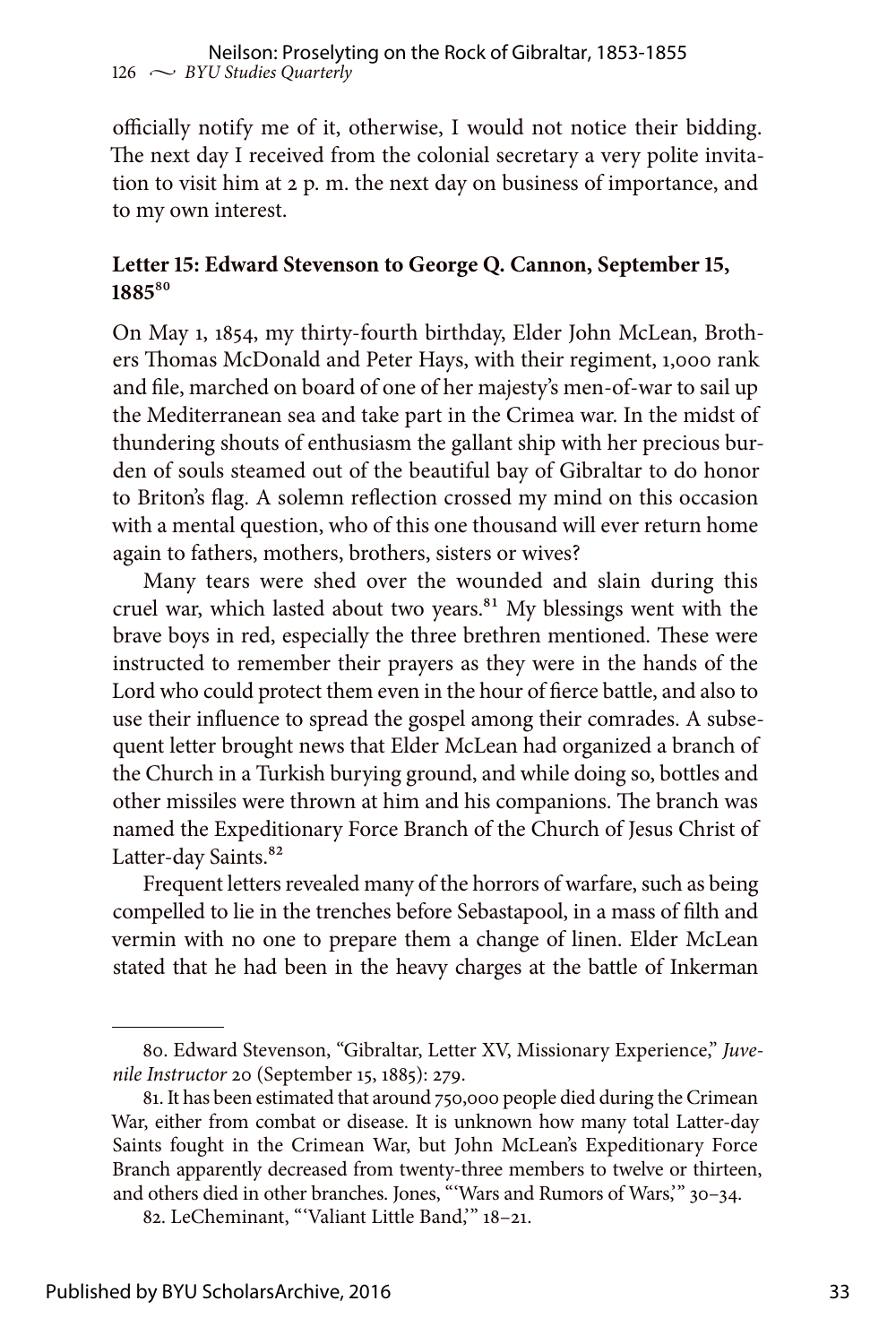and Alma.<sup>83</sup> So pressed was the charge from both sides that the soldiers were crushed together and faced each other with crossed bayonets being unable to use them for some time. He, however, came out with only a slight bayonet wound in the arm which only kept him from duty five days. Brother McDonald was wounded by the bursting of a shell, but with his handkerchief bound up his head and continued the encounter until another shell burst close by and this time disabled him so that he was taken from the field, but soon recovered. Corporal Hays lost his arm, but his life was spared; so the lives of all three of the brethren were spared, while often the ground was strewn with the dead and dying. Thus, even in this war, the hand of the Lord was plainly seen and acknowledged.

#### **Letter 16: Edward Stevenson to George Q. Cannon, October 1, 1885**84

Soon after receiving permission from the governor to open a public place of worship, I was called upon at my residence by a policeman, and requested to call at the secretary's office. This I refused to do without being notified officially. Soon afterwards I received a polite official notice, which I answered on the following day. I was informed by the secretary that the governor had reconsidered the matter of my holding meetings and had concluded that I should neither preach nor hold meetings. It was a time of war, and he would not allow a new religion to be introduced on the rock of Gibraltar; and if an attempt to do so should be made I would be taken up by the police.

When I took into consideration that several of the brethren I had baptized upon the rock had gone into the Russian war, and that two others were about to go to Great Britain and the spirit of war that prevailed in the garrison, I felt impressed to ask the governor for a free passage to England, which, through the colonial secretary, was cheerfully granted, as I had already learned that the governor had expressed

<sup>83.</sup> The Battle of Alma, one of the earliest battles in the Crimean War, occurred in September 1854 at the Alma River in southwest Crimea, when French and British troops defeated the Russian troops, even though the Russians had the advantage of a higher elevation. After the Battle of Alma, the French and British decided not to attack the weakened city of Sevastopol, instead putting it under siege. In November 1854, Russian troops attacked the French and British outside of Sevastopol. The Russians had the advantage of fog and numbers, but they still lost the battle. Patrick Mercer, *Inkerman 1854: The Soldiers' Battle* (London: Osprey, 1998).

<sup>84.</sup> Edward Stevenson, "Gibraltar, Letter [XVI], Missionary Experience," *Juvenile Instructor* 20 (October 1, 1885): 297.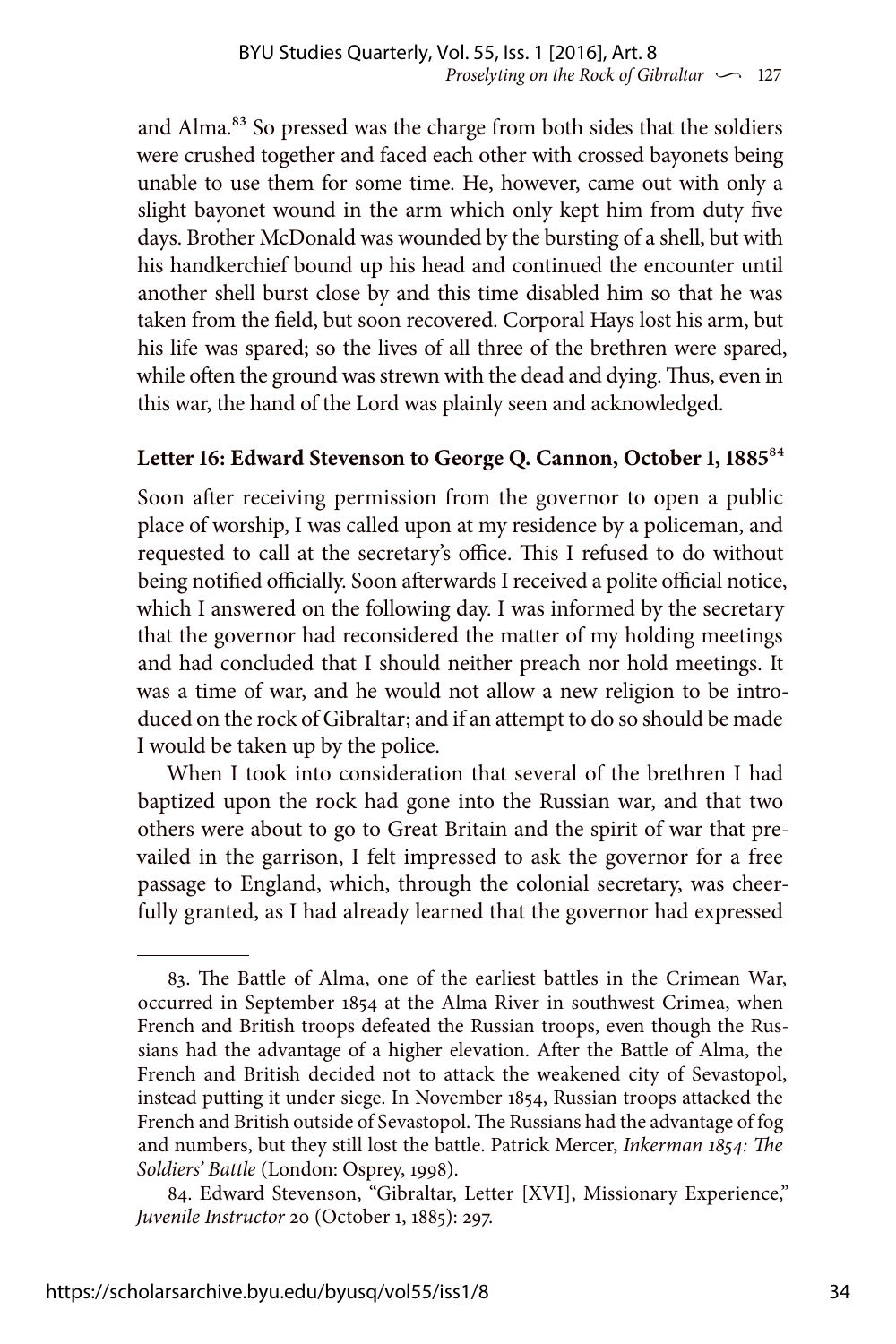himself willing to give me a free passage on one of her majesty's mail packets, in order to get rid of one who had stirred up so much of a religious excitement.

As I could take my departure at pleasure, the steam packets plying twice a week between that point and England, some twelve hundred miles, I at once began prep[a]rations to leave the few remaining Saints under the care of a proper officer. To my surprise I was again called to the colonial secretary's office, and after going through the inquisition, because I would not compromise principle, my free passage was re[s]cinded, and I was left to depend upon the Lord to open up my way. A saying of the Savior, while instructing His disciples came into my mind:

"Consider the lilies of the field, how they grow; they toil not, neither do they spin; and yet I say unto you, That even Solomon in all his glory was not arrayed like one of these. Wherefore, if God so clothe the grass of the field, which to-day is, and to-morrow is cast into the oven, shall he not much more clothe you, O ye of little faith? Therefore take no thought, saying, What shall we eat? or, What shall we drink? or, Wherewithal shall we be clothed? (For after all these things do the Gentiles seek): for your heavenly Father knoweth that ye have need of all these things. But seek ye first the kingdom of God, and His righteousness; and all these things shall be added unto you. Take therefore no thought for the morrow: for the morrow shall take thought for the things of itself. Sufficient unto the day is the evil thereof." (*Matt.* 6[:]28).

I repaired to the open sea, where I had baptized the first members of the branch, and there washed my feet and cleansed my garments as a witness before God against the cruel authorities of this strong garrison; and felt to rejoice that I was counted worthy to be cast out for the gospel's sake.<sup>85</sup>

<sup>85.</sup> In the New Testament, Jesus instructed his followers to shake the dust off their feet as a testimony against the people or places that rejected them (see, for example, Mark 6:11). Some scriptural references also involved the prophets shaking their garments for similar purposes (see Acts 18:6 or 2 Ne. 9:44). In the nineteenth century, many missionaries washed their feet against the people who rejected them, and the rite functioned as a curse. In the twentieth century, this practice faded out and was generally discouraged. Samuel R. Weber, "'Shake Off the Dust of Thy Feet': The Rise and Fall of Mormon Ritual Cursing," *Dialogue* 46 (Spring 2013): 108–39; Daniel L. Belnap, "'Those Who Receive You Not': The Rite of Wiping Dust off the Feet," *International Journal of Mormon Studies* 5 (2012): 81–127.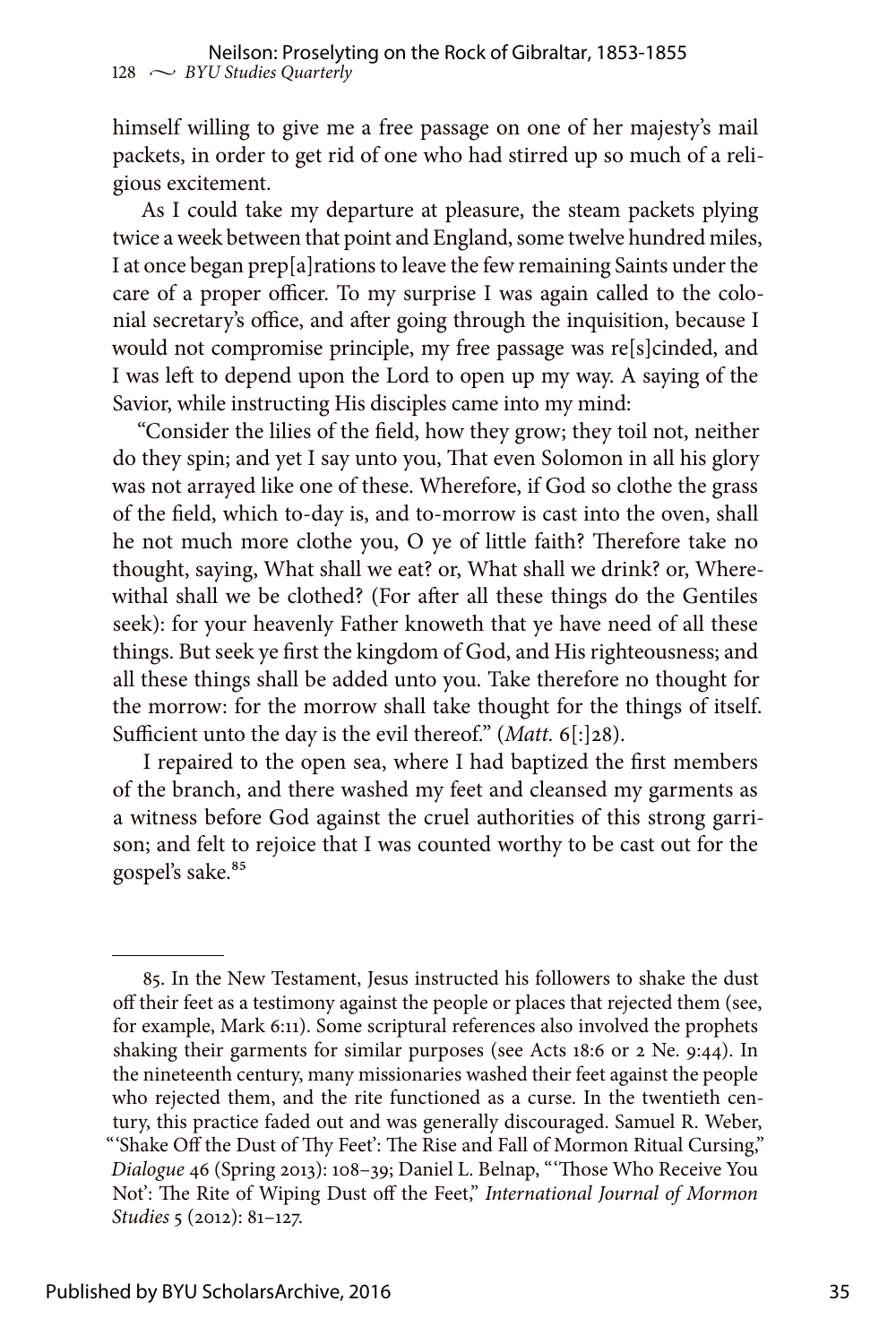You can, perhaps imagine my condition, over eight thousand miles from home, on a little island of only three miles by one half of a mile in size, without purse or scrip and almost friendless.

#### **Letter 17: Edward Stevenson to George Q. Cannon, November 15, 1885**86

One night, after retiring to my bed for rest, it was made known to me by vision that my mission on the rock was fulfilled acceptably before the Lord, and I saw a scourge come upon the place soon after my departure, for it appeared to me that I was sailing out of the lovely Bay of Gibraltar on one of her majesty's elegant steam packets.

A short time after I had this vision shown to me I received a letter from a Mr. Lambel, a resident of Libson [*sic*], the capital of Portugal. In his communication, Mr. Lambel informed me of the serious illness of his brotherin-law. The doctors had given him up, as it was out of their power to effect a cure. He further stated that he and his family had read a great deal about the Latter-day Saints, and had learned of their faith in the ordinances of the gospel; and by communications from England he had been told of my mission to Gibraltar. He desired me to go to Lisbon and anoint with oil, and pray for this sick man, as they fully believed in the healing of the sick by the laying on of hands, as was customary among the ancient saints of which the Bible tells us.<sup>87</sup> The gentleman furnished me nine pounds English money, with which to pay my passage to Lisbon and return, which was equal to a full fare from Gibraltar to Southampton, England.

Thus was my deliverance brought about. After the governor's unfaithfulness to fulfill his promise, the Lord opened up my way to accomplish what was shown to me by vision. This incident teaches us the lesson that the Lord is good and kind to all who put their trust in Him.<sup>88</sup>

88. Stevenson wrote a few additional letters after he returned to England and America: "Foreign Intelligence," *Millennial Star* 16 (July 22, 1854): 457–58; and Edward Stevenson to Brigham Young, July 5, 1854, published as "Mission at Gibraltar," *Deseret News,* September 14, 1854, n.p.

<sup>86.</sup> Edward Stevenson, "Gibraltar, Letter XVII, Missionary Experience," *Juvenile Instructor* 20 (November 15, 1885): 339.

<sup>87.</sup> James 5:14 in the New Testament says, "Is any sick among you? let him call for the elders of the church; and let them pray over him, anointing him with oil in the name of the Lord." This is practiced in the Church today, when elders place oil on the head of the sick, put their hands on the afflicted's head, and offer a blessing, similar to a prayer. Bruce B. Clark, "Blessings," in *Encyclopedia of Mormonism,* ed. Daniel H. Ludlow, 4 vols. (New York: Macmillan, 1992), 1:129.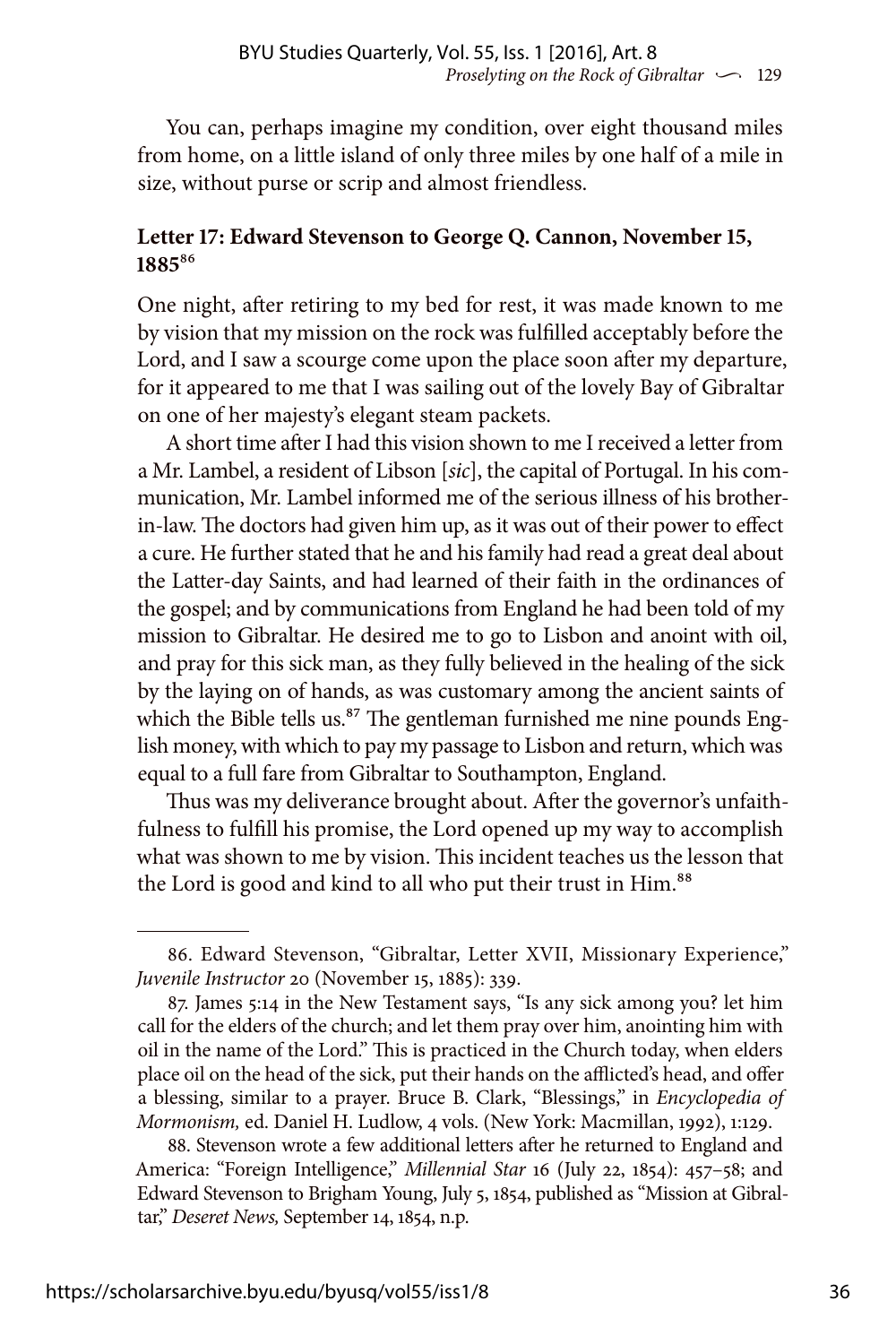### **Appendix: Rock Port (Gibraltar) Branch Membership Table**

This is a list of the people that Stevenson recorded in his journal<sup>89</sup> as members of the "Gibraltar Branch." Spellings have been corrected when possible. Stevenson included the parishes where the individuals were born, but because they were often misspelled and are not easily found today, they have not been included in this list. Very little is known about these British members, including whether they immigrated to Utah or not, although tens of thousands of other British converts did gather to Zion from other British colonies around the world during the mid-1850s.

- Edward Stevenson, born May 1, 1820, in Gibraltar; baptized in 1834 by Japheth Fosdick; held office of seventy; president of the branch.
- John ("Elexander") McCall, born in Scotland; baptized June 28, 1853, by Edward Stevenson; member of the branch.
- Thomas Miller, born in February 1817 in Charlemont, county Donegal, Ireland; baptized June 28, 1853, by Edward Stevenson; member of the branch. Stevenson blessed three of Thomas Miller's children.
- Thomas Forbes, born January 15, 1816, in Huntly, Scotland; held office of priest; member of the branch.
- Thomas McDonald, born November 22, 1828, in Nairn, Nairn County, Scotland; baptized November 19, 1853, by Edward Stevenson; member of the branch.
- John McLean, born in March 1827 in Chrogan, Argyll County, Scotland; baptized January 6, 1854, by Edward Stevenson; held office of elder; member of the branch.
- Peter Hay, born August 28, 1827, in Edinburgh, Midlothian County, Scotland; baptized February 2, 1854, by Edward Stevenson; member of the branch.
- Beach; member of the branch.
- Smith; member of the branch.
- Smith; member of the branch.
- Margeson [or something similar; name is difficult to read]; member of the branch.

<sup>89.</sup> Stevenson, Diary, table after the March 29, 1854, entry.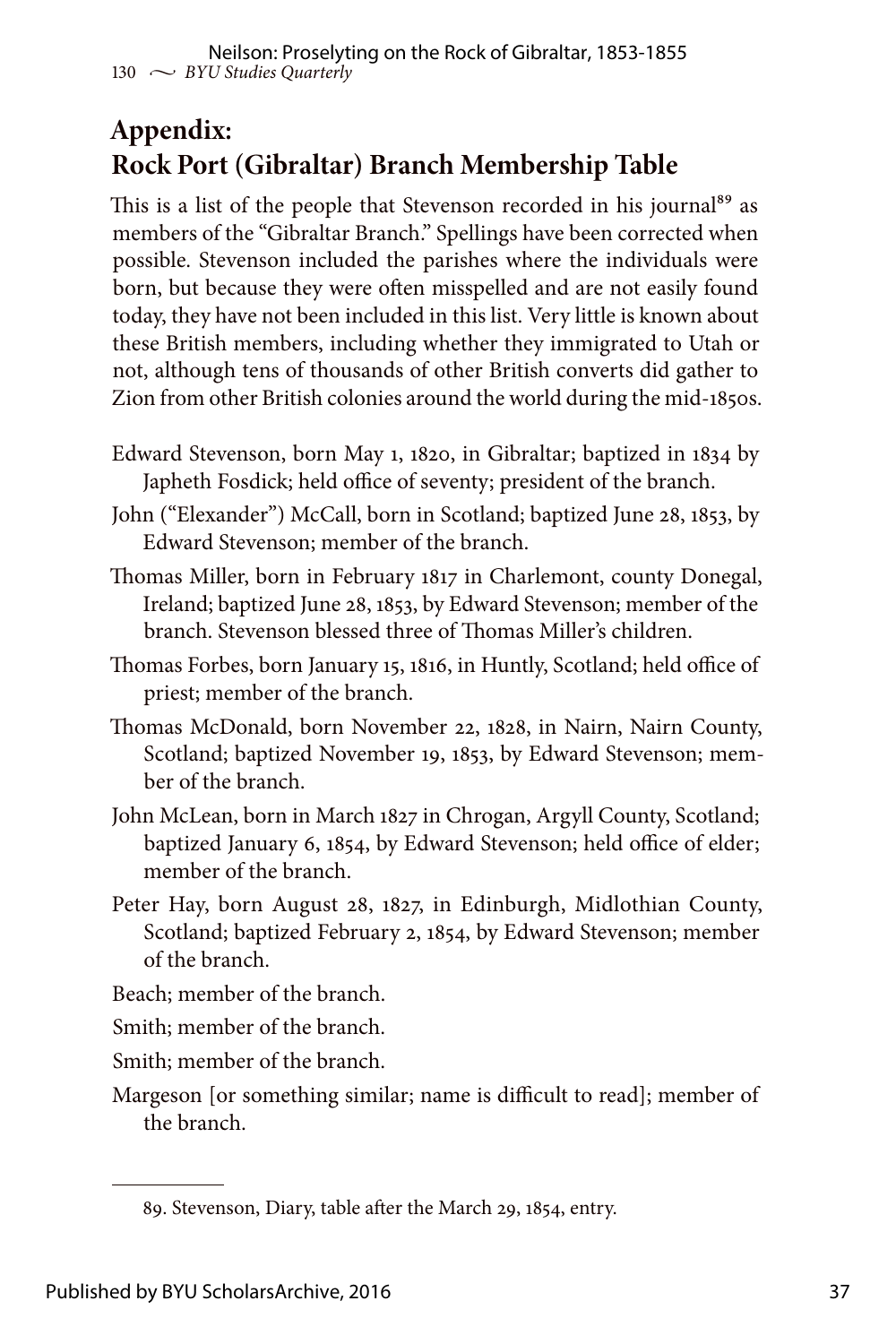- Thomas Jack, born July 29, 1821, in Airdrie, Lanarkshire County, Scotland; baptized March 16, 1854, by Edward Stevenson; held office of teacher; member of the branch.
- Joseph Miller, born July 24, 1838, in Armagh, county Armagh, Ireland; baptized March 16, 1854, by Edward Stevenson; member of the branch.
- John Brown, born in Banbridge, county Down, Ireland; baptized March 28, 1854, by Edward Stevenson; member of the branch.
- John Miller, born in February 1840 in Armagh, county Armagh, Ireland; baptized May 14, 1854; member of the branch.
- James Marsial Miller, born in 1844 in Armagh, county Armagh, Ireland; baptized May 14, 1854; member of the branch.
- Sharlotte Brown; blessed.
- Findley Jack, born July 30, 1853, in Gibraltar; blessed June 3, 1854, by Edward Stevenson.
- Louis Bent, born October 9, 1836, in Desford, Leicestershire County, England; baptized October 28, 1854, by Edward Stevenson; member of the branch.
- Sarah Biddle, born September 5, 1846, in Leicester, Leicestershire, England; baptized October 28, 1854, by Edward Stevenson; member of the branch.
- Henery Brooker, born January 18, 1828, in Brighton, Sussex County, England; baptized January 28, 1855, by Edward Stevenson; member of the branch.
- Ann Brooker, born March 23, 1825, in Brighton, Sussex County, England; baptized March 29, 1855, by Edward Stevenson; member of the branch.

The author is grateful for the editorial and research assistance of R. Mark Melville, Kelley Konzack, Jo Lyn Curtis, and Sister Julie Cropper in the preparation of this essay.

Reid L. Neilson received a bachelor's (international relations) and two master's degrees (business management and American history) from Brigham Young University and a PhD in Religious Studies (American religions) from the University of North Carolina at Chapel Hill. In 2006, he became Assistant Professor of Church History and Doctrine in Religious Education at BYU, where he received the University Young Scholar Award.